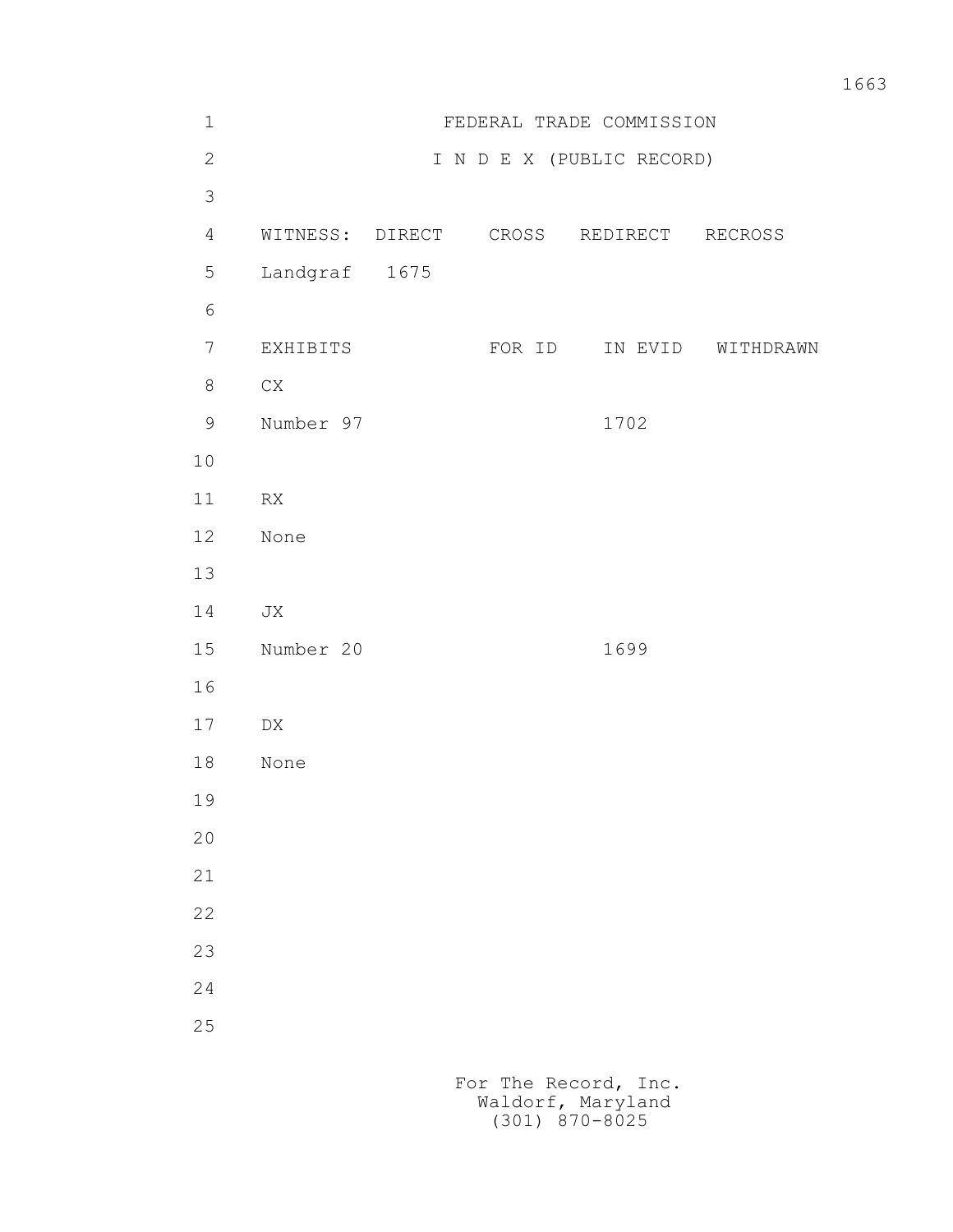1 UNITED STATES OF AMERICA 2 FEDERAL TRADE COMMISSION 3 4 In the Matter of: ) 5 Rambus, Inc. ) Docket No. 9302 6 ------------------------------) 7 8 9 Tuesday, May 13, 2003 10 11:00 a.m. 11 12 13 TRIAL VOLUME 9 14 PART 1 15 PUBLIC RECORD 16 17 BEFORE THE HONORABLE STEPHEN J. McGUIRE 18 Chief Administrative Law Judge 19 Federal Trade Commission 20 600 Pennsylvania Avenue, N.W. 21 Washington, D.C. 22 23 24 25 Reported by: Susanne Bergling, RMR For The Record, Inc. Waldorf, Maryland

(301) 870-8025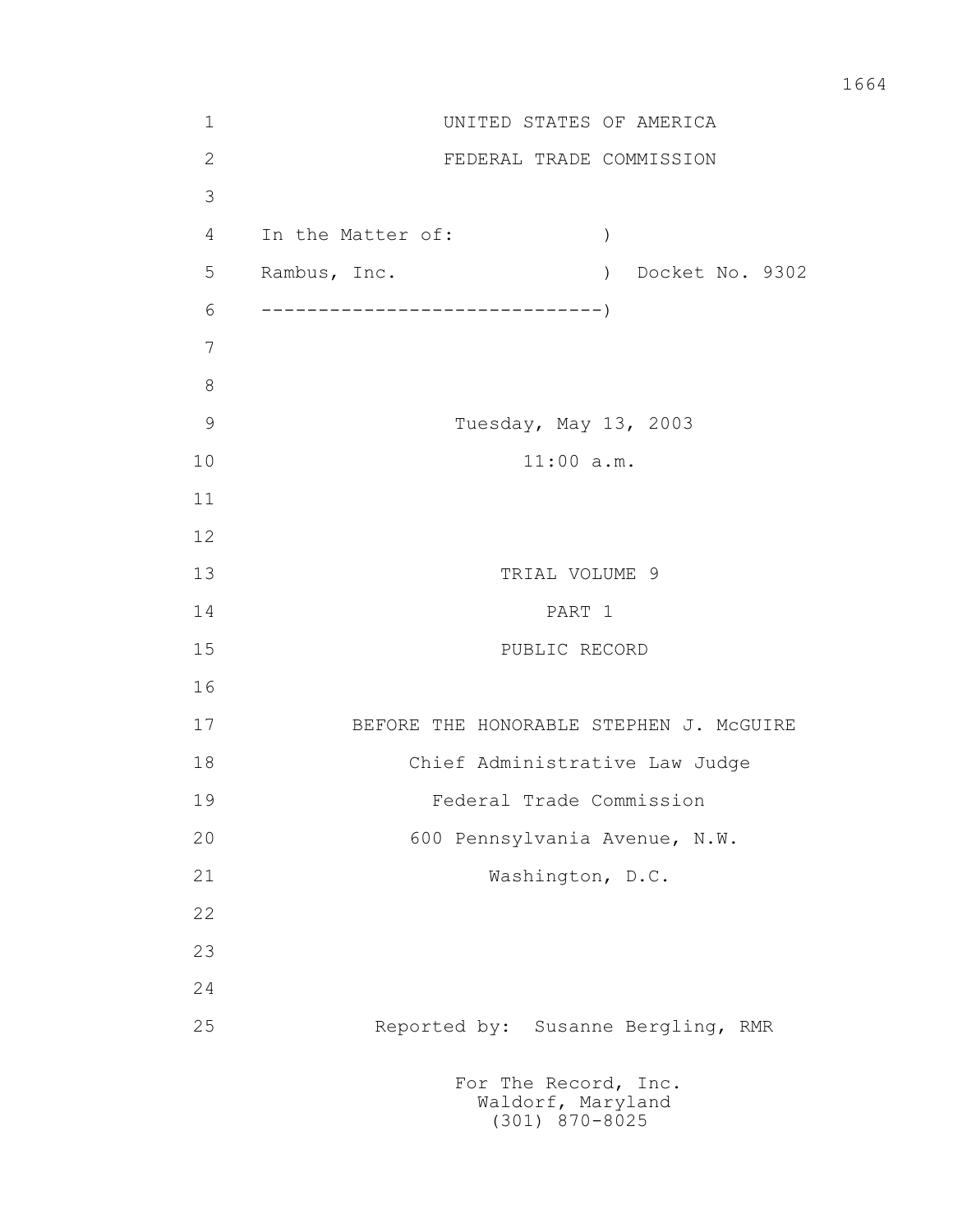1 APPEARANCES:

 2 3 ON BEHALF OF THE FEDERAL TRADE COMMISSION: 4 M. SEAN ROYALL, Attorney 5 GEOFFREY OLIVER, Attorney 6 JOHN C. WEBER, Attorney 7 JEROME SWINDELL, Attorney 8 Federal Trade Commission 9 601 New Jersey Avenue, N.W. 10 Washington, D.C. 20580-0000 11 (202) 326-3663 12 13 14 ON BEHALF OF THE RESPONDENT: 15 GREGORY P. STONE, Attorney 16 STEVEN M. PERRY, Attorney 17 PETER A. DETRE, Attorney 18 SEAN GATES, Attorney 19 Munger, Tolles & Olson LLP 20 355 South Grand Avenue, 35th Floor 21 Los Angeles, California 90071-1560 22 (213) 683-9255 23 24 25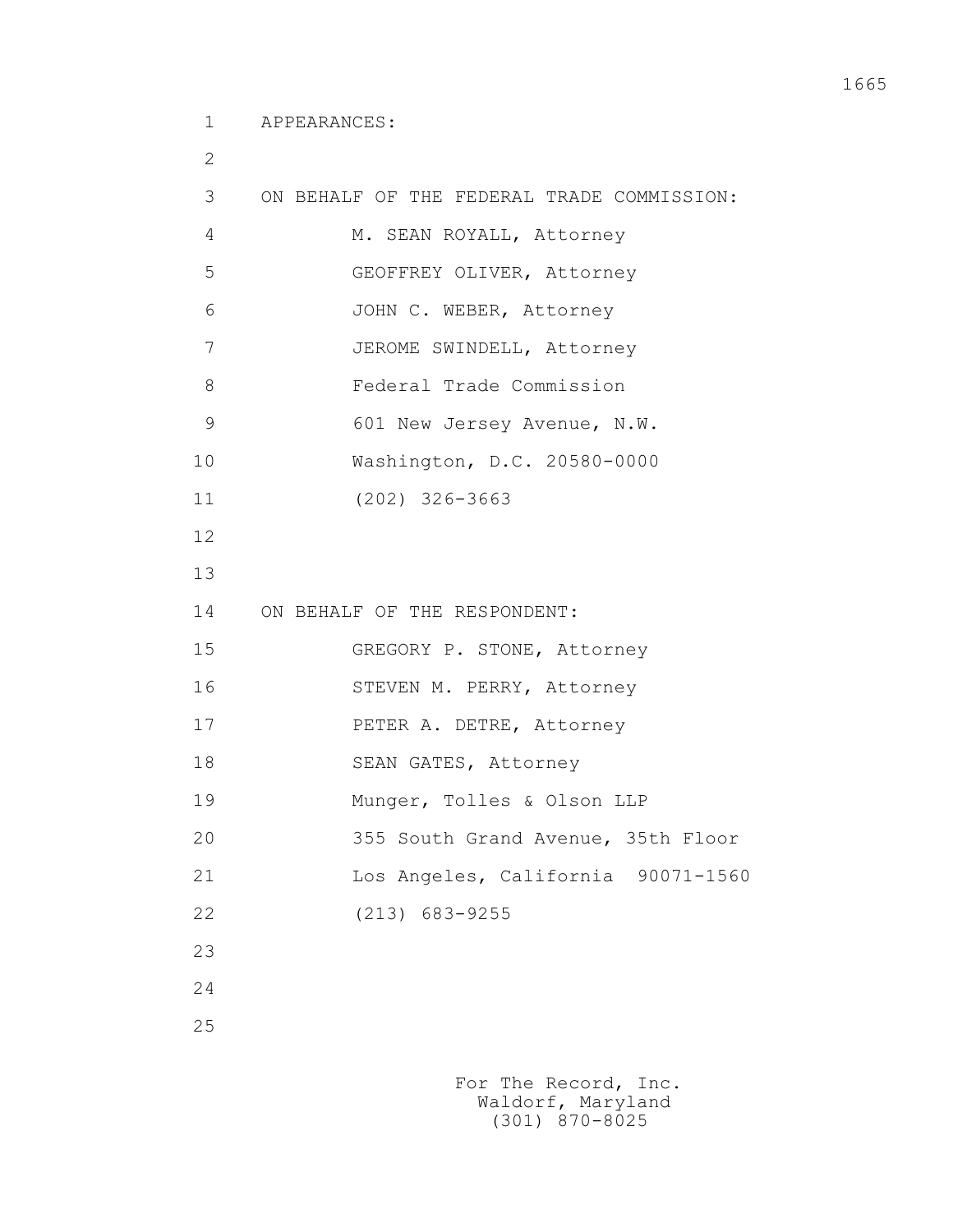```
 1 APPEARANCES:
2
          3 ON BEHALF OF THE RESPONDENT:
4
         5 A. DOUGLAS MELAMED, Attorney
          6 Wilmer, Cutler & Pickering
          7 2445 M Street, N.W.
          8 Washington, D.C. 20037-1420
          9 (202) 663-6090
         10
         11
         12
         13
         14
         15
         16
         17
         18
         19
         20
         21
         22
         23
         24
         25
```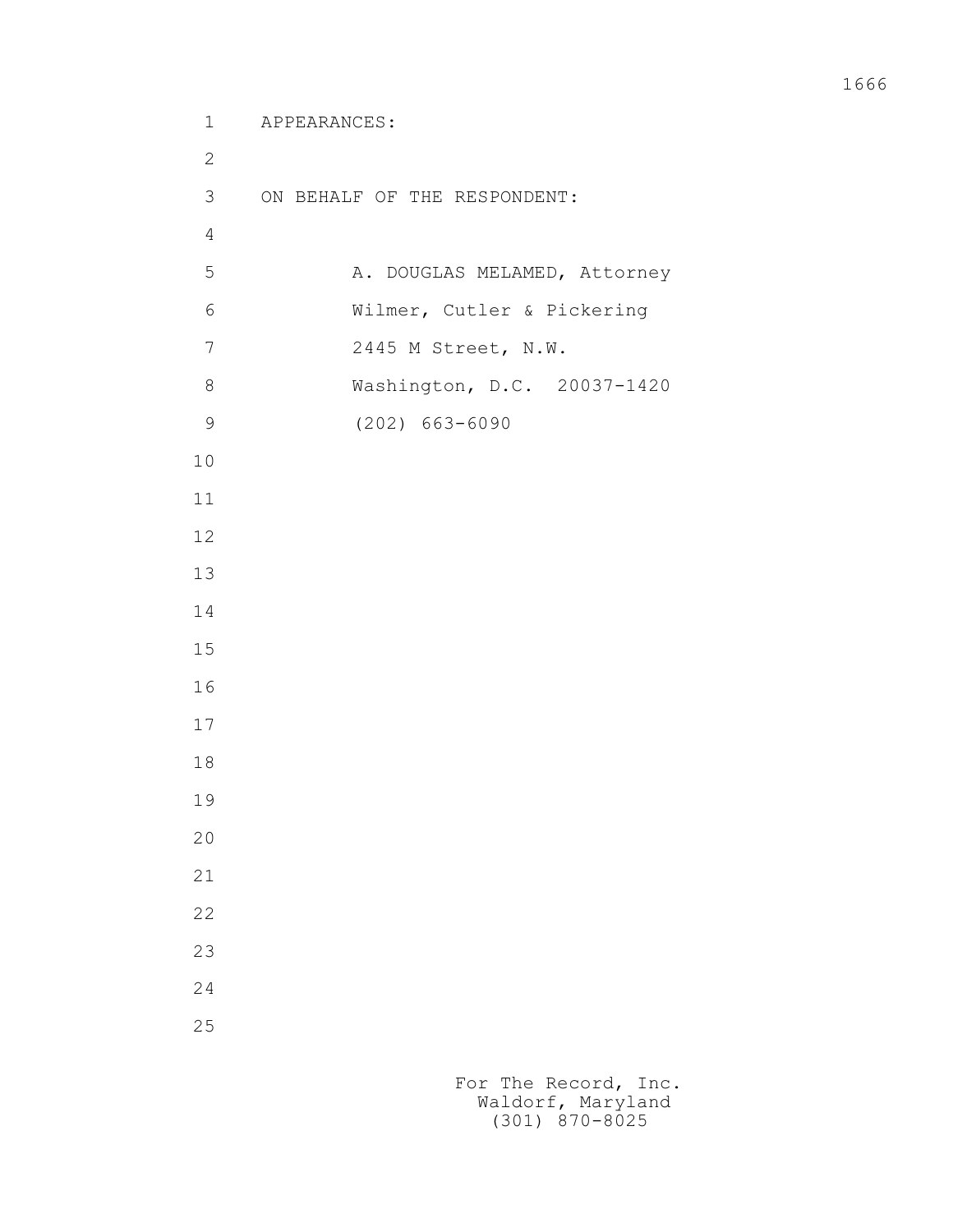1 P R O C E E D I N G S  $2$  - - - - - 3 JUDGE McGUIRE: This hearing is now in order. 4 Counsel, before we get started, are there any 5 housekeeping chores we need to take up first? 6 Mr. Perry? 7 MR. PERRY: Your Honor, I wasn't in the 8 courtroom yesterday afternoon when there was some 9 discussion of what we were going to do with video 10 transcripts this afternoon. 11 JUDGE McGUIRE: Right. 12 MR. PERRY: So, we do have some objections to a 13 big chunk of the Brown transcript, and we've prepared a 14 very short memorandum -- 15 JUDGE McGUIRE: Yeah, I saw that. I just got 16 that in my office about a half hour ago. 17 MR. PERRY: I don't know how Your Honor would 18 like to handle that. 19 JUDGE McGUIRE: Well, I am going to take this 20 up myself, not only with that, but also with the 21 proposed testimony of ^ Dr. Oh, and perhaps it's time 22 that we set some rules regarding any proposed 23 deposition-type testimony, because I've got some 24 concerns across the board, but Mr. Perry, if you want 25 to go ahead and just say what you want to say, and then

> For The Record, Inc. Waldorf, Maryland (301) 870-8025

1667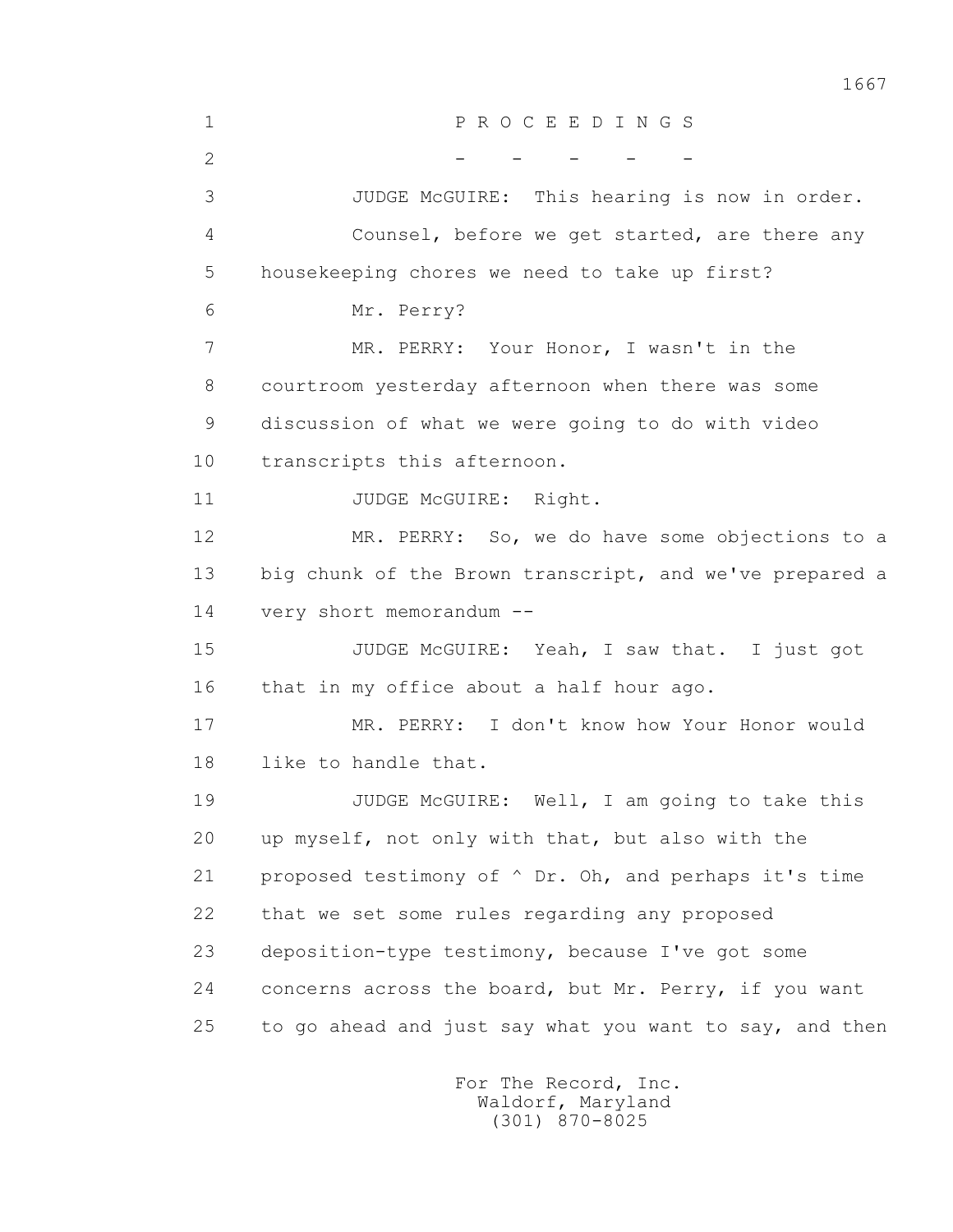1 I'll interact after that.

 2 MR. PERRY: Well, Your Honor, I wasn't 3 intending to argue it now, because these folks haven't 4 really had a chance to look at it. 5 JUDGE McGUIRE: Right, right. 6 MR. PERRY: Although they have known of our 7 objections for a long time. 8 JUDGE McGUIRE: Well, let me just say what I 9 want to say and then we'll go into it. 10 I've reviewed the pleadings from both sides on 11 the proposed testimony of Dr. Oh, and at this point I 12 have got a lot of questions about this that I don't 13 think are answered in the parties' briefs. 14 First of all, I assume that his testimony is 15 being offered as a non-expert in that regard, and if 16 that's the case, then his testimony is going to be 17 handled like any other lay witness under the Rule 701 18 of evidence. He will only be allowed to testify 19 regarding his perceptions, his overall general 20 knowledge and his own observations. 21 Also, I assume that by offering his taped 22 testimony that his appearance at this trial is 23 impractical under Rule  $3.33(q)(1)(iii)$  (b). If that is 24 the case, is there any opposition to that offer by 25 respondent?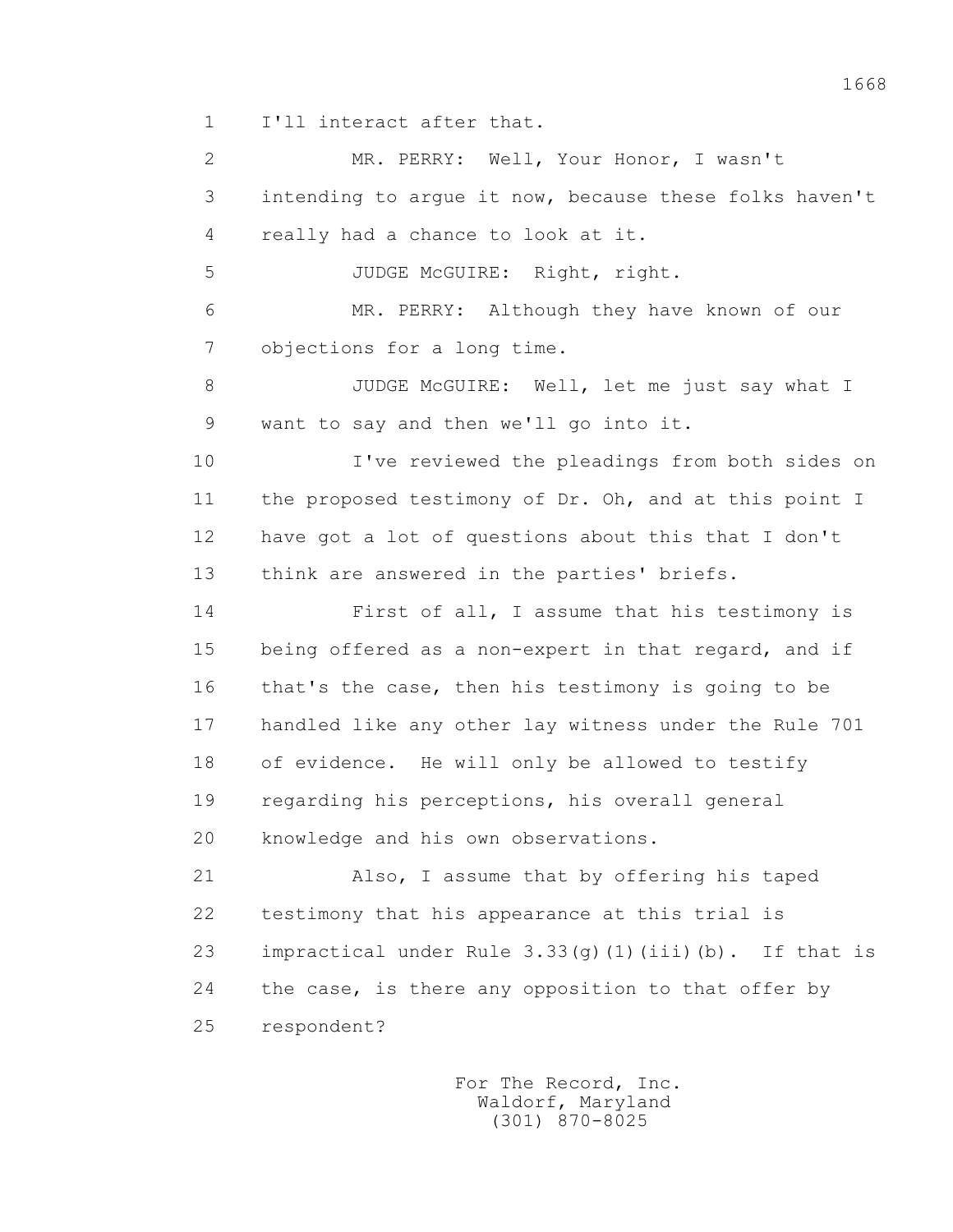1 MR. PERRY: Well, the position we've taken on 2 that score is that Dr. Oh was willing to come to this 3 country for a deposition back in January simply because 4 of a request from complaint counsel that he do so, and 5 in the absence of a showing that they've made that 6 request and it's been refused, we think it's a prima 7 facie showing of availability. Now, he is out of the 8 country, so a subpoena wouldn't work. 9 JUDGE McGUIRE: Right. 10 MR. PERRY: But what we don't know is would he 11 come if he was asked. 12 JUDGE McGUIRE: And that's what I don't know, 13 so that question needs to be answered by complaint 14 counsel at this point. 15 MR. PERRY: In addition, Your Honor, if I 16 could, we did apply to Judge Timony for a subpoena in 17 advance of his deposition, and that was never ruled 18 upon unfortunately, so we could not subpoena him 19 ourselves. 20 JUDGE McGUIRE: Okay, okay. Well, I think  $21$  that's  $-$  22 MR. PERRY: That's water under the bridge. 23 JUDGE McGUIRE: -- water over the dam at this 24 point. So, that's an inquiry I think the Court has for 25 the complaint counsel in that regard.

> For The Record, Inc. Waldorf, Maryland (301) 870-8025

1669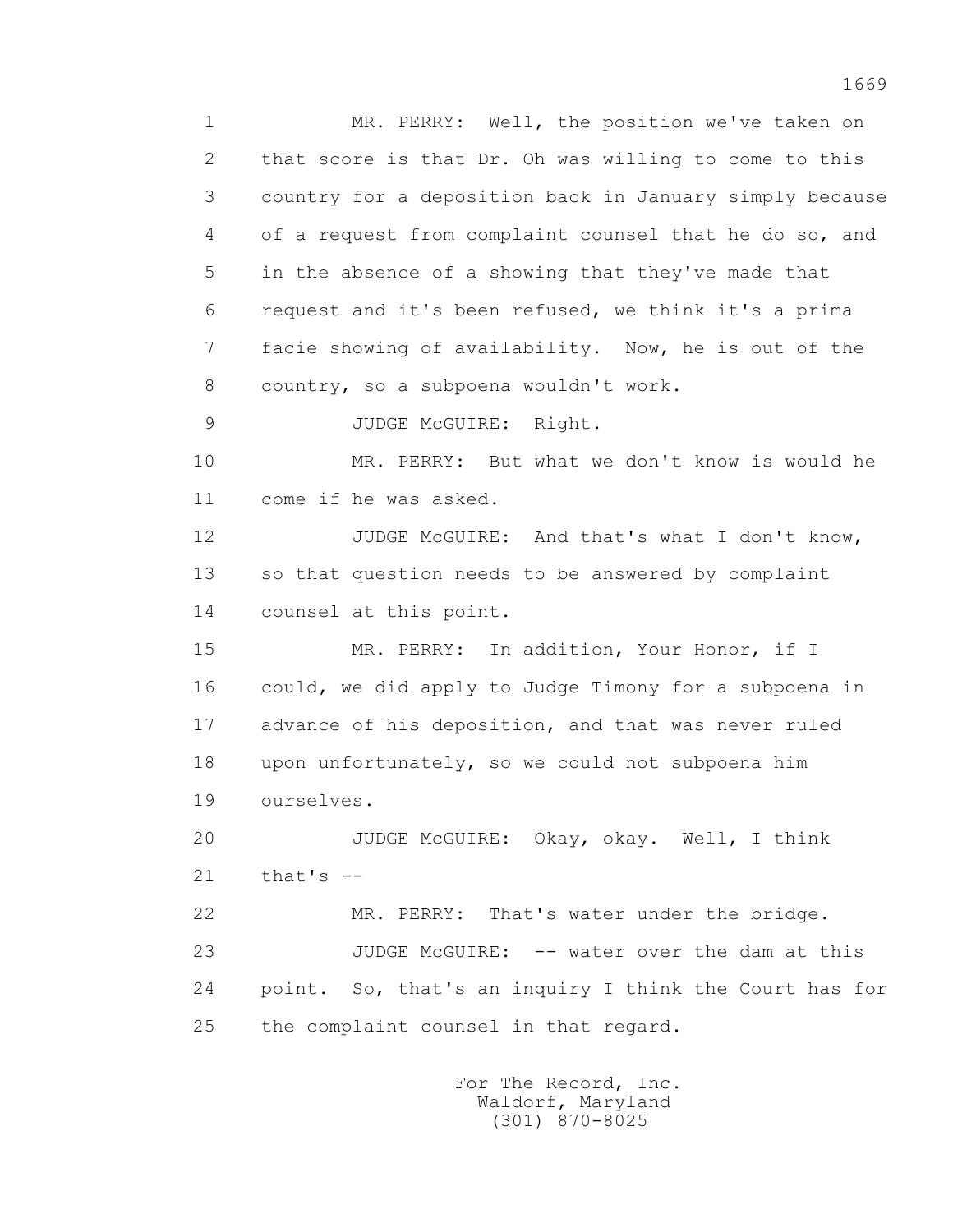1 In the interim, what I want the parties to do 2 is to confer and determine what portions of his 3 testimony are not in dispute. I have gone through the 4 brief of respondent on that regard, and they seem to be 5 taking a shotgun approach to exclude all of his 6 testimony, and I don't think that's proper here. I 7 want the respondent to indicate to me exactly what 8 questions and what answers in the transcript of that 9 taped testimony do they have opposition to and state it 10 by page and line number.

 11 How much time will you all have to have in 12 order to go through that?

 13 MR. DETRE: Well, Your Honor, we've already 14 indicated in the transcript what our objections are to 15 each specific question, and that's already been done, 16 and --

17 JUDGE McGUIRE: So, that's in the transcript 18 already, right?

 19 MR. DETRE: That's in the transcript that we 20 have designated and counter-designated. Since there 21 was a couple of blanket objections really which applied 22 to most of the testimony, not all of it but most of it, 23 we thought it might be helpful to bring those couple of 24 objections to your attention, because if you agreed 25 with us on those objections, then that would exclude,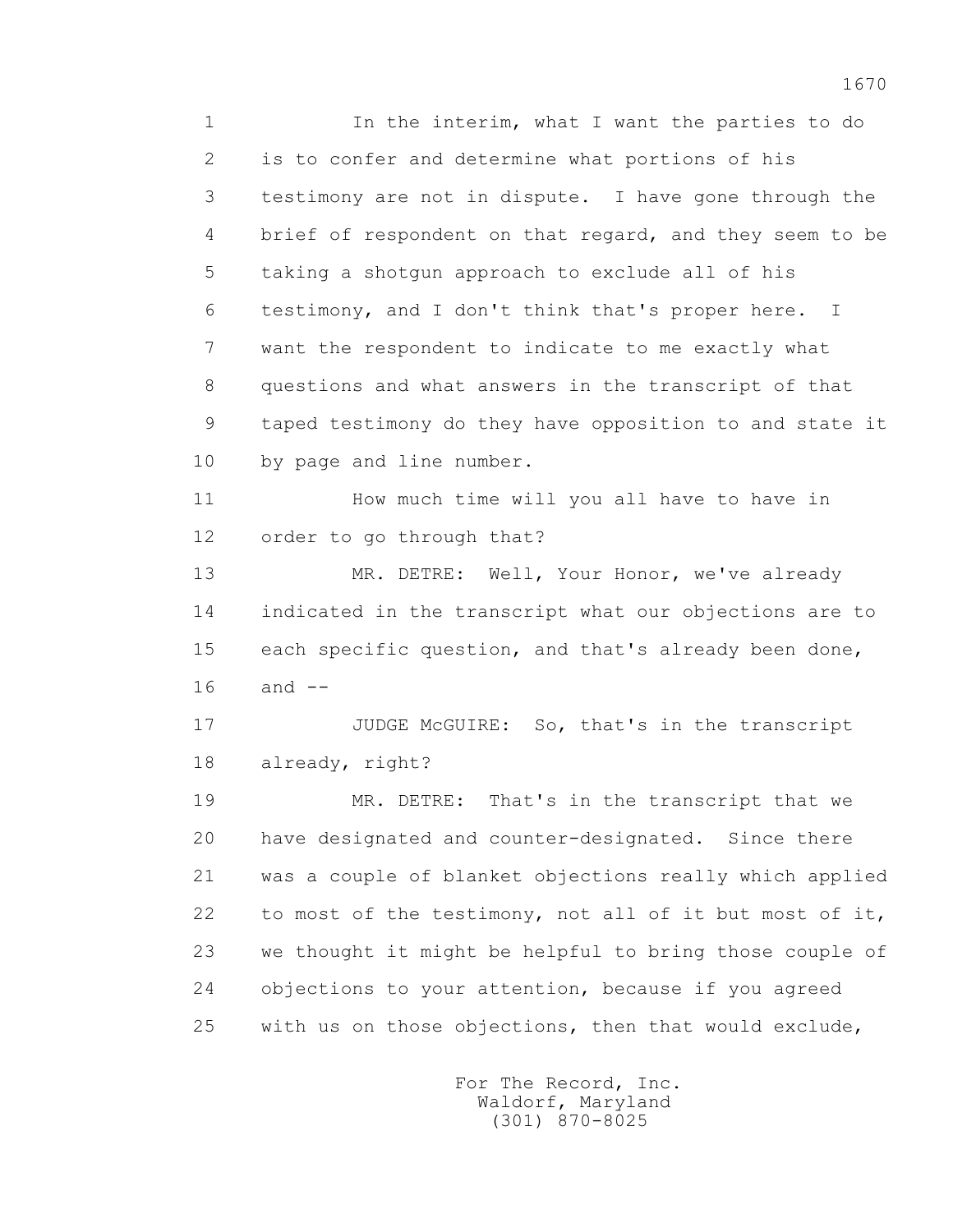1 you know, the bulk of Dr. Oh's testimony.

 2 JUDGE McGUIRE: Now, those are the items that 3 you've already stated in your current pleading or ones 4 that you would supplement?

 5 MR. DETRE: No, those are the items that we've 6 mentioned in our current pleading.

 7 JUDGE McGUIRE: Well, then, there appears to be 8 some argument here between the parties as to the extent 9 that that opposition would apply to all of the 10 testimony or the great portion of the testimony. So, 11 again, I'm going to ask the two of you to confer, the 12 two sides to confer to see what's in dispute and what 13 is not in dispute, and then if you're telling me -- I 14 didn't think that the pleadings by either side were 15 adequate at this point for me to determine how to 16 approach this.

17 17 I think at this point, this whole issue is a 18 mess to me. I don't think it's at this point ripe for 19 my order. So, I'm asking the parties to augment what 20 they've already filed with me so it's very clear as to 21 what -- again, what questions and answers you're -- you 22 have opposition to.

 23 MR. DETRE: Well, what we can certainly do is 24 to give you a list, Your Honor, of which specific 25 questions and answers we thought were covered by these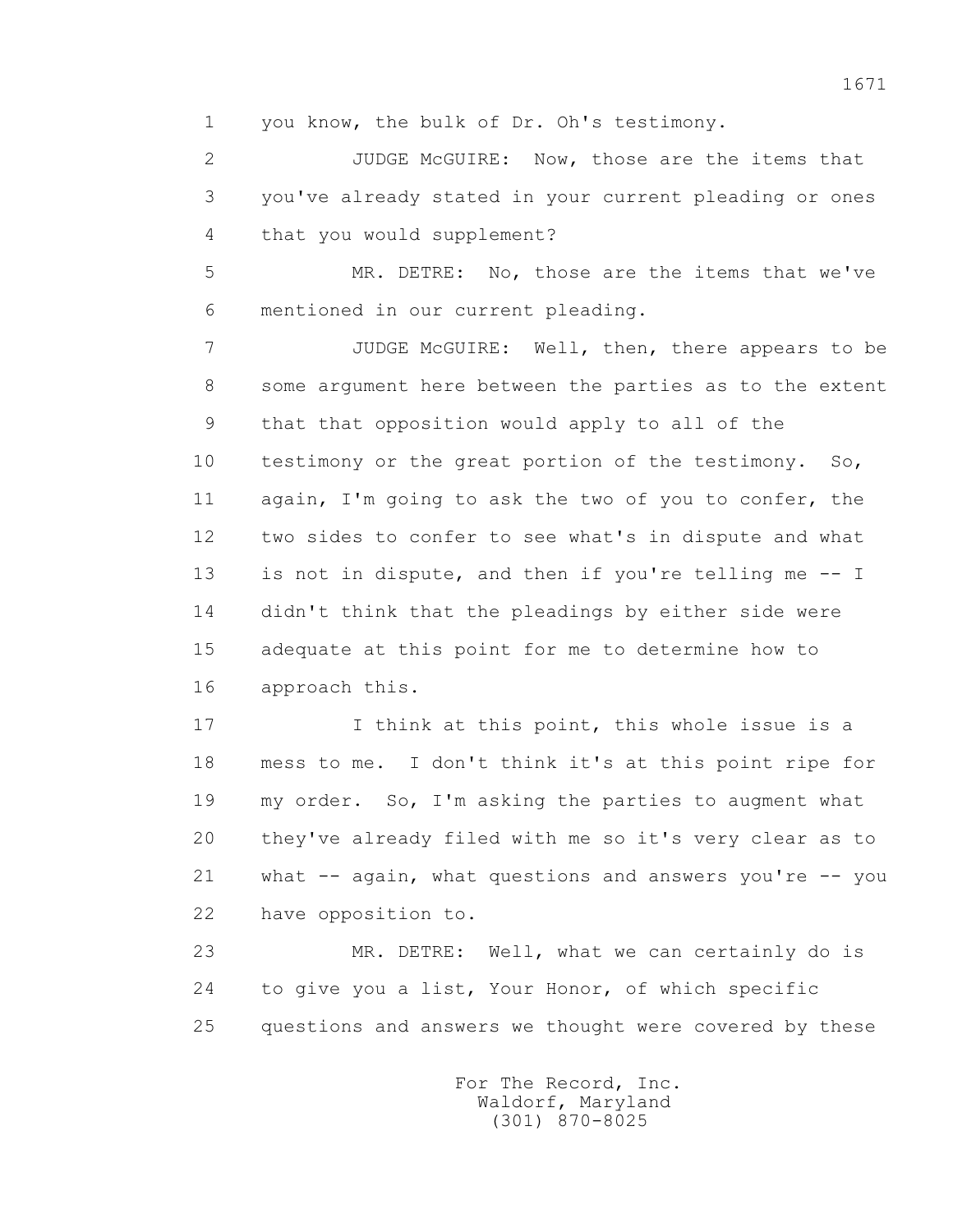1 sort of blanket objections. Then we would still have 2 our other objections.

 3 JUDGE McGUIRE: Okay, I just saw -- to be 4 honest with you, I haven't had a chance to go through 5 the actual transcript. So, if they're included in 6 that -- but on the other hand, I don't want to have to 7 read 300 pages of transcript. That's not my job; 8 that's your job. So, I want you to put that on paper 9 to me in writing, and I'll give you adequate time to do 10 it, and then I'll give the other side adequate time to 11 file its responses to each of those items.

 12 Then after I've ruled on those objections, then 13 I'm going to ask, to the extent that I rule and I guess 14 depending on the outcome of that ruling, then complaint 15 counsel is going to have to edit both the tape and/or 16 the transcript before we're going to go into that at 17 the hearing, and then to whatever portions are excluded 18 from evidence, complaint counsel will be given the 19 opportunity to make an offer of proof for purposes of 20 appeal if it should come to that.

 21 Now, did you have anything else you wanted to 22 add on that, Mr. Detre?

 23 MR. DETRE: No, Your Honor, we can certainly 24 get to you that augmentation.

25 JUDGE McGUIRE: Yes, and I am going to apply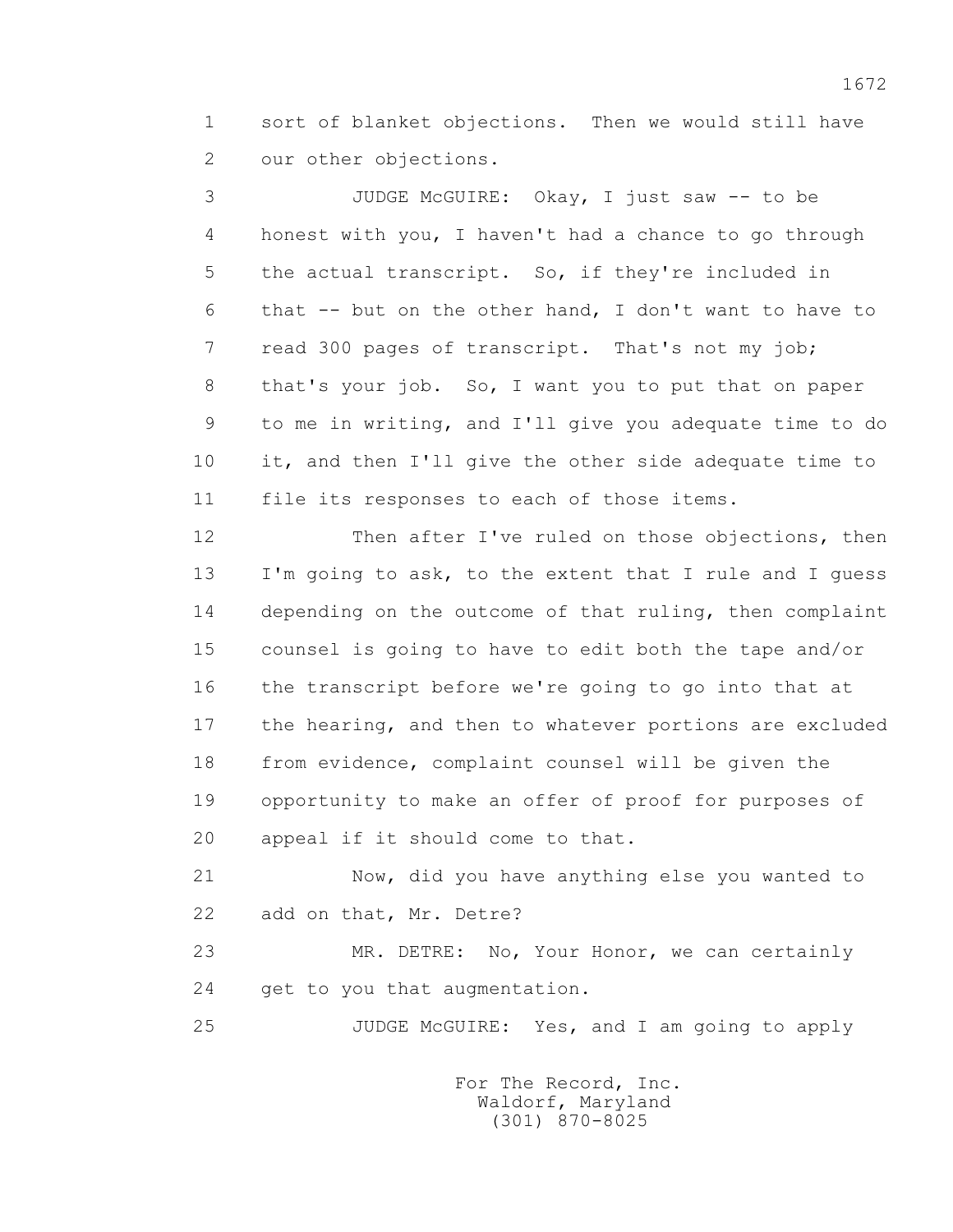1 the same standard as well -- I know the opposition came 2 in today on the proposed testimony of J. Reese Brown. 3 Again, the parties need to confer as to that, and let's 4 go through the same exercise with that so we don't have 5 to go through this again.

 6 I will hear comments from the other side if you 7 have any at this point, Mr. Royall or Mr. Swindell?

8 MR. ROYALL: Your Honor, I think you have made 9 your wishes very clear. We will confer on both of 10 these, and if they then present in writing further 11 clarification to their objections, we'll respond and 12 try to resolve it as you suggested.

13 JUDGE McGUIRE: How much time do you need to do 14 what I've just asked? I asked that earlier and you 15 said it's already in the transcript, but I don't want 16 to have to go through the transcript and then itemize 17 each and every objection.

 18 MR. DETRE: We can get our additional list done 19 by tomorrow, Your Honor.

20 JUDGE McGUIRE: Okay.

 21 Then how much time would you need to file your 22 responses to those objections, Mr. Royall?

 23 MR. ROYALL: I don't think it will be long. I 24 would think a couple of days at the most.

25 JUDGE McGUIRE: Okay, all right. Are we all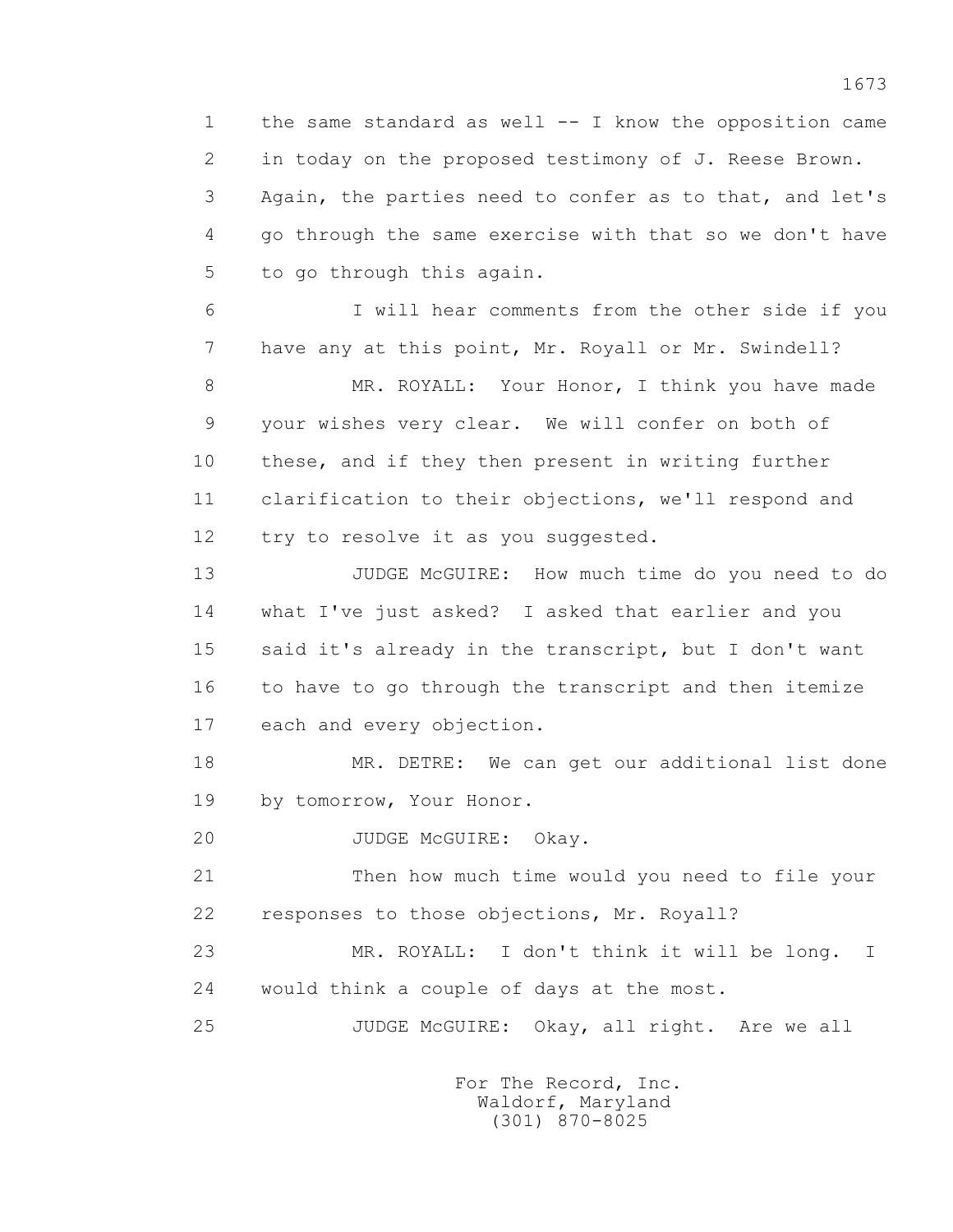1 clear on that one, then?

 2 MR. PERRY: One more thing, Your Honor. There 3 is a stipulation between the parties on Mr. Brown's 4 unavailability because of his medical condition. 5 That's not in dispute. 6 JUDGE McGUIRE: Okay, okay. 7 MR. ROYALL: And on that issue, Your Honor, you 8 mentioned that you have a question on unavailability. 9 I don't have an answer to that. Mr. Oliver is -- 10 JUDGE McGUIRE: Okay. 11 MR. ROYALL: -- more involved in it, and 12 perhaps this afternoon, if he's in court, he can answer 13 your questions; if not, tomorrow. 14 JUDGE McGUIRE: Okay, that's fine. 15 Then at this point, what do we intend to have 16 in terms of testimony for this afternoon's session? 17 MR. SWINDELL: Your Honor, Jerome Swindell for 18 complaint counsel. We have Mr. Tom Landgraf, formerly 19 of Hewlett Packard. 20 JUDGE McGUIRE: Okay, at this time you may call 21 your next witness. 22 MR. SWINDELL: At this time, Your Honor, 23 complaint counsel calls Mr. Thomas Landgraf. 24 JUDGE McGUIRE: Sir, would you approach the 25 bench and be sworn by the court reporter.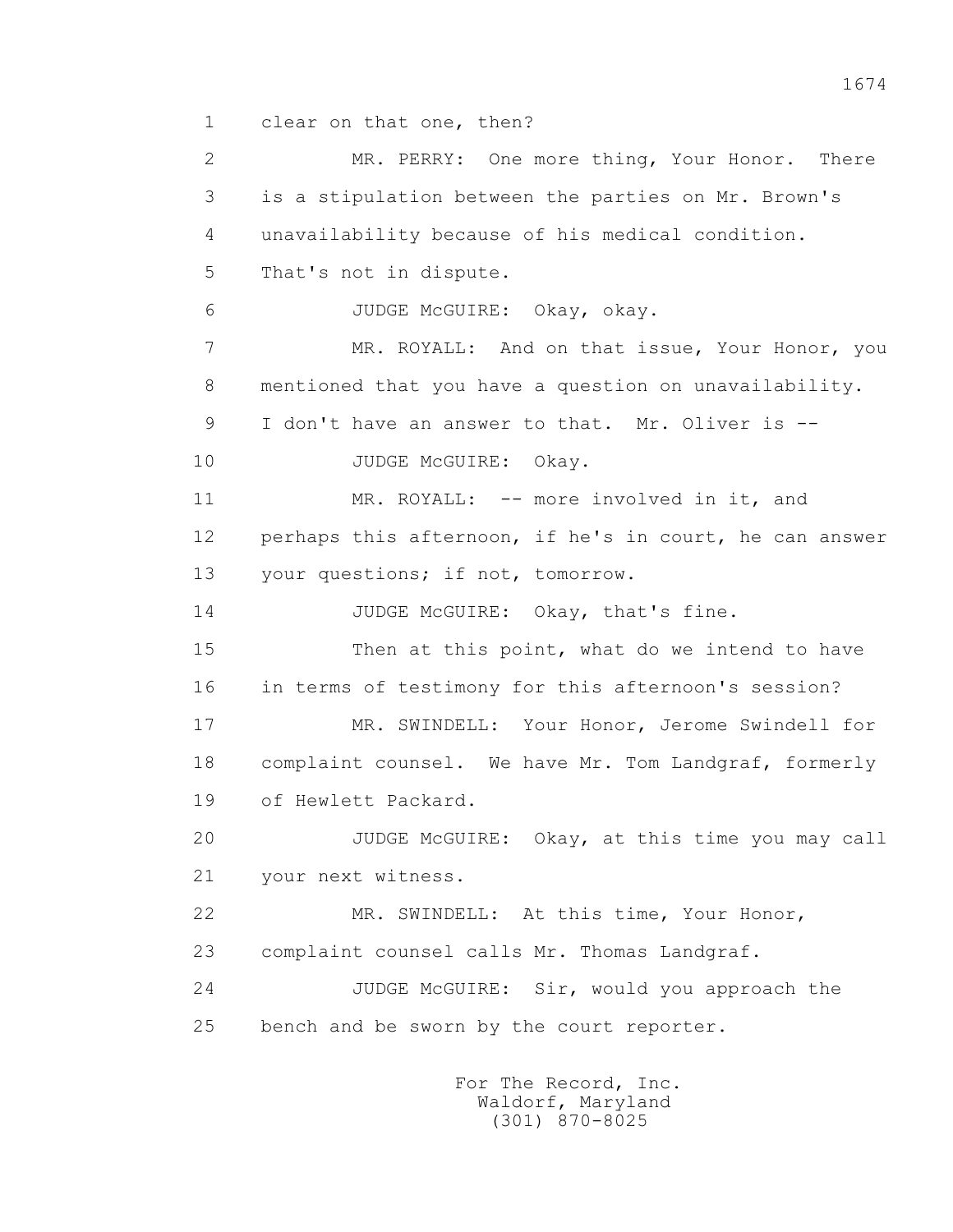1 Whereupon--

2 TOM LANDGRAF 3 a witness, called for examination, having been first 4 duly sworn, was examined and testified as follows: 5 THE WITNESS: Your Honor, do you mind if I 6 remove my coat? 7 JUDGE McGUIRE: No, go ahead. Today it's kind 8 of warm. It was cool yesterday. I don't know what's 9 going on. 10 DIRECT EXAMINATION 11 BY MR. SWINDELL: 12 Q. Good morning, Mr. Landgraf. 13 A. Good morning. 14 Q. Could you state your full name for the record, 15 please? 16 A. Thomas Carl Landgraf. 17 Q. And where are you currently employed? 18 A. CISCO Systems in San Jose, California. 19 Q. And could you give us a brief description of 20 your duties at CISCO? 21 A. Yes, presently I'm a commodity manager for 22 memories at CISCO. The responsibilities I have involve 23 memory strategies and deployment of the strategy 24 throughout several of CISCO's business units. 25 Q. What do you mean by "memory strategy"?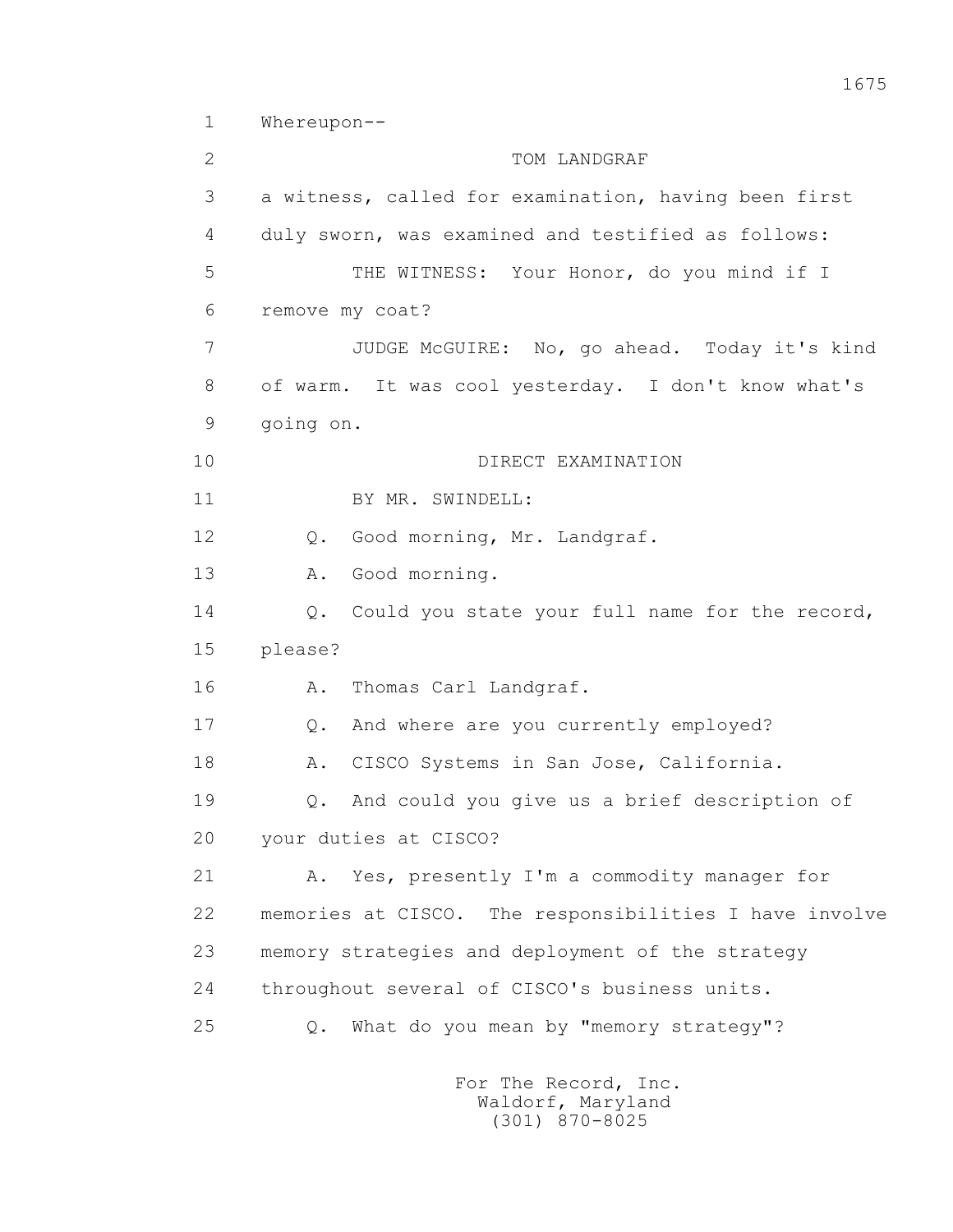1 A. Memory strategy is a marketing document or 2 policy that we use to decide which memory suppliers to 3 use and which technologies to emphasize in our systems 4 so that -- to essentially reduce the number of choices, 5 try to streamline the choices, get maximum leverage, 6 procurement leverage, satisfy any other requirements 7 for manufacturing and so forth.

 8 Q. And are you personally involved in developing 9 those strategies?

10 A. Yes, I am influencing memory strategy for DRAM 11 technology, and I am taking over actually the strategy 12 going forward at CISCO.

 13 Q. When you say you're taking over strategy going 14 forward, what do you mean?

 15 A. Prior to my working at CISCO, it was developed 16 by another group of people, and going forward, I'll be 17 the one who actually pulls together the entire strategy 18 and deploys it to business units and other commodity 19 managers.

20 Q. Has that change already occurred?

21 A. It started -- yeah, it occurred a couple months 22 ago.

 23 Q. And are there specific -- you mentioned DRAMs. 24 Are there specific types of DRAMs that you have 25 personal involvement with?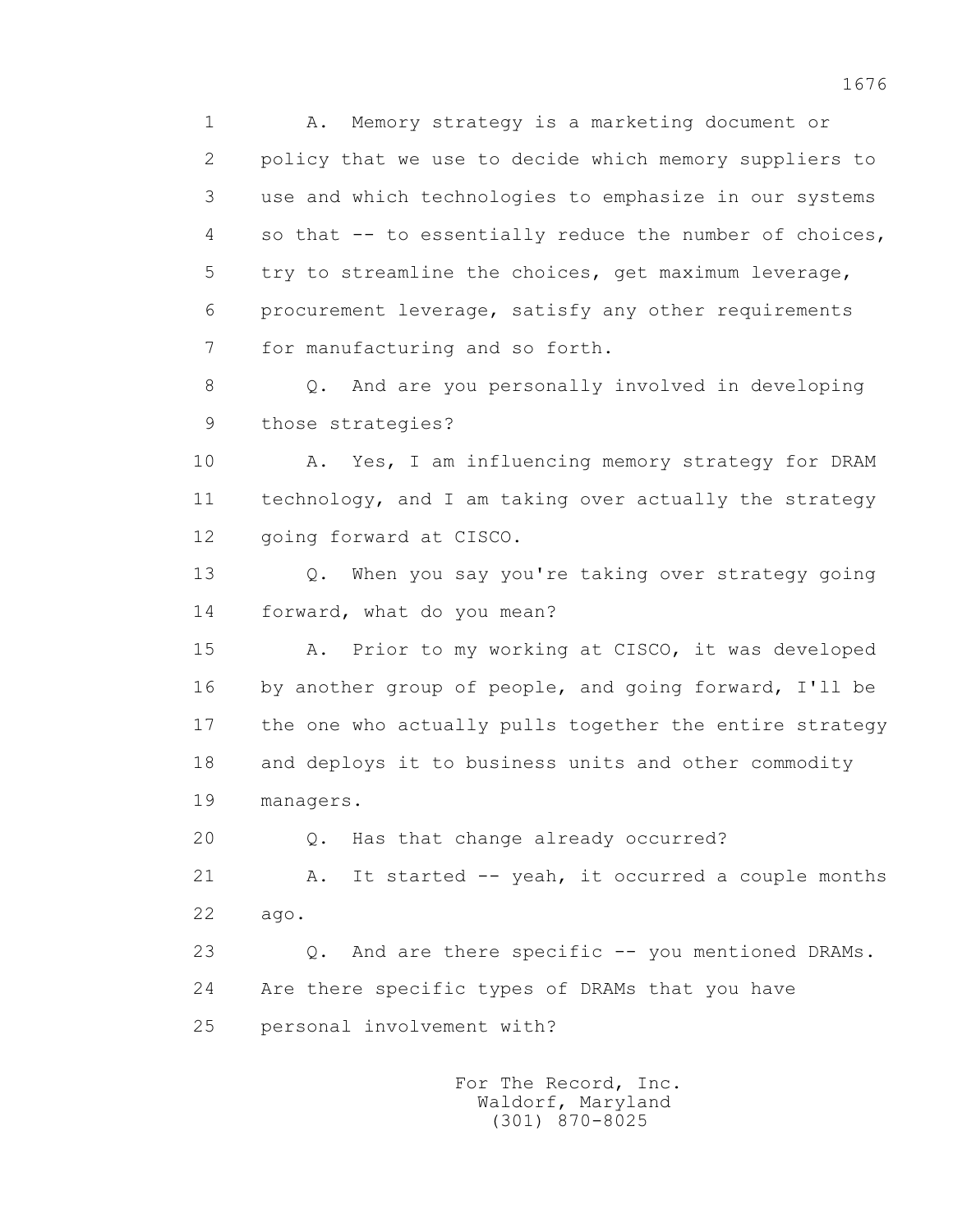1 A. At CISCO we use the entire gamut of DRAMs, 2 everything from legacy technologies, such as EDO, 3 extended data out, all the way up to Synchronous DRAMs, 4 double data rate. We have some Rambus we're using. 5 So, CISCO uses the entire breadth of DRAM technology 6 that's currently in production right now. 7 Q. And how long have you been at CISCO? 8 A. I joined back in mid-October last year. 9 Q. And where were you before CISCO? 10 A. I was working at Hewlett Packard for -- from 11 September 1979 until last year, so about 23 years. 12 Q. Okay. Let's start back in 1979, and we'll just 13 try to go through the time line briefly. 14 What was your position when you first came to 15 Hewlett Packard in '79? 16 A. I had started as a hardware development 17 engineer at HP. I was working on the development of a 18 microprocessor board for a color graphics terminal. I 19 did that for about two and a half years or so, 20 basically design, development, testing and bringing it 21 to manufacturing. 22 Q. So, that would be about to 1982 or so? 23 A. '81-'82 is about that -- right. 24 Q. And what was your next position at Hewlett 25 Packard?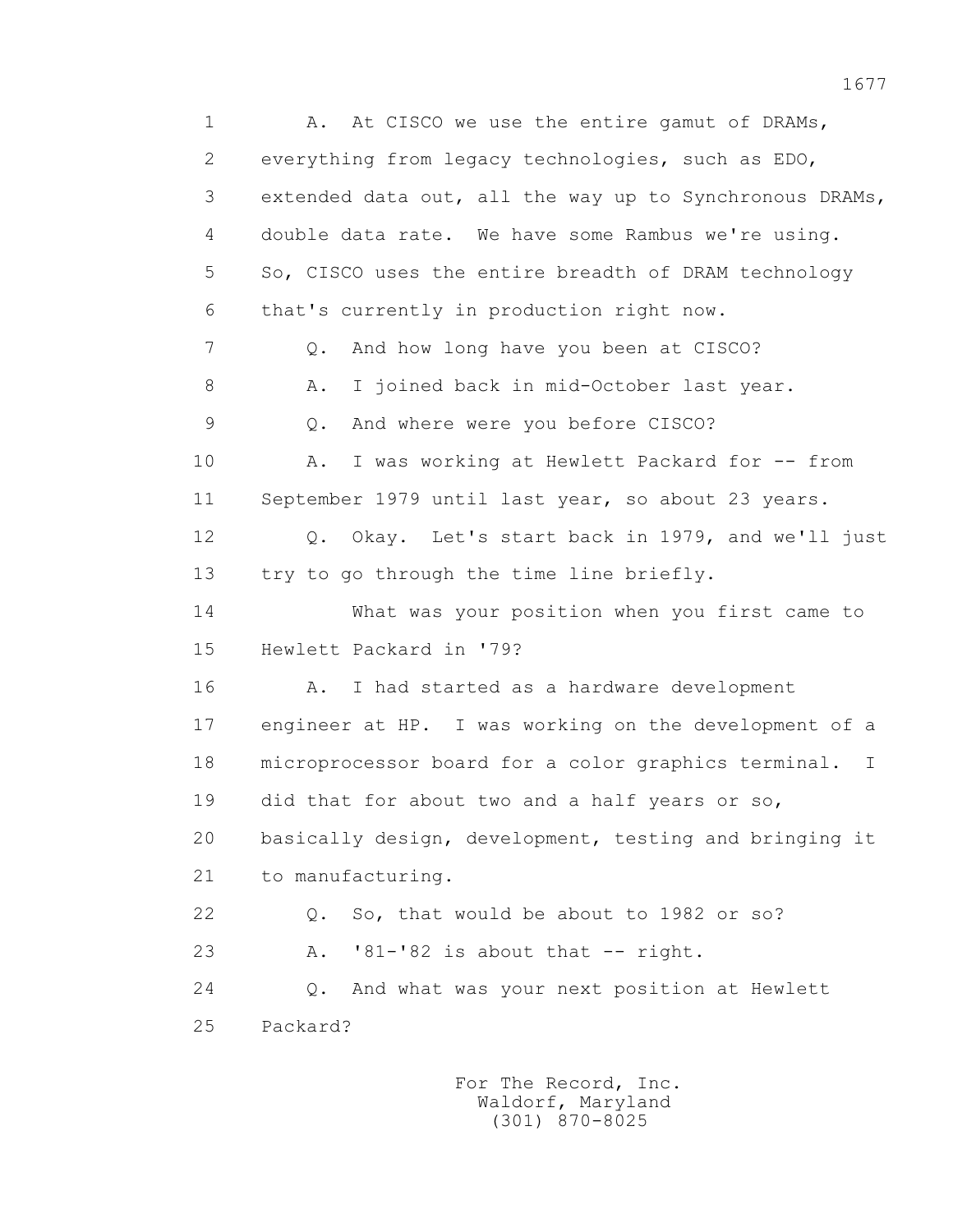1 A. From that point I transitioned from hardware 2 development in the R&D group into manufacturing. I 3 became a product engineer and went with that product 4 into manufacturing, helped debug some of the early 5 startup production problems, and solved some of the 6 sustaining engineering problems. I did that for a 7 couple of years. I can't be specific with the exact 8 date, but it was until about '83, '83-'84 time frame.

 9 Then from that point I continued in 10 manufacturing, but instead of doing production 11 engineering, I worked on a smaller development project 12 to look at surface-mount manufacturing technologies at 13 HP in the lab and production area I was in, and I did 14 that for a few years.

 15 Q. What is surface-mount manufacturing 16 capabilities -- is that --

 17 A. Technology. Surface-mount technology is a 18 popular method now for mounting electronic components 19 on a printed circuit board. Prior to that, the 20 board -- the components had leads, and they went 21 through drilled holes on the printed circuit boards, 22 and in the eighties, there was a transition made to 23 surface-mount technology. So, HP was looking at it for 24 various improvements in density and performance. So, 25 we were looking at manufacturing solutions for that.

> For The Record, Inc. Waldorf, Maryland (301) 870-8025

1678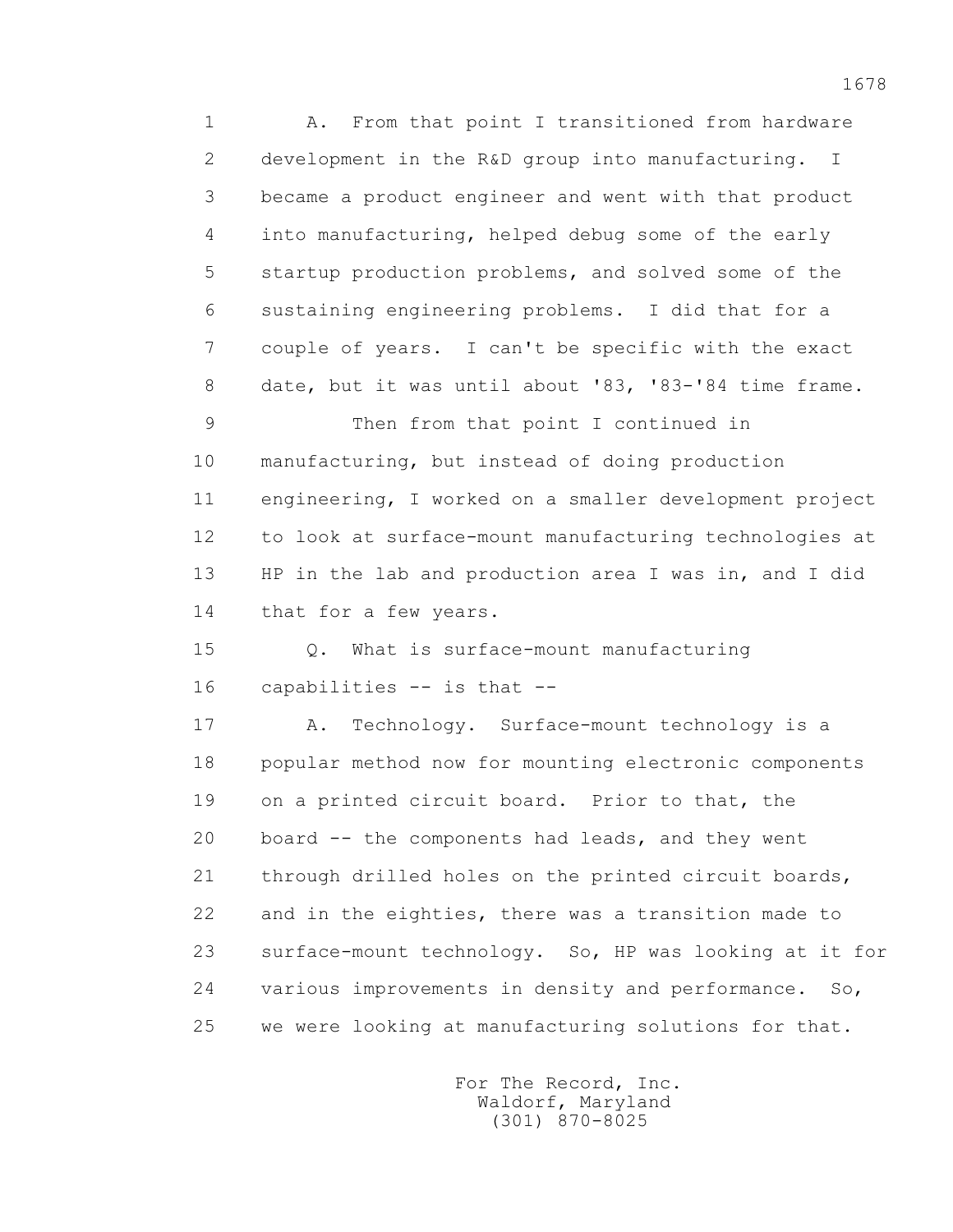1 Q. And you said that was until about 1983?

2 A. '83-'84 time frame.

 3 Q. And what did you do next at Hewlett Packard? 4 A. About that time frame, I left that 5 organization, which was a low-end personal computer 6 group, and I went to a group that was working on the 7 development of a RISC-based work station/low-end 8 server, and so I went into -- I left manufacturing, 9 went into product development and did some hardware 10 development tool design, hardware designs, hardware 11 simulators and emulators. I did that roughly from the 12 '84 to '86 time frame and did a couple of hardware 13 designs, tested those. They were not going to 14 production; they were just for development activities. 15 About -- sort of beginning in '85-'86, I took a 16 position as a project manager in new product 17 introduction. So, I went back into manufacturing and 18 supported these products that they were working on and

19 the new product introduction activities, so --

 20 Q. Well, let me ask, when you say supported 21 products that they were working on, what do you mean? 22 What were your sort of daily functions in terms of 23 supporting them?

 24 A. Okay, as a project manager, I managed a team of 25 about five or six people, which included some materials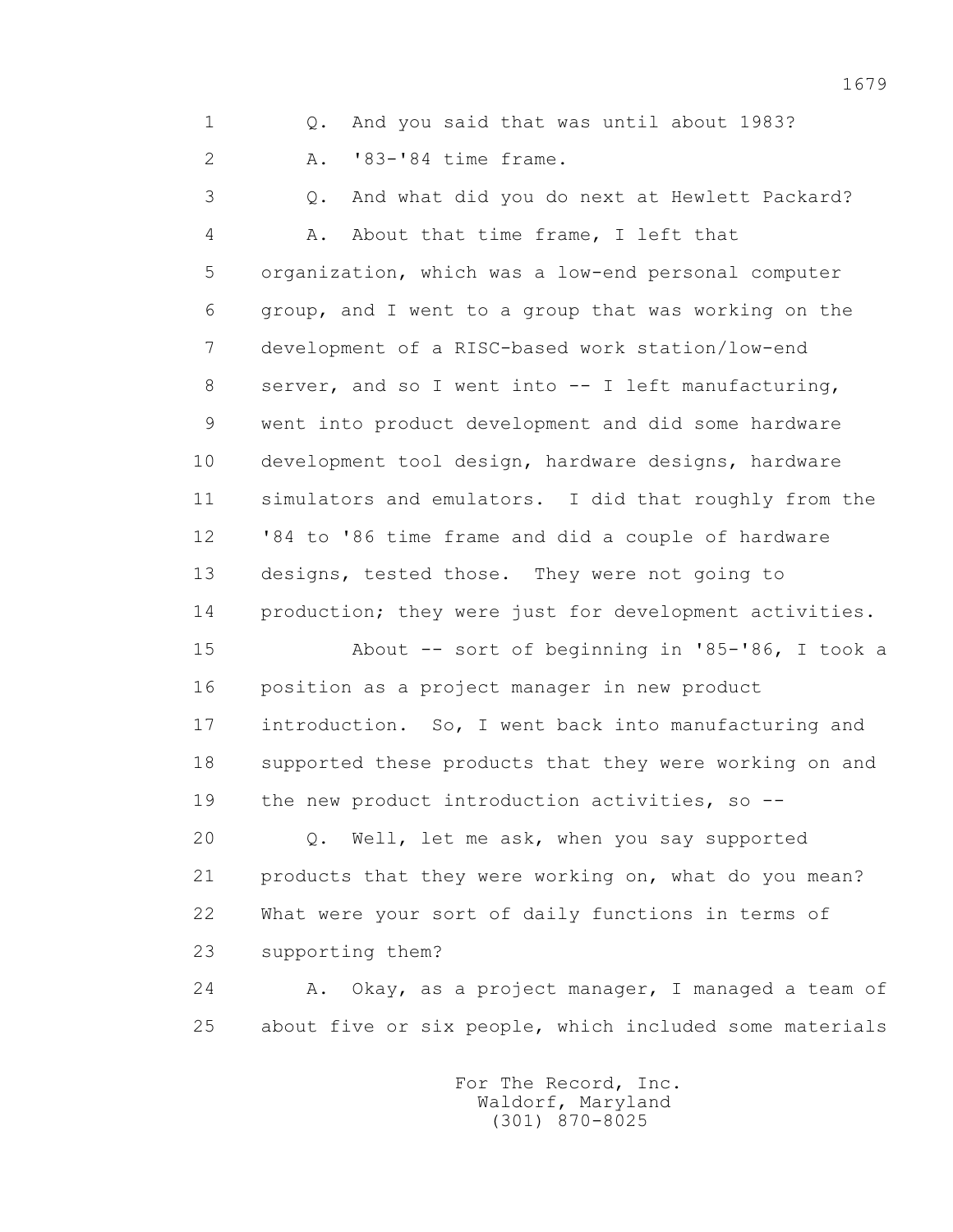1 engineers, some technicians and a couple of -- I think 2 they were buyers at the time. So, our job was to do 3 the prototype hardware development -- not development, 4 prototype hardware production for the R&D group we were 5 working with, to take those copies, build a number of 6 copies of them, debug them and give them to lab 7 engineers for broader testing on that.

8 So, in new product introduction, the idea is 9 you're taking a concept of one and expanding that to 10 another 10, 20, 30 systems and giving them to people 11 for test development.

 12 Q. And how long were you a project manager or what 13 year did you switch positions?

 14 A. That was around -- that was about '86-'87 up 15 until about '89 was when that position ended. The 16 product we were developing, the low-end server, was 17 transitioned to manufacturing, and then the -- we had a 18 reorganization, and the development organization was 19 absorbed into other parts of HP.

 20 I went into the personal computer group in late 21 '89 as a project manager to develop a couple of 22 personal computers. So, from '89 to '91, I was 23 managing hardware engineers.

 24 Q. And what did managing the hardware engineers 25 involve?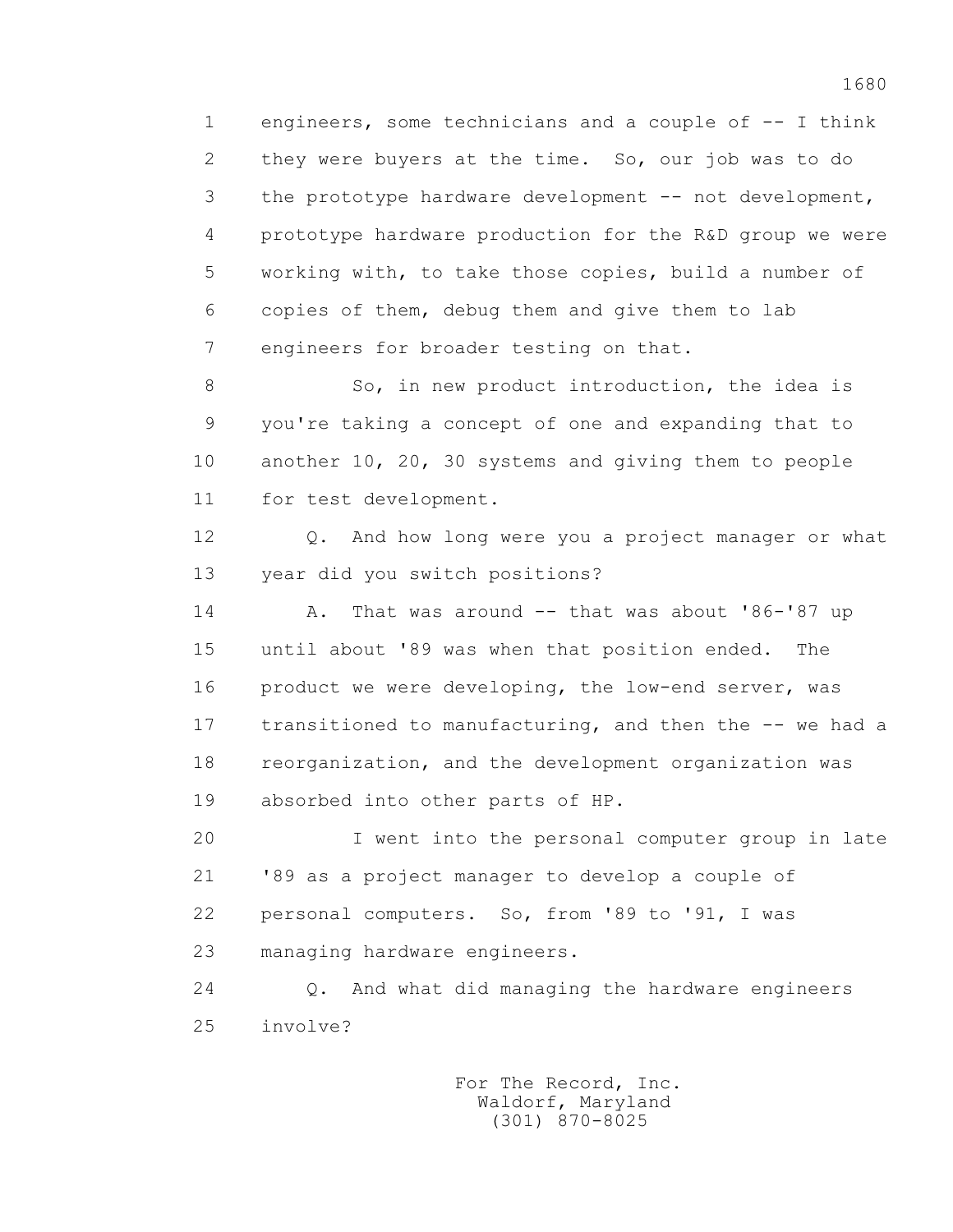1 A. It was working with a team of about seven 2 engineers to develop personal computer motherboards; 3 essentially figure out which features to put on them, 4 manage a schedule, manage the budget, manage the team 5 for the hardware development and eventual transition 6 into manufacturing for two PCs. Everything associated 7 with hardware development.

 8 Q. And how long did you stay as the project 9 manager?

 10 A. That was about two years, until about 1991, 11 late '91, and then went through another reorganization, 12 and I then moved to HP's corporate procurement offices 13 in Palo Alto and took a job as a Memory Technology 14 Center manager managing about -- I believe it was three 15 engineers at the time. We were -- this position was -- 16 my position was managing the engineers who were testing 17 and qualifying a number of memory components for 18 general use in HP.

 19 Q. What's the Memory Technology Center? 20 A. The MTC, as we called it, is a centralized test 21 and qualification center that HP had to qualify a 22 number of memories that HP was using, memory families, 23 by different suppliers, and this was working with the 24 business side, so we would -- they would select which 25 suppliers to use, and we would be using -- we would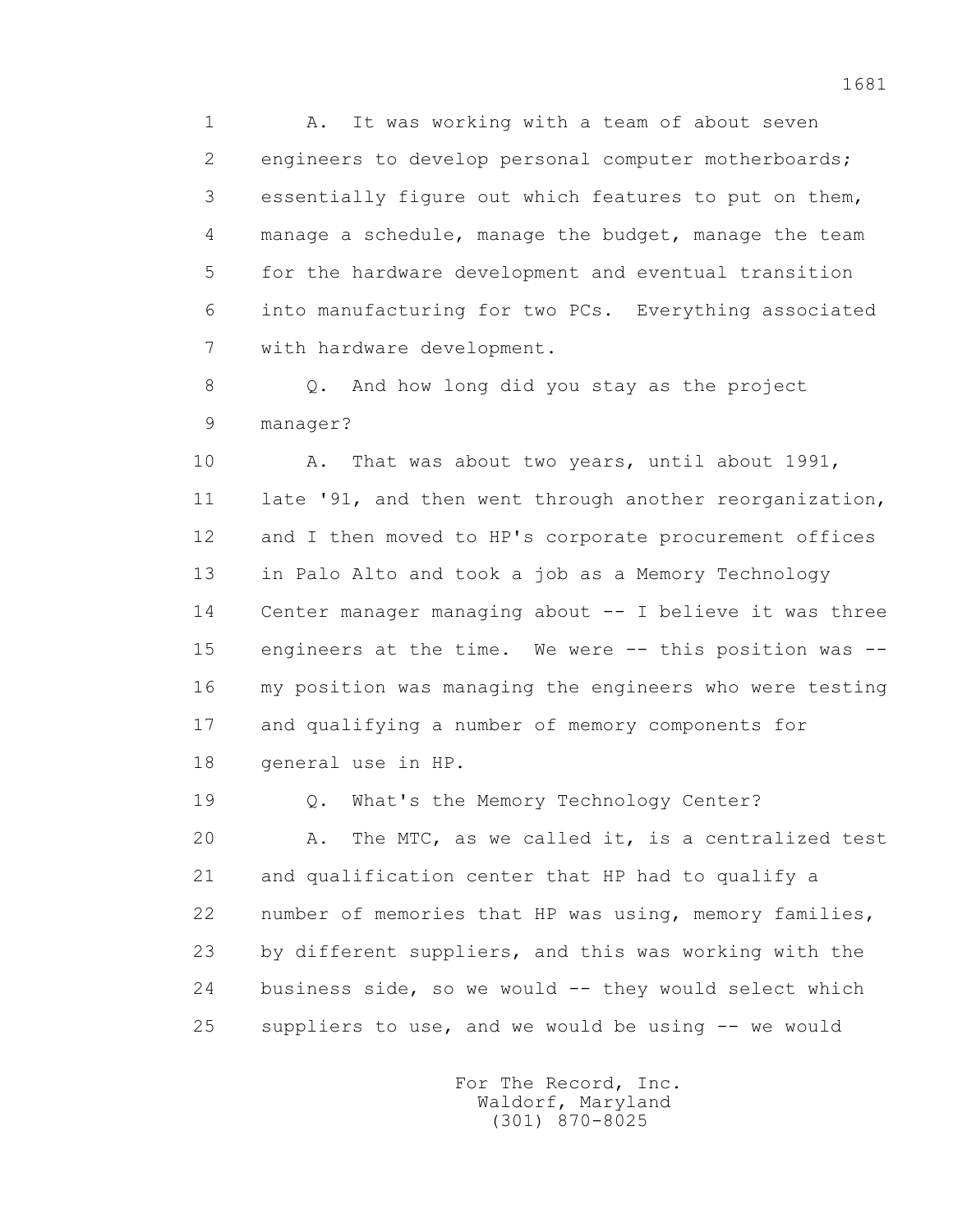1 qualify certain suppliers, and then business units 2 would use these qualified memories in their products 3 and would go into production with that.

 4 Q. And what sort of memories were you testing and 5 qualifying?

 6 A. At that time, I was involved with static RAMs, 7 SRAMs, and nonvolatile memories, which was a category 8 where we would include flash memory and we include mass 9 ROMs and electrically erasable programmable memories. 10 HP used these devices in a wide number of products, 11 everything from servers and cache memories for the 12 SRAMs; we used the mass ROMs for storing printer code; 13 and flash memory would be used in PCs for storing the 14 BIOS code.

 15 Q. And how long were you in the Memory Technology 16 Center?

 17 A. I was in that organization until about 1997-'98 18 time frame -- the '98 time frame. So, I was a project 19 manager for a while, and then I took -- when we had 20 another reorganization, I took a position as an 21 individual contributor in MTC, and I continued doing 22 engineering until I would say about the 1998 time 23 frame.

24 Q. And what did you do then?

25 A. I took a lateral transfer into the -- as a --

 For The Record, Inc. Waldorf, Maryland (301) 870-8025

1682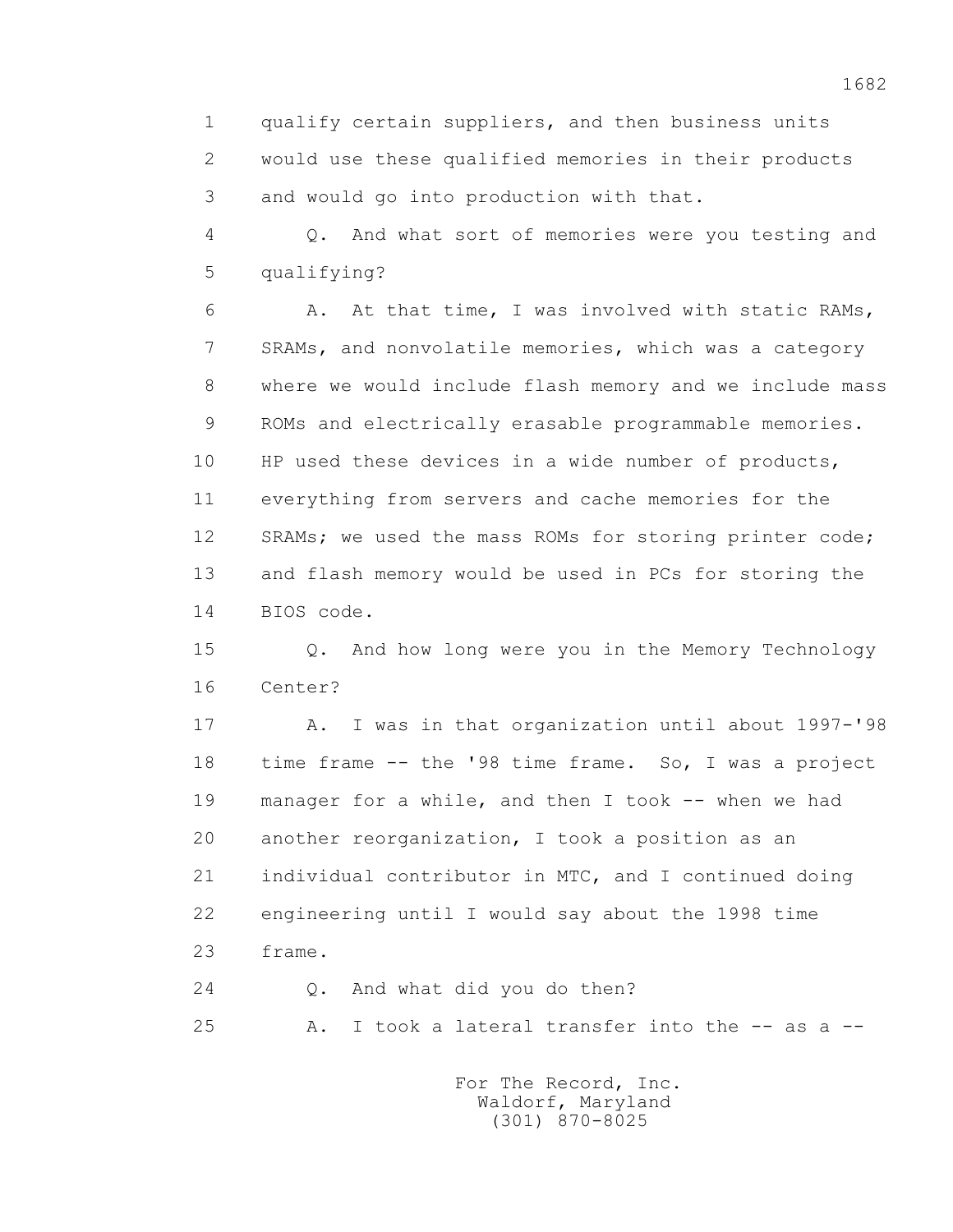1 into a position called a procurement engineer for 2 DRAMs, and that was a less technical job. It was not 3 doing qualifications, but it was supporting the 4 commodity managers in developing and modifying the 5 memory strategy. So, again, working with suppliers, 6 which technology is going forward, working with 7 materials engineers and the business units that HP had 8 to make sure that they chose the right technologies and 9 the right suppliers, that sort of thing.

 10 Q. And was that the -- was that the last job you 11 had at CISCO -- at Hewlett Packard?

 12 A. Yes, I continued in procurement engineering 13 until about -- until last year, October of last year.

14 0. Now, did -- you mentioned that at least in some 15 of your jobs you were involved in developing Hewlett 16 Packard's memory strategy.

17 A. Yes.

 18 Q. Did -- I just want to get a little bit more 19 detail about what that involved. Did you meet with the 20 suppliers?

21 A. Yes, the memory strategy is a documented set of 22 guidelines or policies that we want to use to select 23 the technologies that met the HP requirements from a 24 technical point of view, and along with suppliers to 25 use, that we had good business relationships with, we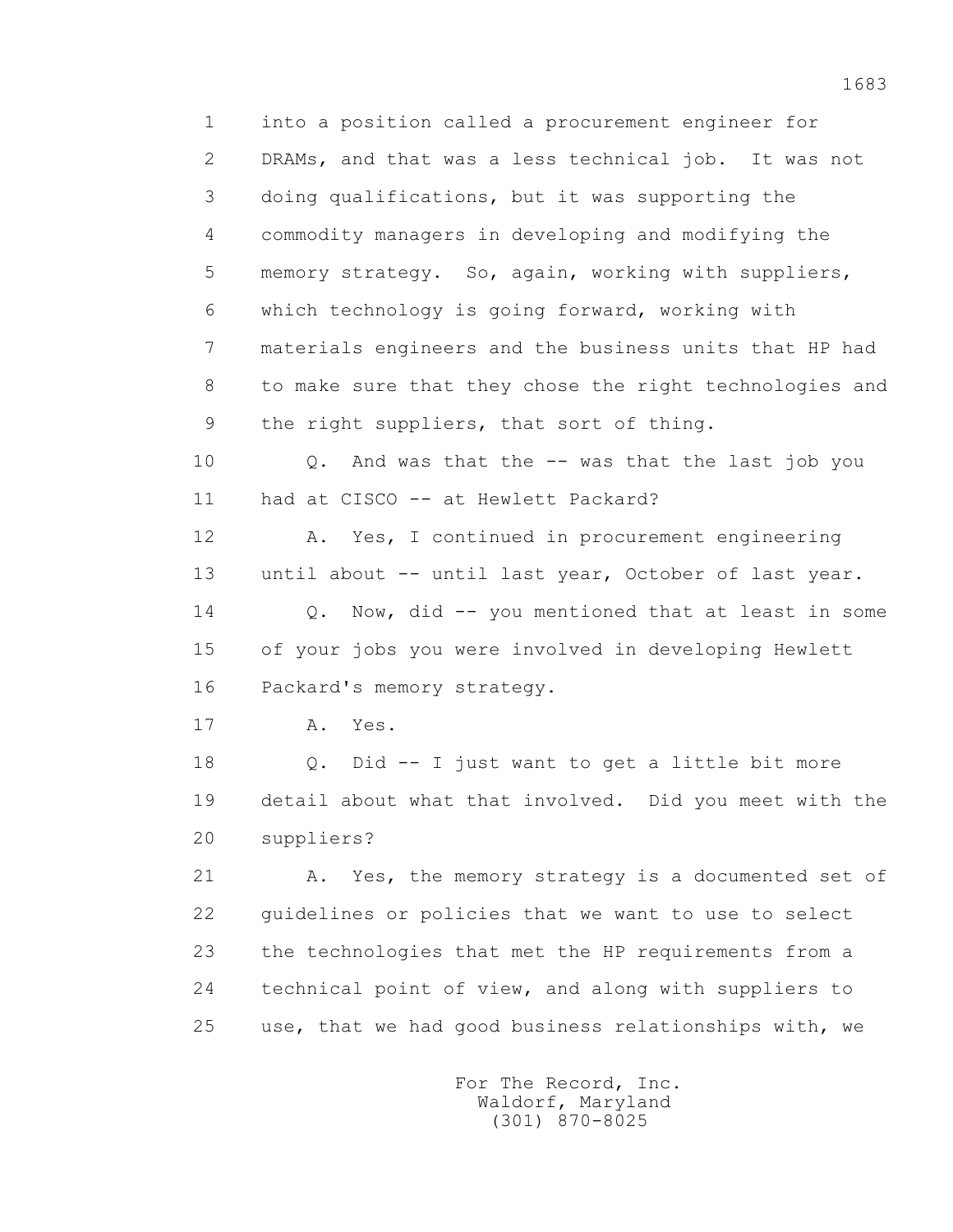1 had good procurement agreements, contracts with them, 2 they had the capabilities to develop next generation 3 products.

 4 So, we had a chance to meet those suppliers on 5 a regular basis, both to understand their product road 6 maps, the product offerings that they had, both for 7 sale immediately as well as products going forward.

 8 And we also gave feedback to suppliers in terms 9 of how their performance was relative to meeting HP's 10 needs in areas of quality and technology and delivery 11 responsiveness, things of that nature.

 12 Q. If you could briefly just describe your 13 educational background, where did you go to college?

 14 A. I graduated from the University of California 15 at Davis in 1976 with a Bachelor's in electrical 16 engineering, and I went part-time to the University of 17 Santa Clara, also in California, to earn a Master's in 18 electrical engineering/computer science. I believe 19 that was 198 -- '81 was when I got that degree. And 20 then I started a business administration degree and 21 earned that also from the University of Santa Clara in 22 about 1984.

 23 Q. Okay. Are you familiar with an organization 24 called JEDEC?

25 A. Yes. That's the Joint Electronic Device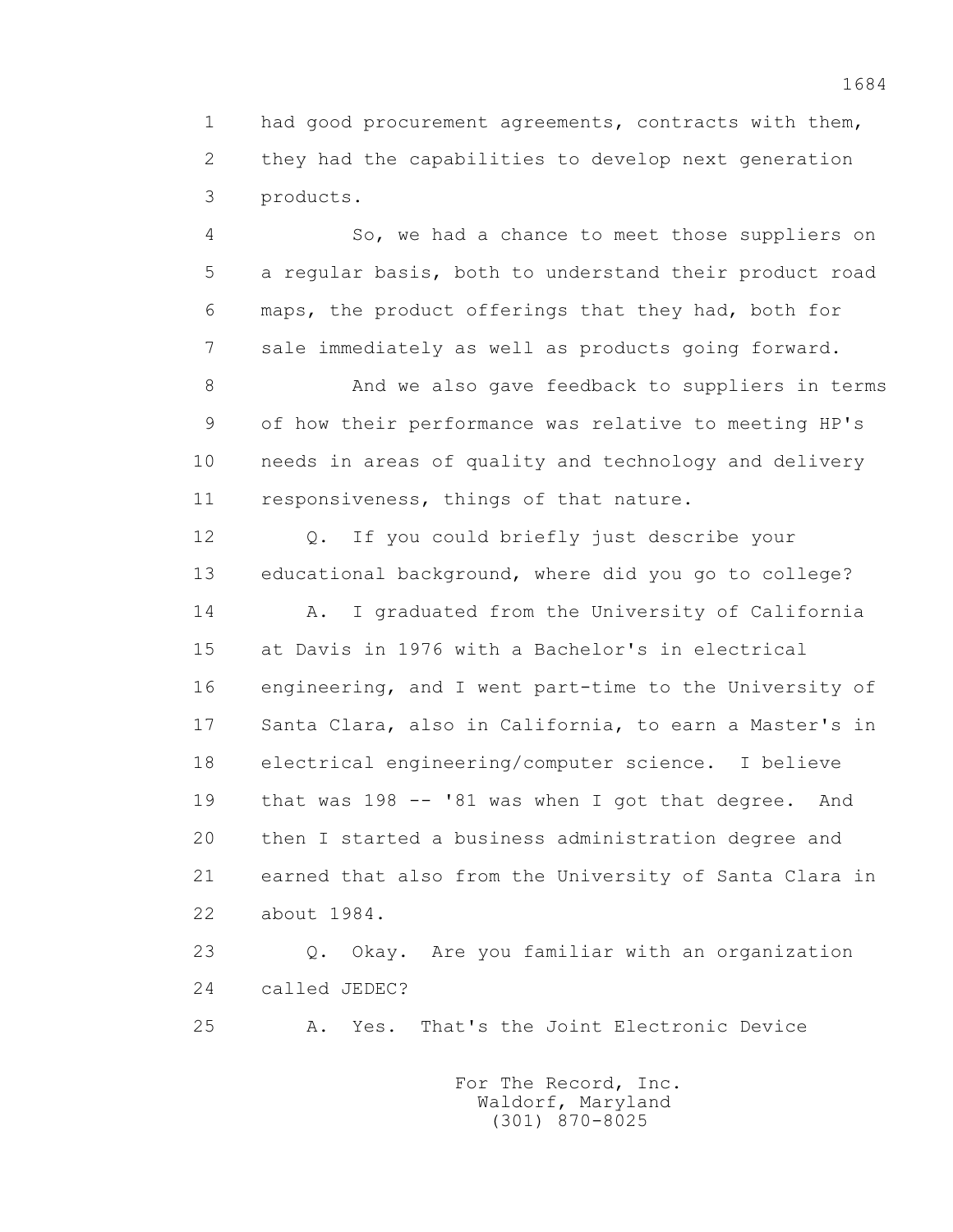1 Engineering Council. I was a member of JEDEC for five 2 years.

 3 Q. Let me ask you, what did you understand JEDEC 4 to be?

 5 A. JEDEC is a standardization body that is a -- 6 brings together memory -- or electronic component 7 manufacturers as well as customers using those devices 8 to formulate common standards that can be used by 9 manufacturers and be understood by the users.

10 Q. How did you come to learn about JEDEC?

 11 A. I learned about JEDEC -- I heard the name as an 12 engineer, but I didn't really have much information 13 about the organization. Lots of suppliers' data sheets 14 had "JEDEC-approved" or "JEDEC-compliant" or 15 "JEDEC-standardized," but in around the '91 time frame 16 when I joined the Memory Technology Center, we had -- 17 my manager -- or one of my colleague managers was a 18 member of JEDEC, and then one of my -- who later became 19 one of my peers was a member of JEDEC.

 20 Then we went through a reorganization, and this 21 manager, Francoise Lemouel, returned back to HP in 22 Grenoble, and I was chosen as a manager representing 23 HP, so that was around the '93 time frame or '94 time 24 frame.

25 Q. Let me back up a little bit. The manager that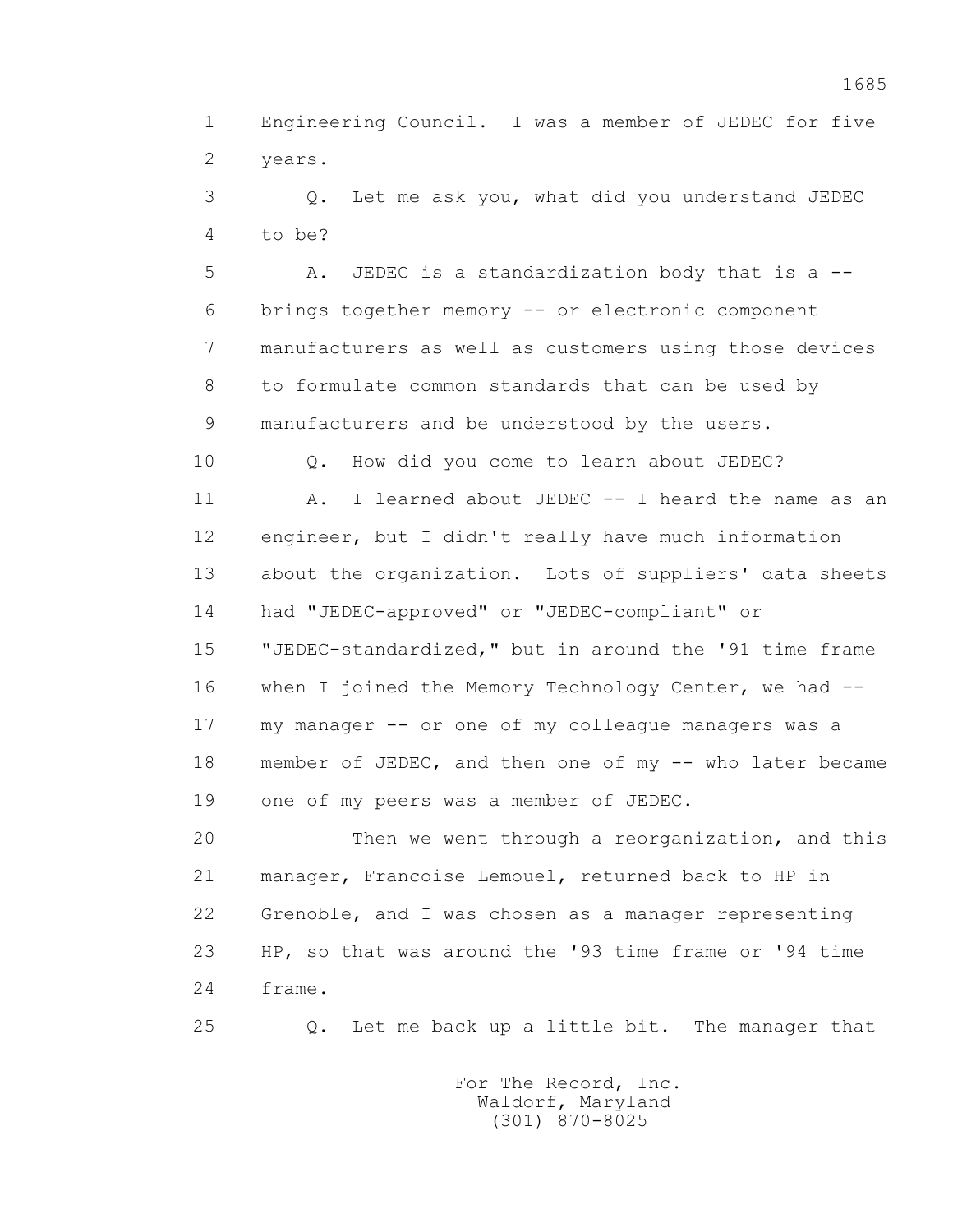1 you're talking about was -- what's the name of the 2 manager? 3 A. Francoise Lemouel. 4 Q. Could you spell that, please? 5 A. Yes, F-R-A-N-C-O-I-S-E, last name is 6 L-E-M-O-U-E-L. 7 Q. And you mentioned another colleague, who was 8 that? 9 A. The other colleague was Hans Wiggers, H A N S, 10 Wiggers, W I G G E R S. 11 0. And what is Grenoble? 12 A. Grenoble is a -- used to be an R&D and 13 manufacturing and marketing center for HP in France, 14 Grenoble, France, and they were -- they have done a 15 number of products over the years, including personal 16 computers and terminals and things like that. 17 Q. And was Francoise from Grenoble or in the 18 Memory Technology Center? 19 A. Francoise was a manager of the Memory 20 Technology Center for the DRAM side of MTC. She had 21 been doing that prior to my joining the MTC. So, I 22 think her tenure at MTC in Palo Alto was four or five 23 years. She's a French citizen, was offered a chance to 24 work in Palo Alto and took that opportunity for a 25 number of years.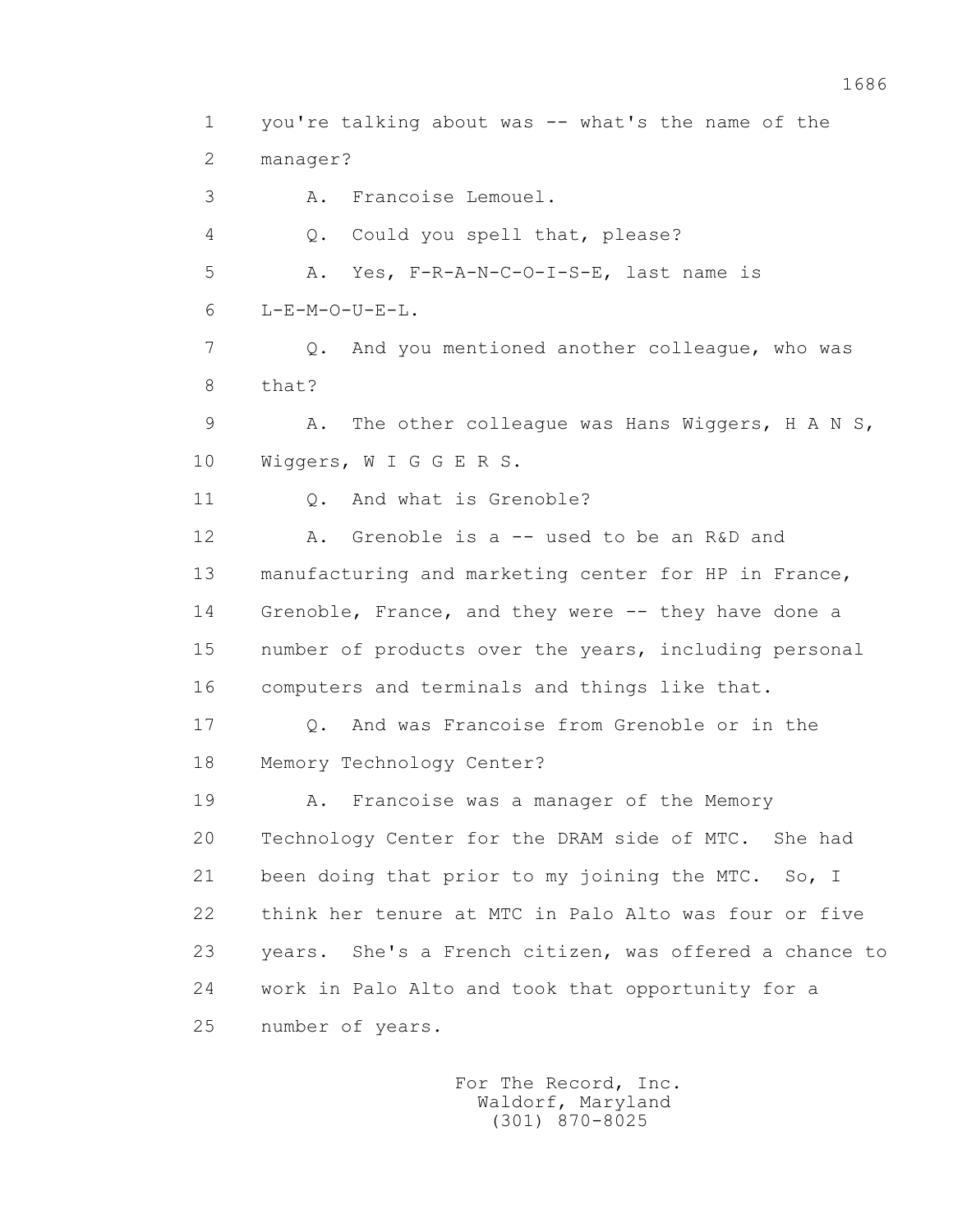1 Q. Did you ever attend JEDEC meetings? 2 A. Yes, I did. 3 Q. When did you start? 4 A. The best I can recall was in early 1994 I 5 believe it was. The record will -- the JEDEC records 6 and minutes would show it. I believe the first meeting 7 was in Orlando that I went to like in March of '94. 8 0. Are you familiar with how JEDEC is organized? 9 A. Yes. 10 Q. Could you explain? 11 A. JEDEC is a -- the Engineering Council or the 12 JEDEC Council is comprised of a number of senior 13 experienced members of both suppliers and 14 manufacturers, and the council is the one that actually 15 sets the policies and adopts or approves the standards. 16 Below the council are a series of committees 17 which they approve to exist, and the committees 18 include -- are much more specialized. There's one 19 committee for interface and voltage standards; another 20 one is for random access memories; another one is for 21 memory modules; there's a committee on quality; and 22 just a large number of committees, mechanical 23 standards, things like that. 24 Q. Were there any committees that you personally 25 attended on a regular basis?

> For The Record, Inc. Waldorf, Maryland (301) 870-8025

1687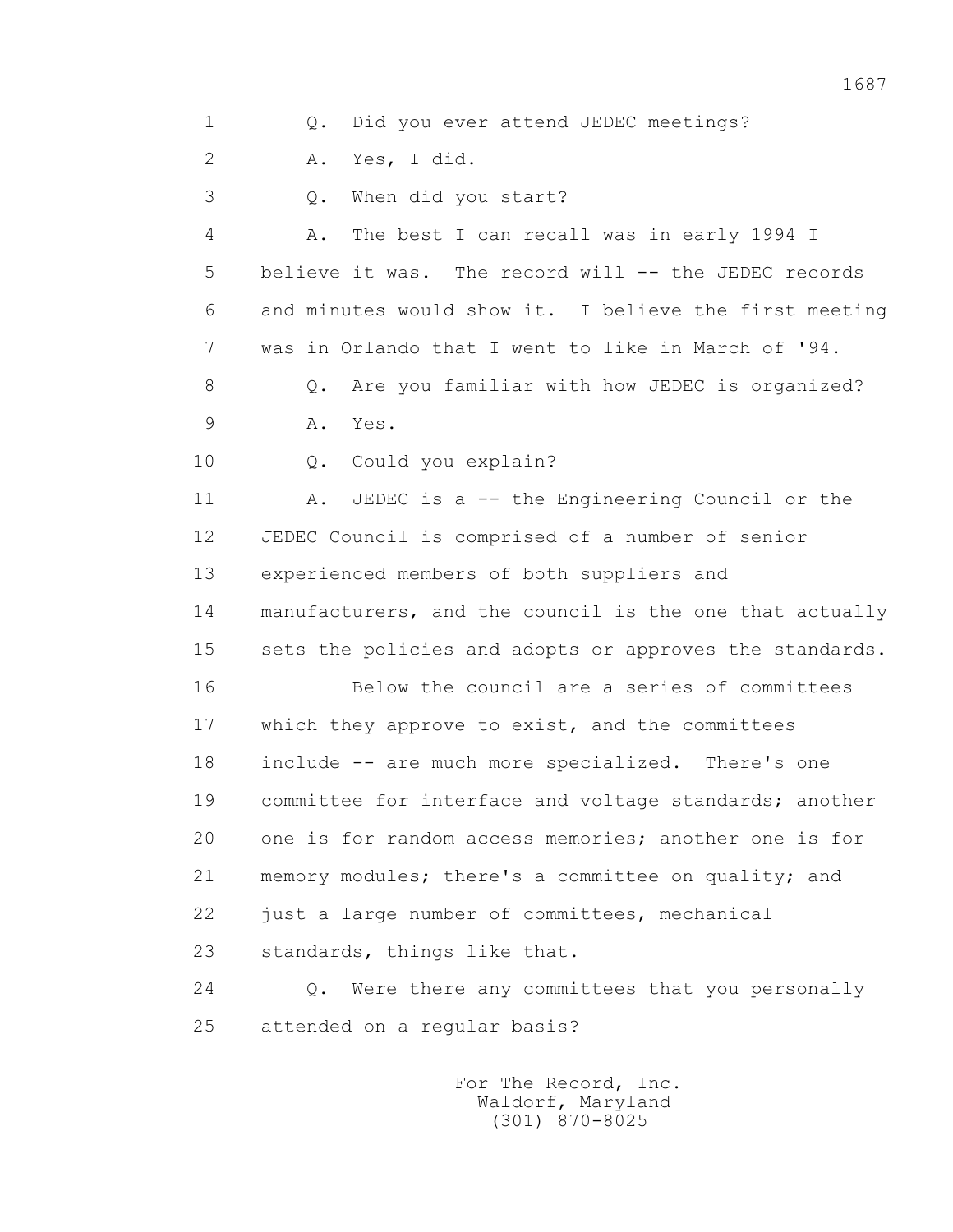1 A. Yes. I was a member of the JC-42.2 2 committee -- I'm sorry, 42.3 committee, which was the 3 random access memories. I was also a member of the 4 JC-42.5 on memory modules. And I was a member of the 5 JC-16 committee on I/O interfaces and voltages. 6 Q. You mentioned the council. Were you ever a 7 member of the JEDEC Council? 8 A. Yes, near the end of my term with JEDEC, I was 9 a council member for I believe 18 months to 24 months. 10 Q. And what approximate years would that be? 11 A. I think it would have been like '98 to '99 time 12 frame. 13 Q. Now, you mentioned that the 42.3 committee was 14 concerned with random access memories? 15 A. Yes. 16 0. Would that include DRAMs? 17 A. Yes, it would include DRAMs and static 18 memories. 19 Q. Did your company have an official 20 representative to the 42 committee? 21 A. Yes, during the time I was a member of JEDEC, I 22 was the HP member, officially designated member, and 23 Mr. Wiggers was the alternate, and we may have had 24 another alternate periodically from time to time, but 25 Hans and myself were the two primary members/alternates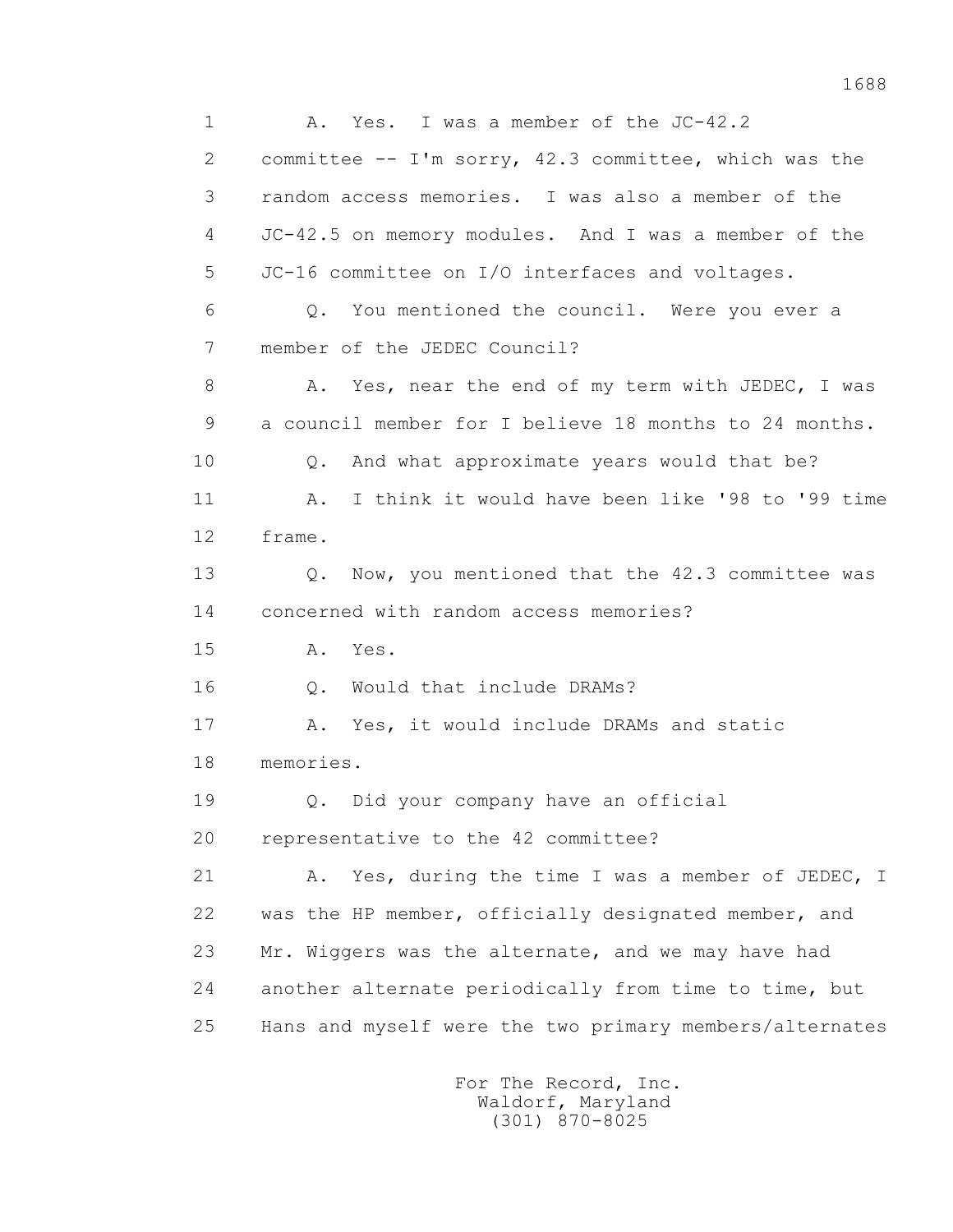1 for JEDEC for HP.

2 0. Are you still attending JEDEC meetings today? 3 A. No, I stopped at HP, and when I have been at 4 CISCO, I have not gone to any JEDEC meetings. 5 Q. Did someone else at Hewlett Packard take over 6 your role? 7 A. Yes, when I completed my term, Ilan Krashinsky 8 from HP became the JEDEC member. 9 JUDGE McGUIRE: What was that term so I'll know 10 for the record when you stopped going to the JEDEC 11 meetings? 12 THE WITNESS: I believe it was in 1999. 13 BY MR. SWINDELL: 14 O. Were you ever a chairman of any JEDEC 15 committees? 16 A. I was never a -- elected by the committees to 17 be a chairman. I had put my name on the ballot every 18 couple years, but always other people had been 19 nominated, so no. 20 Q. During your time at JEDEC, did you have an 21 understanding as to why Hewlett Packard was 22 participating in JEDEC? 23 A. Yes, HP belonged to JEDEC for a number of 24 reasons, primarily among them -- the first reason we 25 had was to try to influence the direction of memory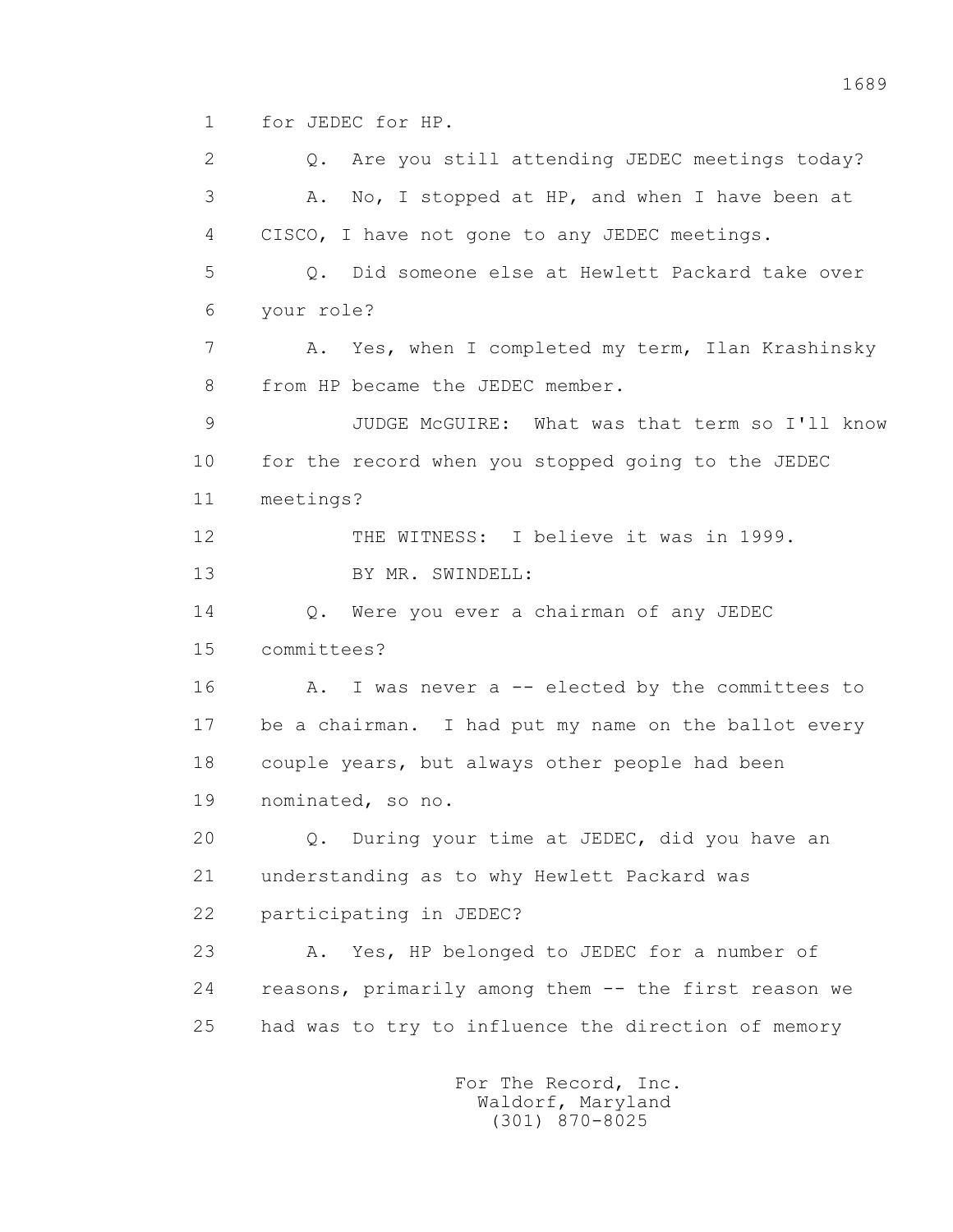1 standards. HP is a large user of memories and an 2 important customer to many of the suppliers, and we 3 felt that it was important that we belong to the -- to 4 JEDEC to try to influence the direction standards were 5 going so that they would meet our future requirements.

 6 The second reason we wanted to participate in 7 JEDEC was to try to understand -- okay, in addition to 8 driving the standards, to help under -- to see where 9 they're going as an observer. Some of the standards or 10 some of the committee work was -- we didn't need to 11 influence, but we wanted to make sure that they were 12 going on track.

 13 And the third -- the third advantage is to be 14 able to participate with suppliers and some customers 15 to see where they were going at one point in time. As 16 I said earlier, HP met with suppliers periodically when 17 they would come into our offices or we would go to 18 visit their plants, but in the JEDEC meetings, you also 19 had some of their marketing and/or technical people, 20 and you would have them all in one venue for a week, 21 and you'd be able to see where they might be going in 22 terms of particular issues or particular standards. 23 So, gaining industry knowledge was another advantage of 24 JEDEC, another purpose of it.

25 Q. Did HP -- did Hewlett Packard make DRAM?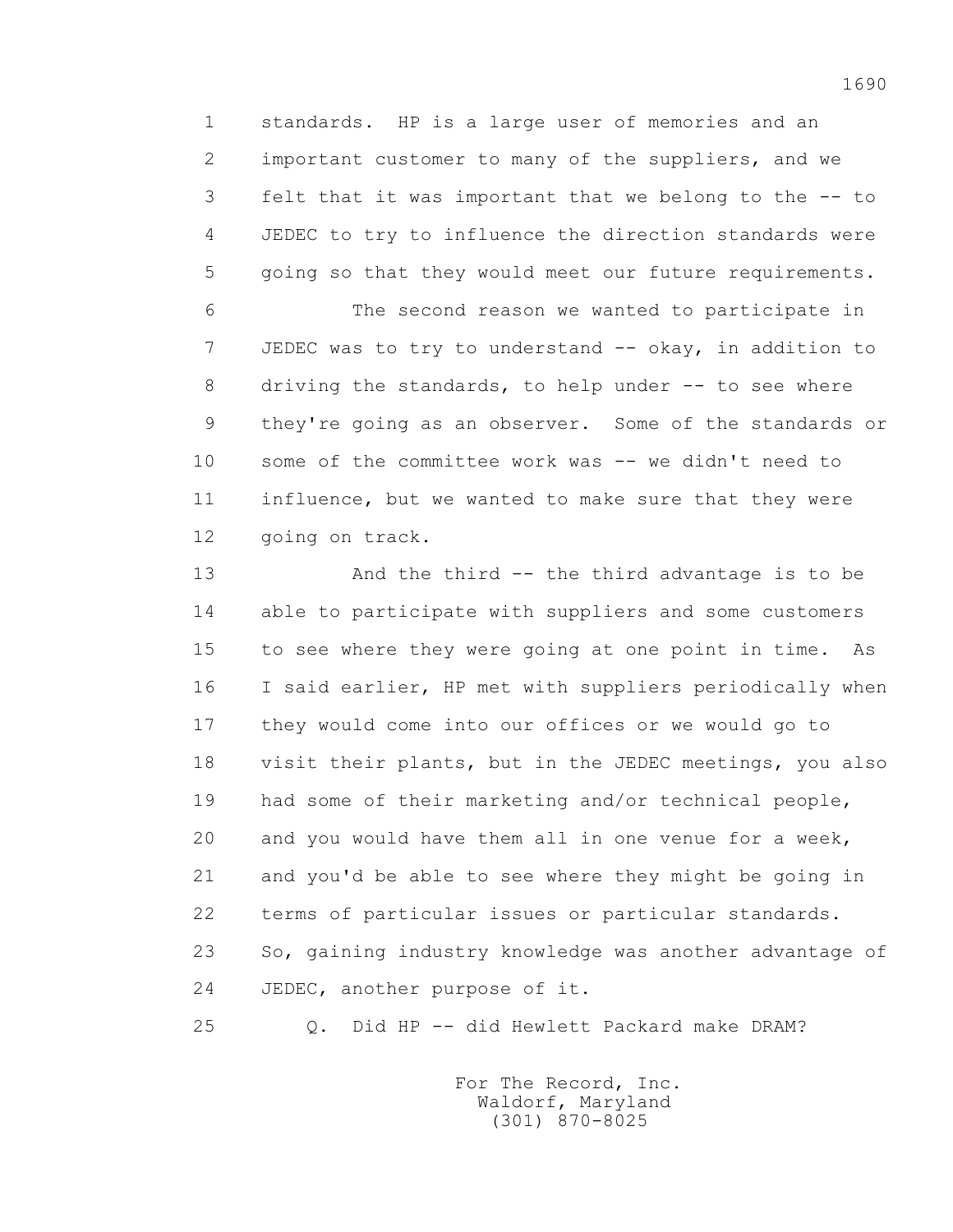1 A. HP -- to my knowledge, HP never made DRAM. HP 2 does have a -- or at the time I was there, they did 3 have a semiconductor development and production 4 capability, but it was primarily focused on proprietary 5 devices that HP would use in computers or instruments, 6 but to my knowledge, they never made DRAMs. 7 Q. You mentioned that one of the reasons that HP 8 was a member of JEDEC was to try to influence the

9 direction the standards were going.

10 A. Yes.

 11 Q. During your time at JEDEC, did you get a sense 12 that HP was actually able to influence the direction of 13 the JEDEC standards?

14 A. Yes, the primary way that you influence JEDEC 15 standards is by presenting proposed directions or 16 standards you'd like to see adopted and/or actively 17 participating in the review and evaluation and 18 development of standards, and in my opinion, HP was 19 influential because of our technical credibility that 20 we had with the membership from HP that was 21 participating.

 22 We took an active role in shaping the 23 standards, giving feedback on features that we wanted 24 to see or features we felt that were not useful for our 25 requirements.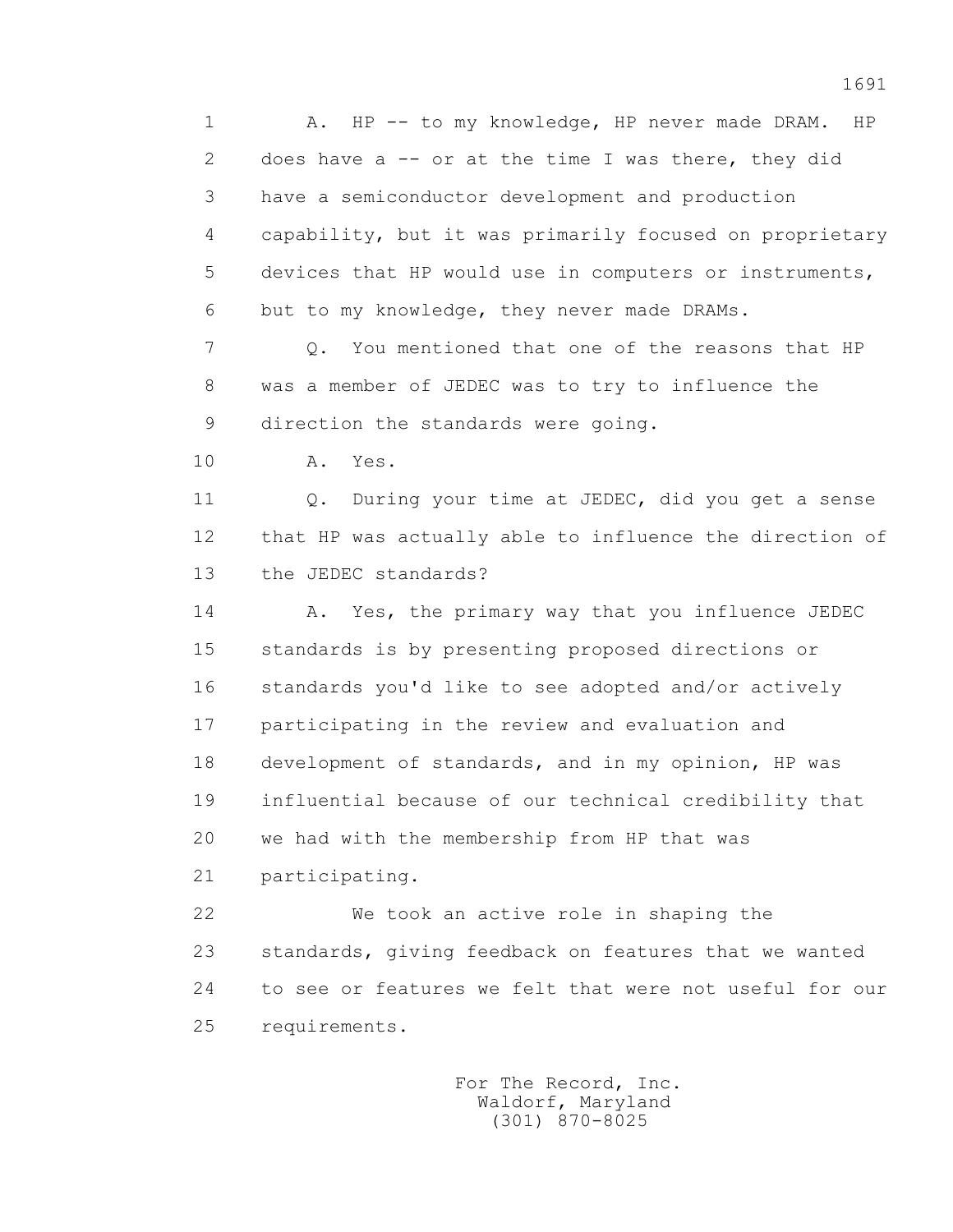1 Q. Now, did you get a sense of how the supplier 2 participants at JEDEC responded to HP's concerns? 3 A. In my opinion, I think the suppliers were 4 fairly supportive of our positions, and I think they 5 gave a lot of respect to the positions we had. They 6 took them with all seriousness, all consideration, and 7 I think as a result of our participation as well as 8 other companies, we had some have good standards 9 emerging from the organization.

10 0. How were the JEDEC standards that related to 11 memory technologies useful in H -- in Hewlett Packard's 12 business?

13 A. The standards -- the utility of a standard, of 14 a memory standard or other component standard, is that 15 from HP's perspective, we were a large user of 16 memories, and we wanted to use the most competitive and 17 most effective devices available, and we wanted them 18 available from a number of suppliers. So, having a 19 standard product allows us to choose standard commodity 20 type of products for wide use in computers, in servers, 21 in instruments, in printers.

22 So, we have a wide supply. We also have a 23 competitive supply that -- the more suppliers you have, 24 the better your selection is for -- and more 25 competitive supply base you have.

> For The Record, Inc. Waldorf, Maryland (301) 870-8025

1692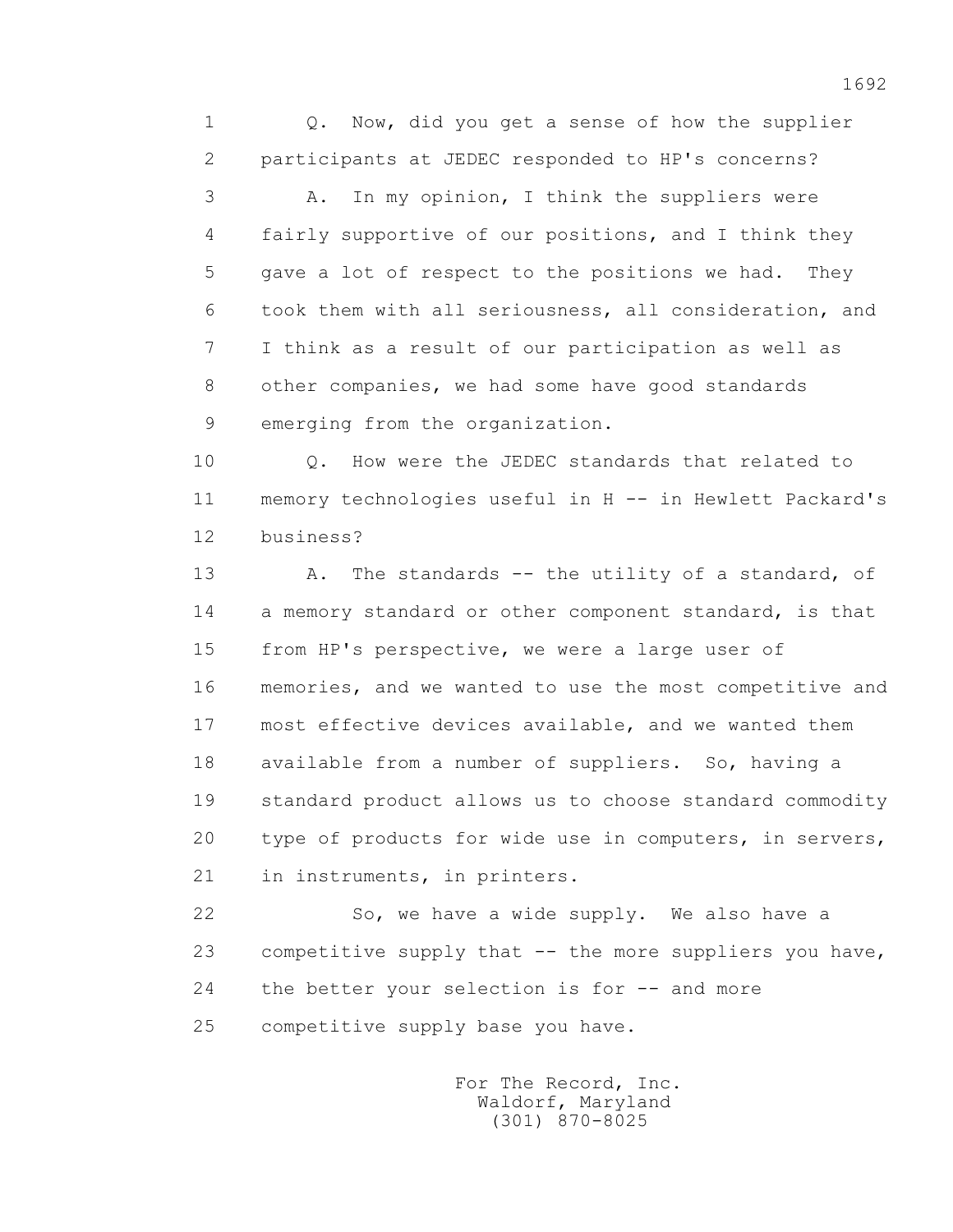1 We also had assurance of supply going forward. 2 HP -- many of HP's products are supported for a five to 3 seven, maybe ten-year product life cycle, and in some 4 cases that exceeds the manufacturing cycle for some 5 suppliers, and so we -- by having a standard, we would 6 have a greater chance of having continuity of supply 7 for any time in production or even in support life.

 8 Q. And when you first began going to JEDEC 9 meetings, I think you said in 1994, did you come to 10 understand that JEDEC had a policy relating to the 11 disclosure of patent-related information?

12 A. Yes.

 13 Q. And what did you understand that policy to be? 14 A. The policy, as I understood it, was that if you 15 as a member of JEDEC knew of a patent or application 16 for a patent that would potentially be impacting the 17 standard or proposed standard, you were to disclose it 18 to the committee for -- for consideration so the 19 committee could decide to either modify the standard 20 proposal and take that -- so that it did not infringe 21 with the application or the patent, or the committee 22 would then ask -- alternatively ask permission from the 23 owner of the patent -- excuse me, whether they would 24 comply with the JEDEC policy, which had to do with 25 granting licenses either freely to all applicant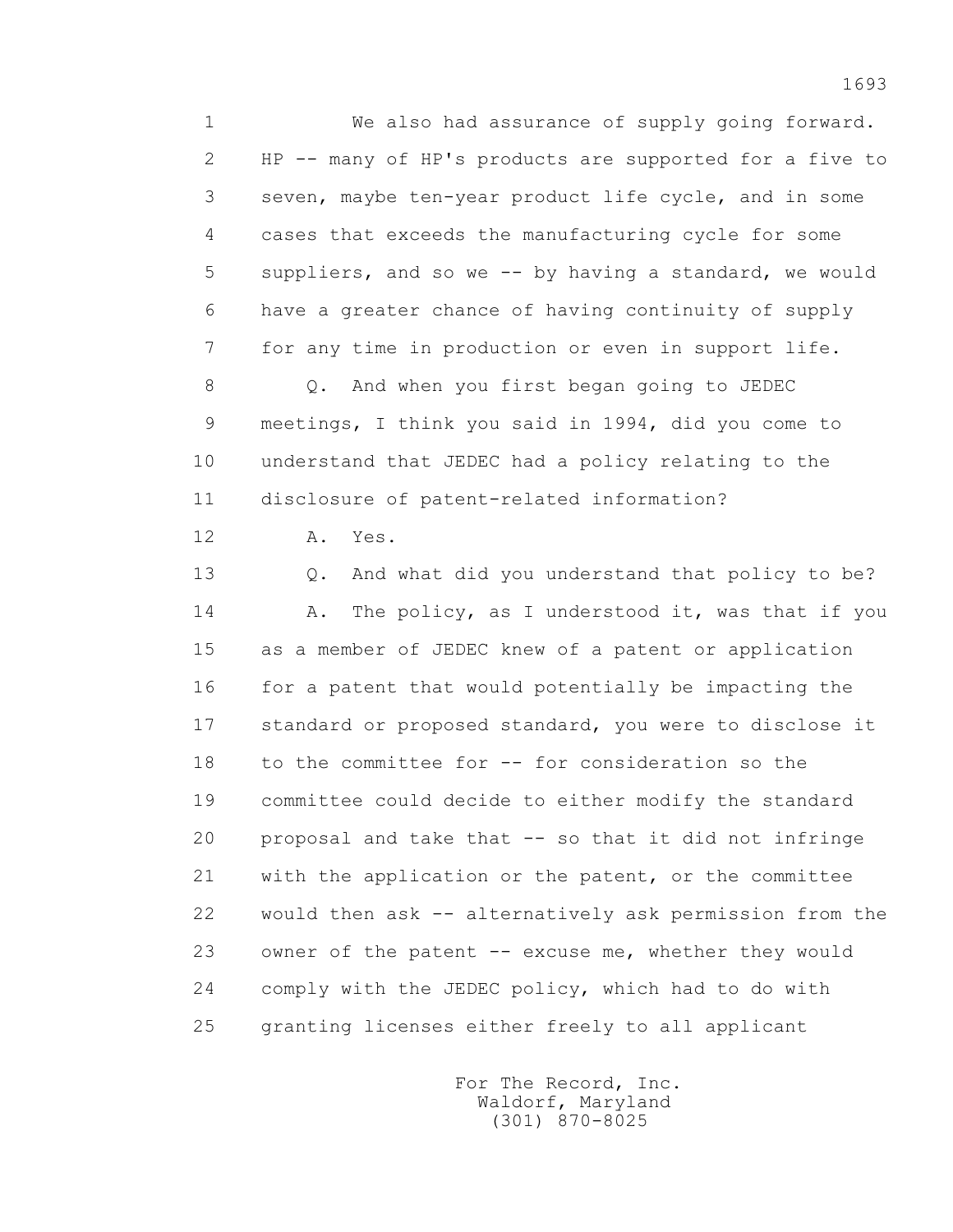1 requesters or offer the patent on reasonable terms and 2 conditions. In a nutshell, that was the policy.

 3 Q. At that time during your time at JEDEC, did you 4 have an understanding of what the purpose of the policy 5 was?

 6 A. Fairly quickly, it became pretty obvious the 7 purpose of the patent policy is that if you're 8 developing a set of standards that can be used by any 9 member of JEDEC or even a non-member of JEDEC, that -- 10 the purpose of the patent policy is to disclose and 11 make sure that standards do not have any conflicts down 12 the road with their potential use.

 13 The worst thing to have is a standard and 14 products made according to that standard and then later 15 you find an infringement, and you've stopped -- you 16 can't produce a system because you've got an infringing 17 component in there, and that was the purpose of the 18 policy, is to make visible any potential infringement 19 areas as soon as possible in the standardization 20 process.

 21 Q. How did you learn about the policy? 22 A. Every single meeting that I attended, the 23 patent policy was -- we called flashed, it was 24 presented at the beginning of the meeting. We had 25 overhead projectors, and the leadership -- the chairman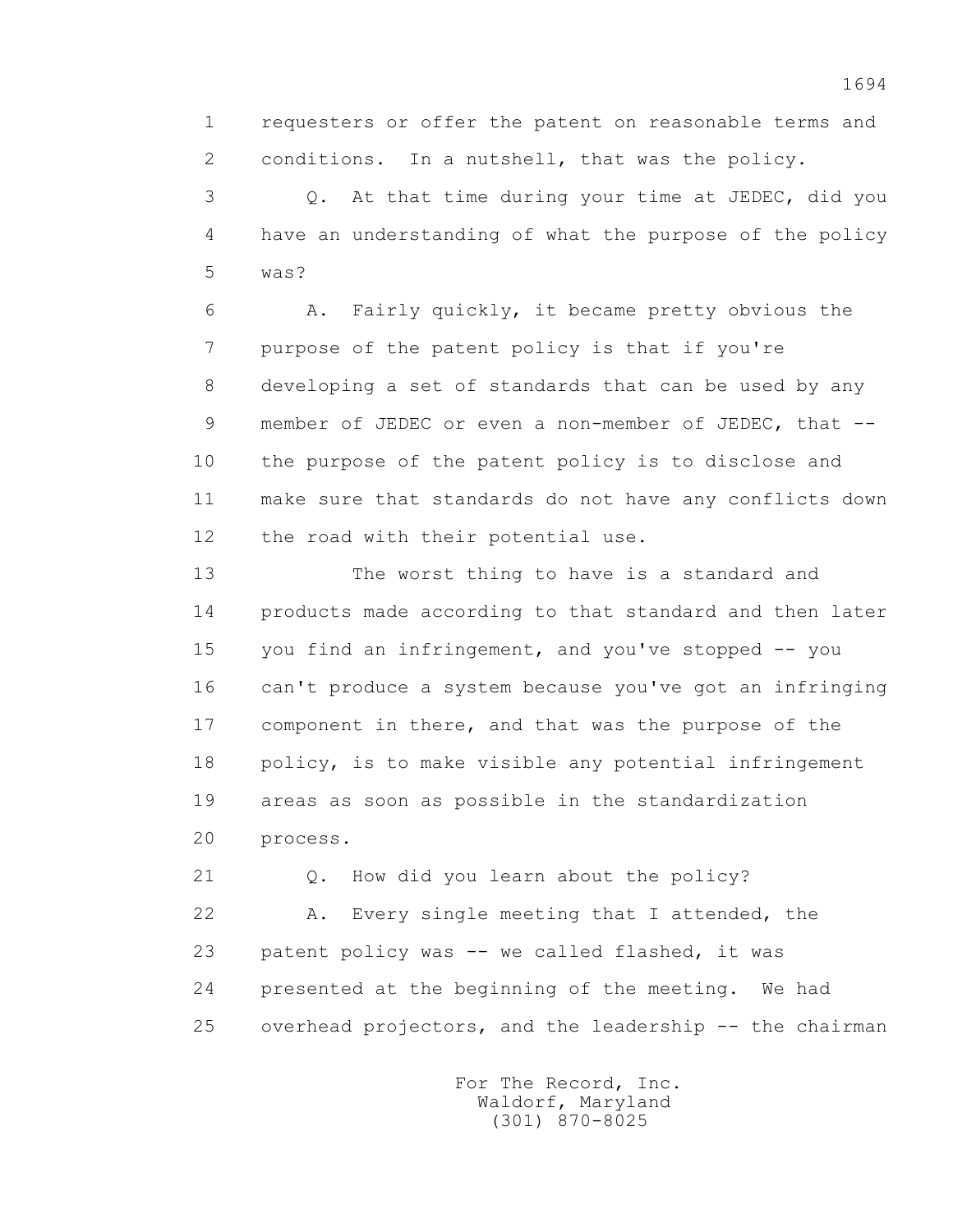1 of the committee would -- before we got any business 2 started would show the patent policy and make sure it 3 was read and understood by all of the members. That 4 was a regular basis of operation for every single 5 meeting.

 6 Q. One of the things you said earlier was that if 7 the patent might possibly impact the standard. What 8 did you mean by a "patent might possibly impact"?

 9 A. If there was a patented idea that someone owned 10 or applied for a patent and it was a feature that we 11 would like to include in the standard, if the way the 12 standard was written you had to make use of that idea, 13 that's -- that's how it infringed, you know, you're 14 using -- the standard required someone else's idea to 15 be used in it -- in order for it to operate.

 16 Q. And I think you also said that information 17 would have to be disclosed as soon as possible. What 18 did -- what did you mean by "as soon as possible"?

19 A. As soon as a member knew that they had -- 20 either they had a patent of their own or applications 21 or even a third party's patent or application, if you 22 knew that and it was touching on some element of the 23 standard or proposed standard, you were supposed to 24 disclose that to the committee so that the committee 25 has the earliest possible time to make changes or to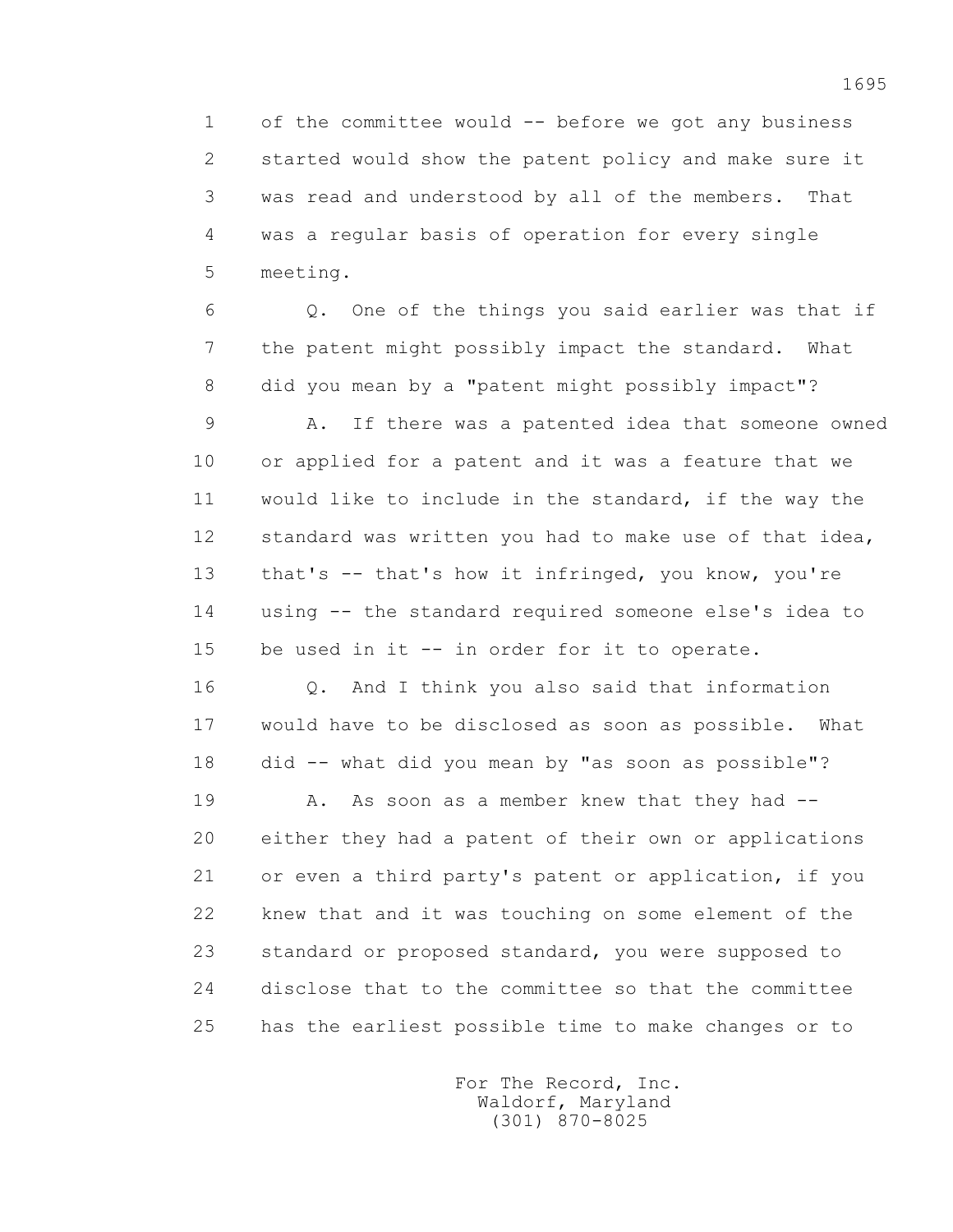1 have patent policy compliance.

 2 JEDEC met four to six times a year, our 3 committees met four to six times a year. So, there was 4 a lot of impetus to start a standard and get -- the 5 standards process takes a long time to develop, and the 6 earlier you know about it, about a potential problem, 7 the sooner you can take steps to work around it or to 8 get compliance with the owner of the patent. 9 Q. Now, you also mentioned that the policy was 10 displayed at meetings. 11 A. Yes. 12 Q. Who made those -- who did the displaying? 13 A. For the most part, it was Jim Townsend, who was 14 the JC-42. -- JC-42.2 overall chairman for the 15 committee, and so he was a senior member of JEDEC 16 working for Toshiba for a long time and was elected the 17 chairman. So, as leadership, that was -- as leader, he 18 was obligated to display that. 19 MR. SWINDELL: Your Honor, may I approach? 20 JUDGE McGUIRE: Yes. 21 MR. SWINDELL: This will be on the screen,  $22 \,$  so  $-$  23 JUDGE McGUIRE: If it's on the ELMO, I will be 24 able to see it. 25 BY MR. SWINDELL: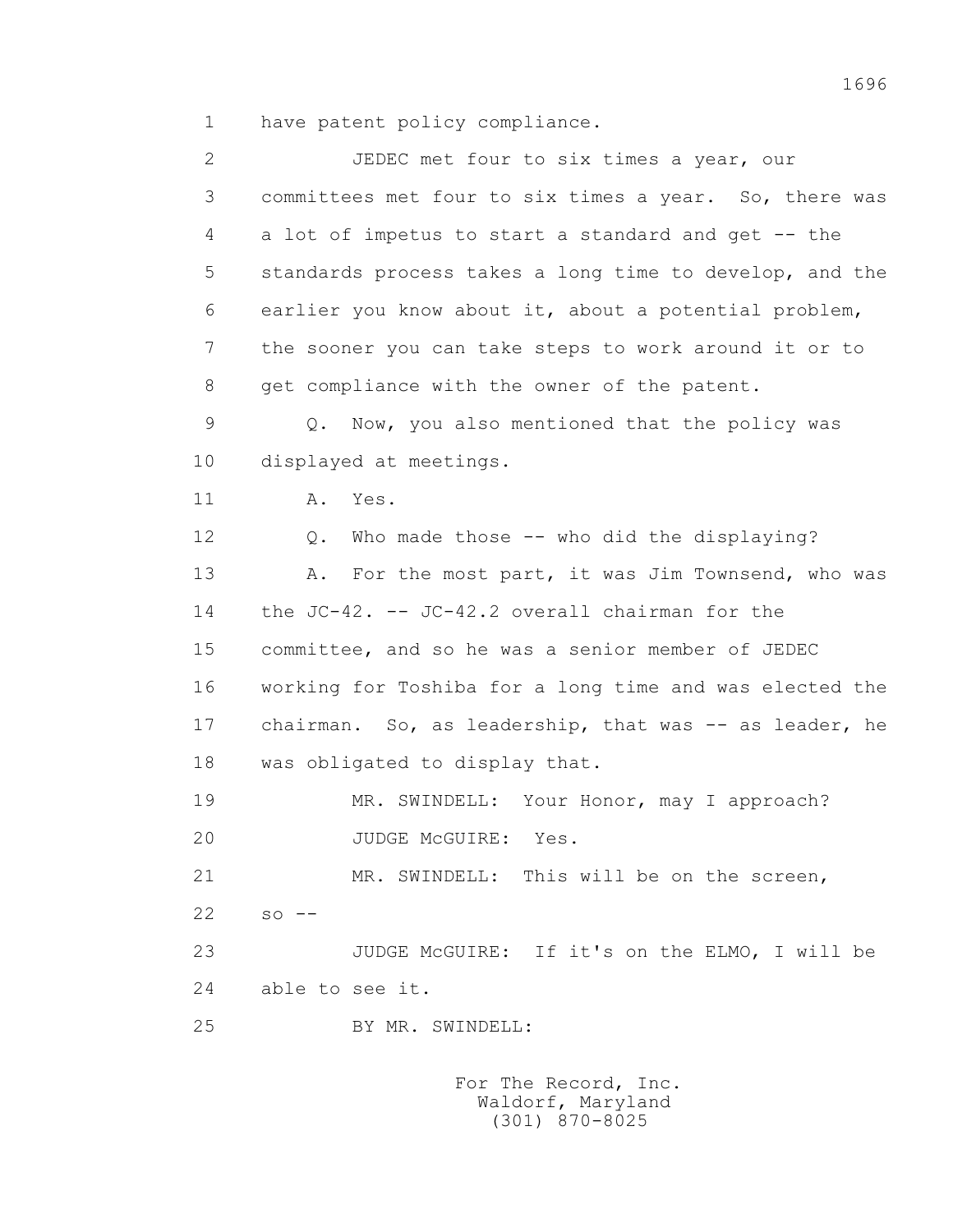1 Q. Mr. Landgraf, I've handed you what has been 2 marked as JX-20. Do you recognize these documents -- 3 this document? 4 A. Yes, these are minutes of a JEDEC meeting in 5 New York City, I believe it was May of 1994, and I 6 attended this meeting. 7 Q. And if you look at page 2, sort of towards the 8 middle of the page, do you see your name listed under 9 Others Present? 10 A. Yes. 11 Q. And I think you said you recall attending this 12 meeting? 13 A. Yes. 14 Q. Now, if you would turn to page 4, if you can 15 find paragraph 3, and let me know when you've found it. 16 **A.** Yes. 17 Q. And I'll read that to you. 18 "The patent policies were shown (See Attachment 19 A). It was noted that the WANG patent case is coming 20 up for trial on June 14th." 21 Do you see that reference? 22 A. Yes. 23 Q. Do you recall any discussions at JEDEC about 24 the WANG case? 25 A. Yes.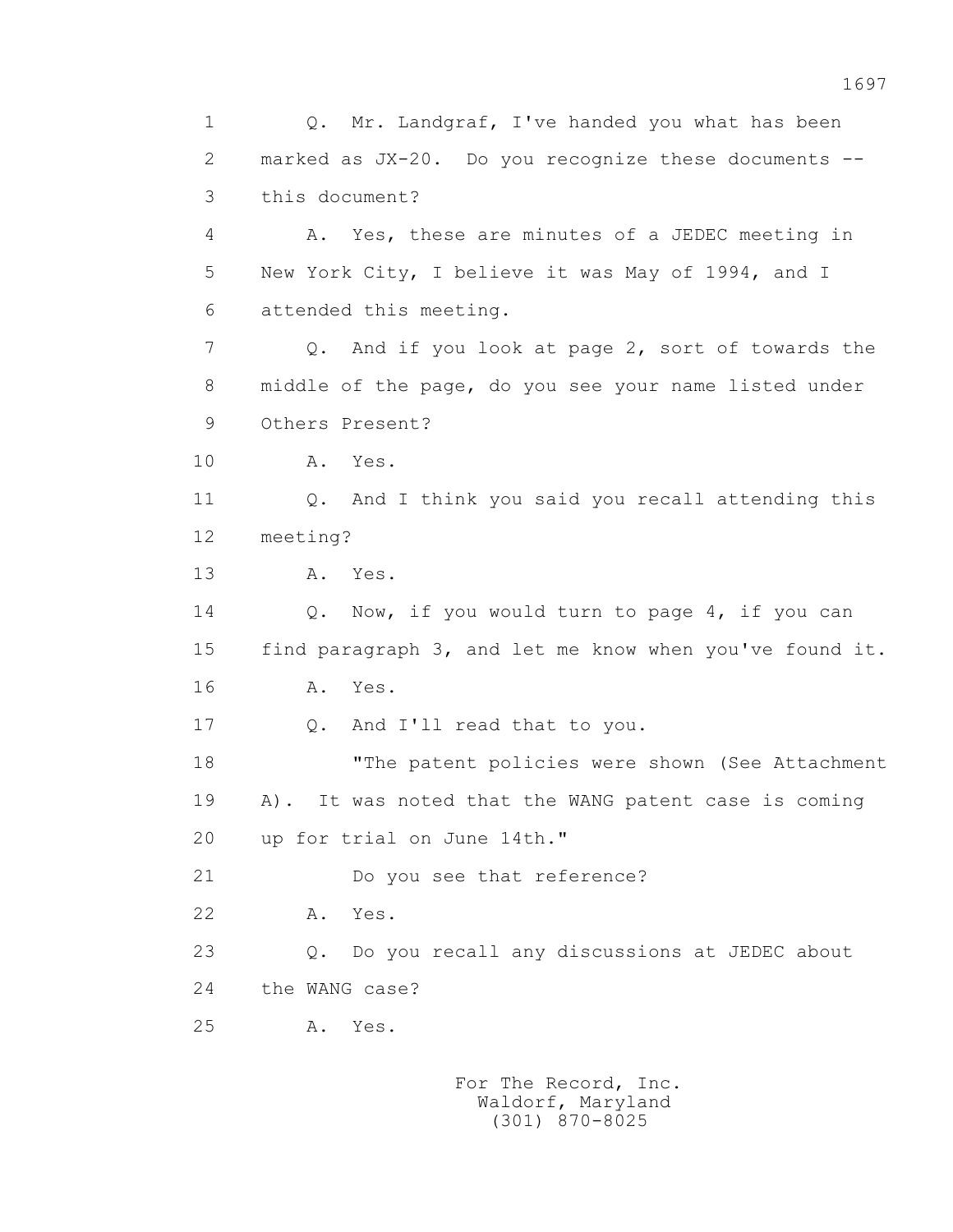1 Q. And what do you recall about those discussions? 2 A. This was a point of note for the committee. 3 There was discussion that WANG Corporation had a patent 4 on a particular memory module, I believe it was a -- 5 what we called a SIMM, single inline memory module, I 6 think it was a 36-pin device, and the particular issue 7 in the standard preceded my involvement with JEDEC, but 8 the point of discussion was that this is a situation 9 where a committee -- a former committee member of WANG 10 Corporation participated in the standardization and 11 definition of the 36-pin SIMM, and at some point in 12 time they left JEDEC, but after the standard was 13 adopted by JEDEC and manufacturers were producing this 14 particular device or module according to that standard, 15 WANG Corporation decided to sue many companies for 16 patent infringement.

17 That was the gist of the discussion, is that a 18 former member had participated in standardization and 19 development and then down the road decided to ask for 20 royalties from manufacturers.

 21 Q. Now, did the discussions of the WANG case 22 influence your understanding of the JEDEC patent policy 23 one way or the other?

 24 A. I think it served to reinforce the seriousness 25 of the policy. At this point, it became crystal clear

> For The Record, Inc. Waldorf, Maryland (301) 870-8025

1698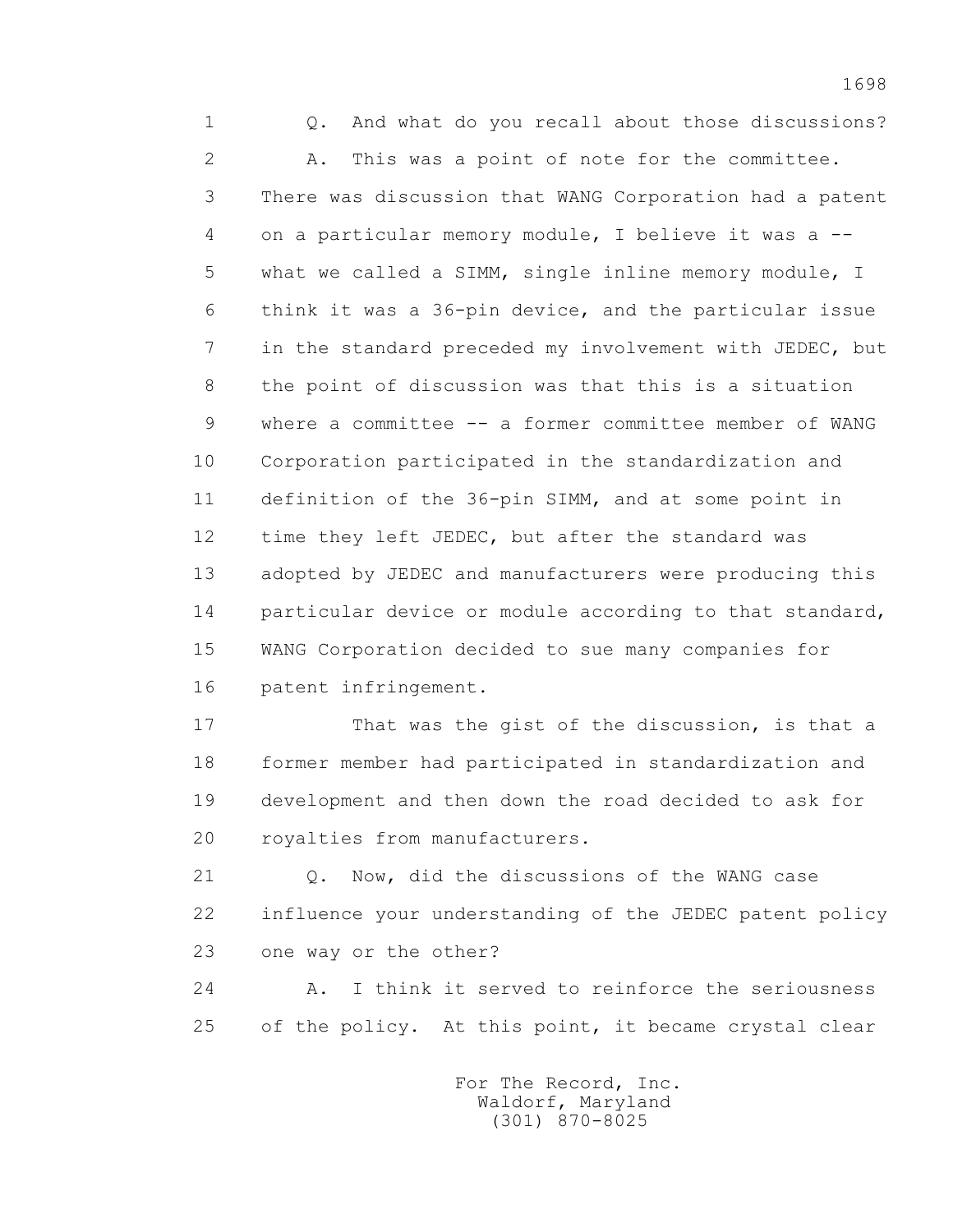1 to me and I think other people that when you're 2 developing standards, the idea is to expand the number 3 of suppliers and the number of potential users for it, 4 and if you are going to participate in an open standard 5 formulation body, you need to disclose everything that 6 is applicable or potentially impacting the standards 7 that you're going to adopt.

8 So, at that point, you know, it was -- it 9 evolved from just a presentation that you see at the 10 beginning of a meeting to something that really hits 11 home, and you know, you -- the expectation was that 12 members would disclose anything they're working on that 13 they potentially wanted to protect with patents down 14 the road.

15 MR. SWINDELL: Your Honor, I believe that this 16 exhibit has not yet been admitted, so at this time I 17 would move JX-20 into evidence.

18 MR. STONE: No objection.

19 JUDGE McGUIRE: So entered.

20 (JX Exhibit Number 20 was admitted into

21 evidence.)

22 BY MR. SWINDELL:

 23 Q. Did you understand during your time at JEDEC 24 that companies that made presentations at JEDEC had 25 obligations that were any different from companies that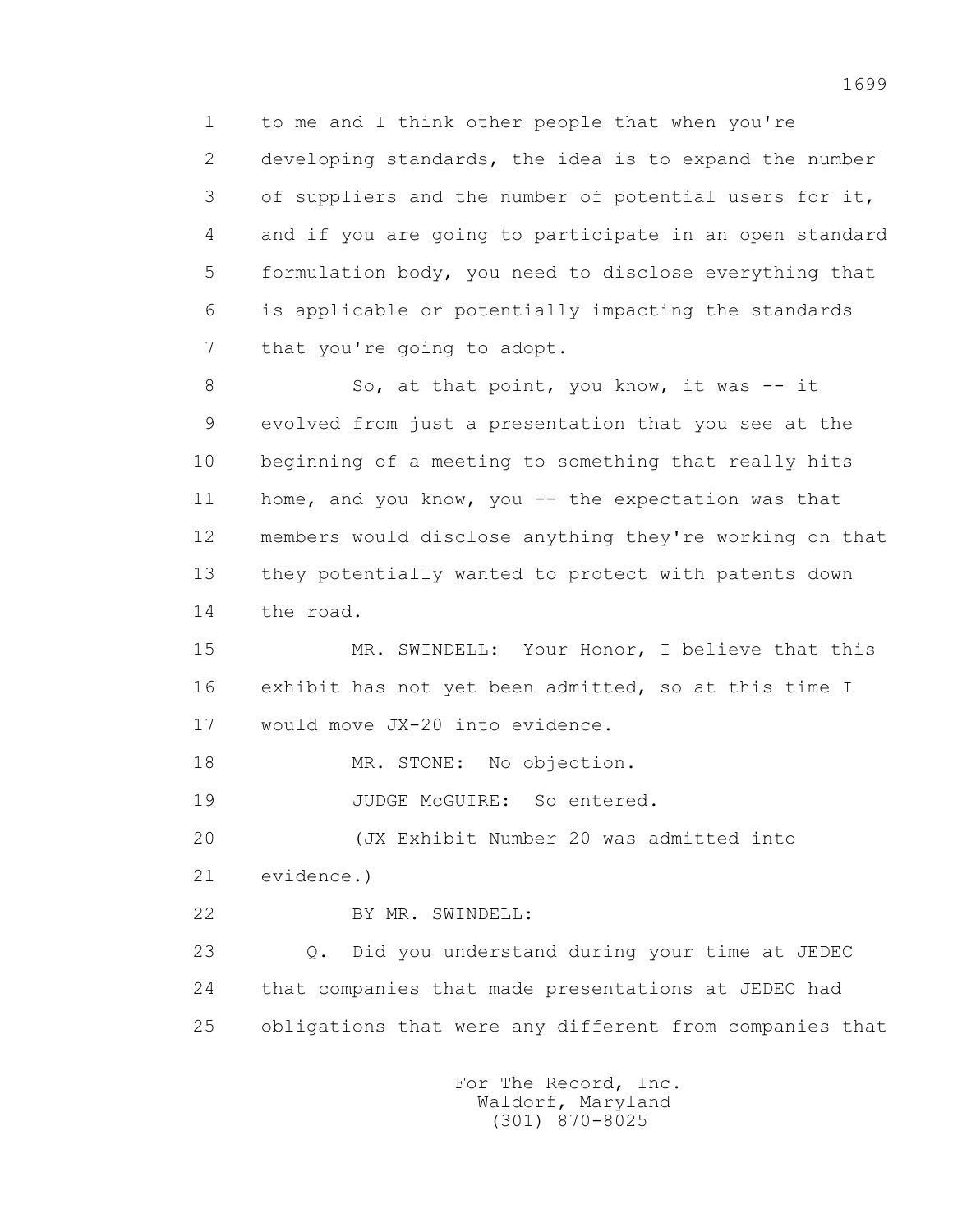1 were not making presentations with respect to the 2 patent policy?

 3 A. I -- in my mind, I don't think there was any 4 distinction, whether you were a member presenting ideas 5 for standardization or you're a member just observing 6 the direction the committee is going, because it's -- 7 it's -- the committee is the collective intelligence of 8 its membership, and you know, the -- the robustness of 9 a standard is benefitted by as much participation as 10 you can, because we're talking about -- these are very 11 complex technical standards and technical performance, 12 and so engineering ideas from a number of people helps 13 make a more robust standard.

 14 So, the obligation is not only on the person 15 making a presentation but also on the membership to 16 point out improvements that can be done or issues with 17 the direction that the committee is going. And so the 18 dialogue and feedback is important, and that includes 19 the idea of disclosures of patents and applications.

20 MR. SWINDELL: May I approach, Your Honor?

21 JUDGE McGUIRE: Go ahead.

22 BY MR. SWINDELL:

 23 Q. Mr. Landgraf, I've handed you what's been 24 marked as CX-97. Do you recognize this document? 25 A. Yes, this is minutes of the JEDEC meeting in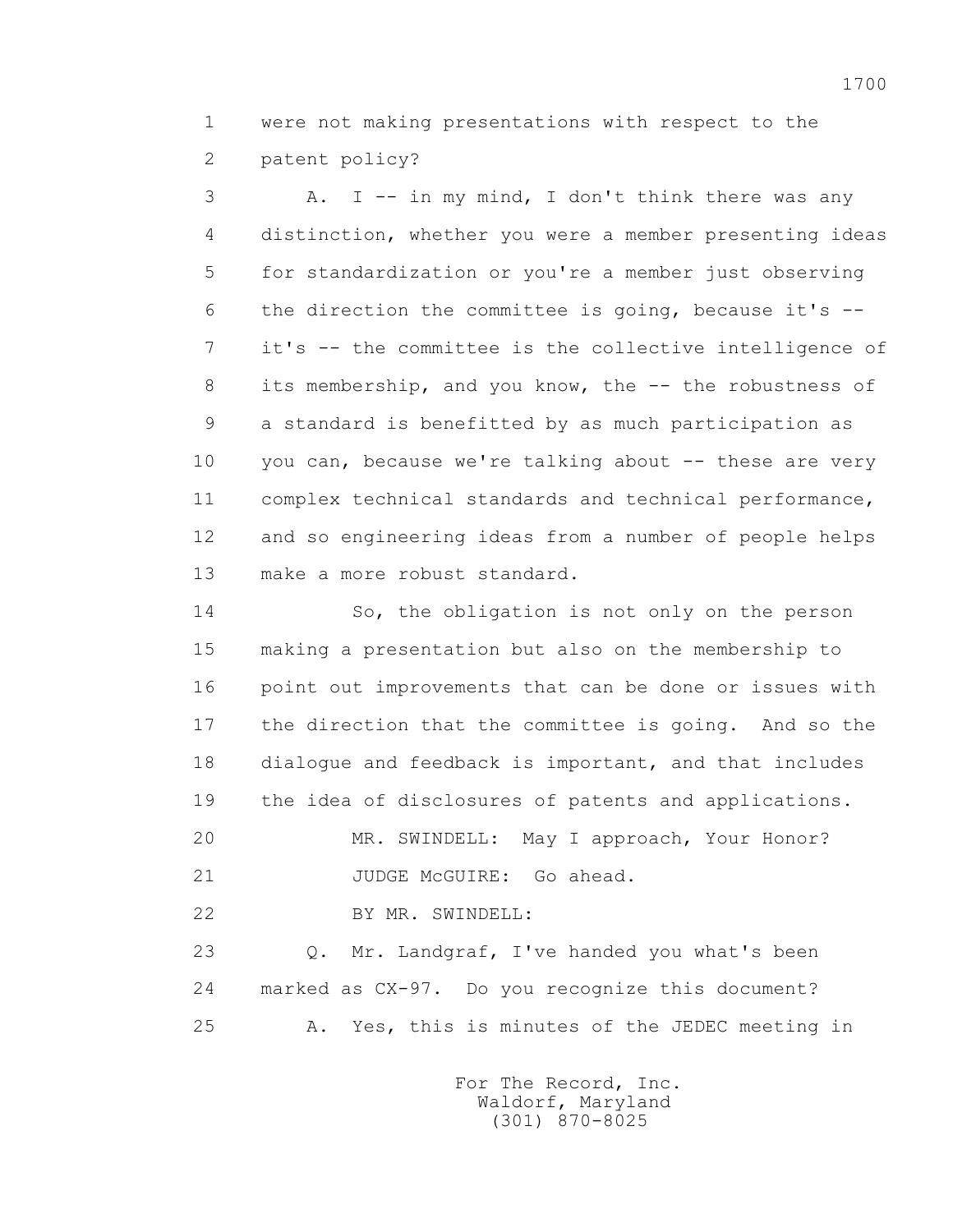1 December of '95 in Dallas, and I remember attending 2 that meeting. 3 Q. If you could, please turn to page 3 of CX-97. 4 A. Okay. 5 Q. And if you go to paragraph 3 sort of in the 6 middle of the page, do you see paragraph 3? 7 A. Yes. 8 Q. And it says, "JEP-21I, Manual of Organization 9 and Procedures," and underneath that it says, "This 10 document describes the rules of the Committee." 11 Do you see that? 12 A. Yes. 13 O. Now, was it your understanding as of December 14 '95 that the 21-I manual described the rules of the 15 committee? 16 A. Yes. 17 Q. Now, included in that -- well, was it your 18 understanding that included in those rules was the 19 JEDEC rule relating to the disclosure of patent 20 information? 21 A. Yes, if I -- 22 MR. STONE: Your Honor, I am going to object. 23 I think leading beyond sort of the introduction to the 24 topic is inappropriate, and the last two questions have 25 been leading.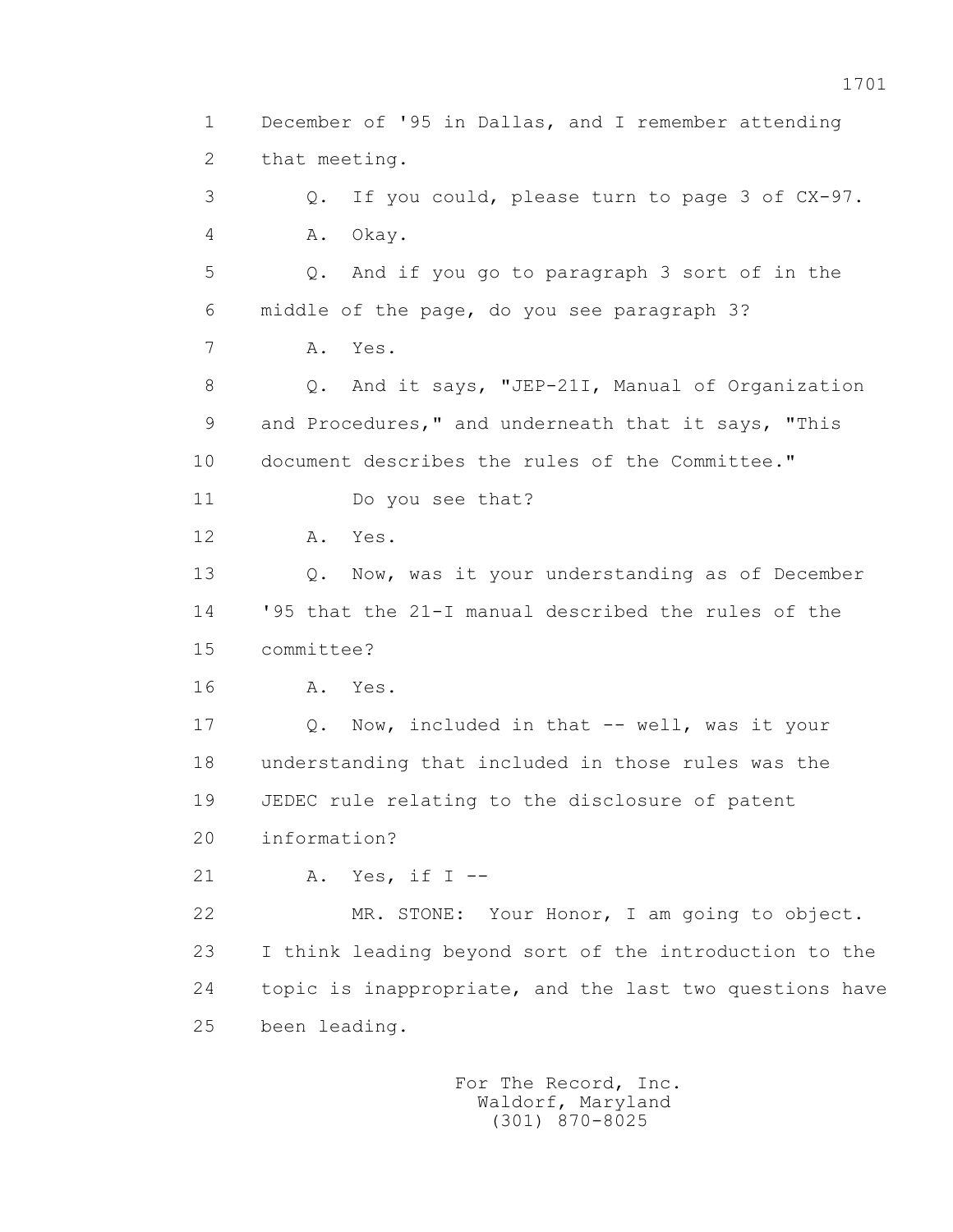1 JUDGE McGUIRE: Sustained. 2 BY MR. SWINDELL: 3 Q. Was there a manual that you understood that 4 contained the JEDEC patent policy? 5 A. Yes, there was. 6 Q. And which manual was that? 7 A. Manual 21-J or -- the alphabetical letter 8 designated a revision, and when I first joined JEDEC, 9 it was at Revision I, and subsequent it was revised to 10 Revision J, but Manual 21-I is the standards and 11 policies. 12 MR. SWINDELL: May I? 13 JUDGE McGUIRE: Go ahead. 14 MR. SWINDELL: Before I move on, Your Honor, 15 I'd move CX-97 into evidence at this time. 16 MR. STONE: No objection. 17 JUDGE McGUIRE: So entered. 18 (CX Exhibit Number 97 was admitted into 19 evidence.) 20 BY MR. SWINDELL: 21 Q. Now, Mr. Landgraf, I've handed you what's been 22 marked as CX-208. Do you recognize this document? 23 A. Yes. This is a JEDEC Manual of Organization 24 and Procedure, JEP21-I. 25 Q. Did you receive this manual while you were a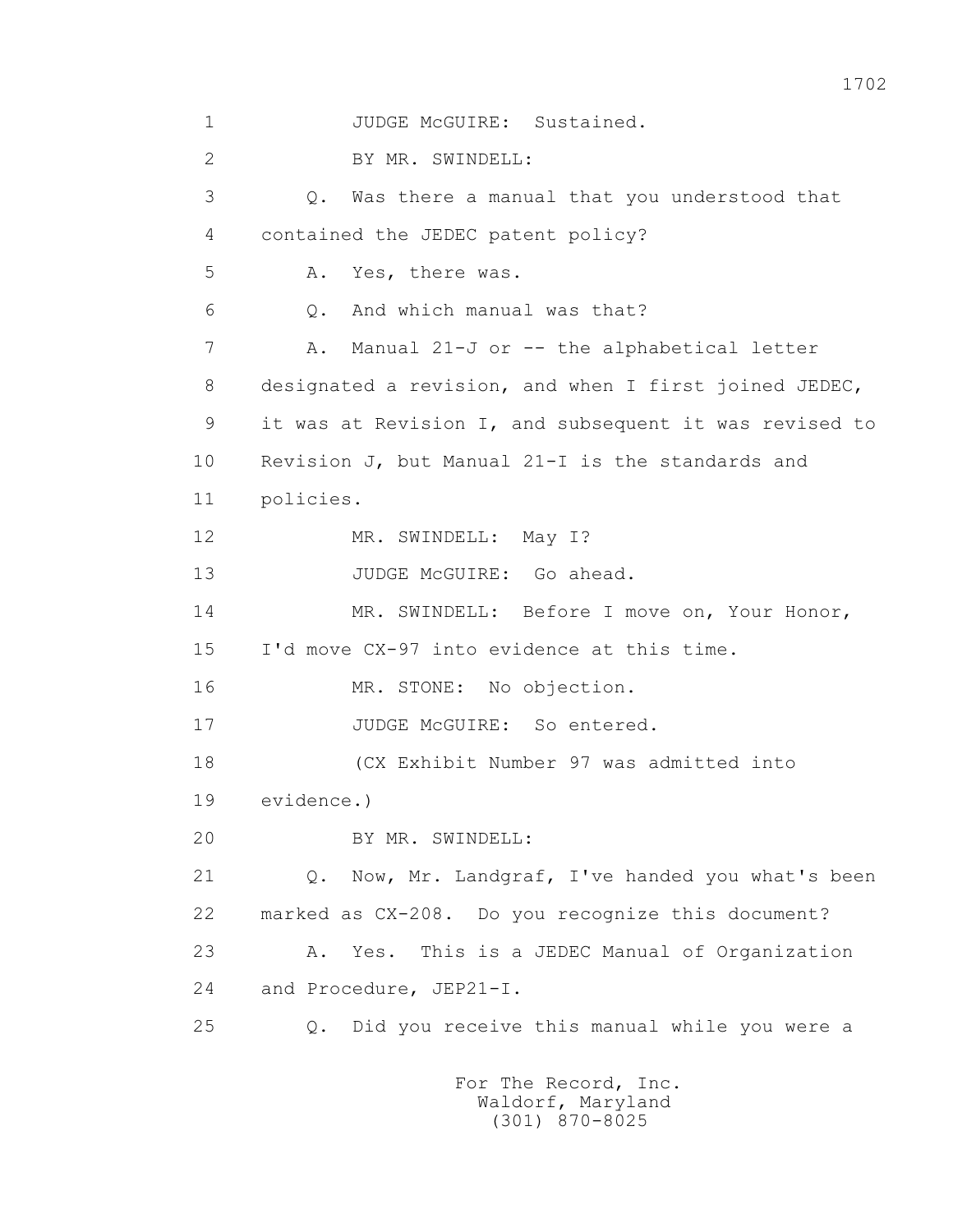1 member of JEDEC?

2 A. Yes, I did.

 3 Q. And at the time you received it, were you the 4 chair of any committee?

 5 A. No, I was a member of the 42.2 committee and... 6 Q. Do you recall anyone referring to the 21-I 7 manual as the chairman's manual?

8 A. No, it was the -- it's a committee manual or 9 the -- you know, it's a JEDEC Manual for Organization. 10 It wasn't a leadership meeting -- a leadership manual 11 or anything like that. It was the way that -- all 12 committees are supposed to operate according to the 13 JEDEC Council's policies and recommendations, policies 14 and guidelines. So, this applies not just to the 15 memory committee, but also applies to the I/O 16 committee, the technical standards committee, the 17 memory committee. This is the way each committee is 18 supposed to operate.

 19 Q. Do you -- well, do you remember where you got 20 the manual from?

 21 A. I'm not sure if I received this at my first 22 meeting or second or third meeting, but it was given 23 out by Mr. Townsend to all new members from companies. 24 So, every time a company either joined JEDEC or they 25 changed members, they would get a new copy of this,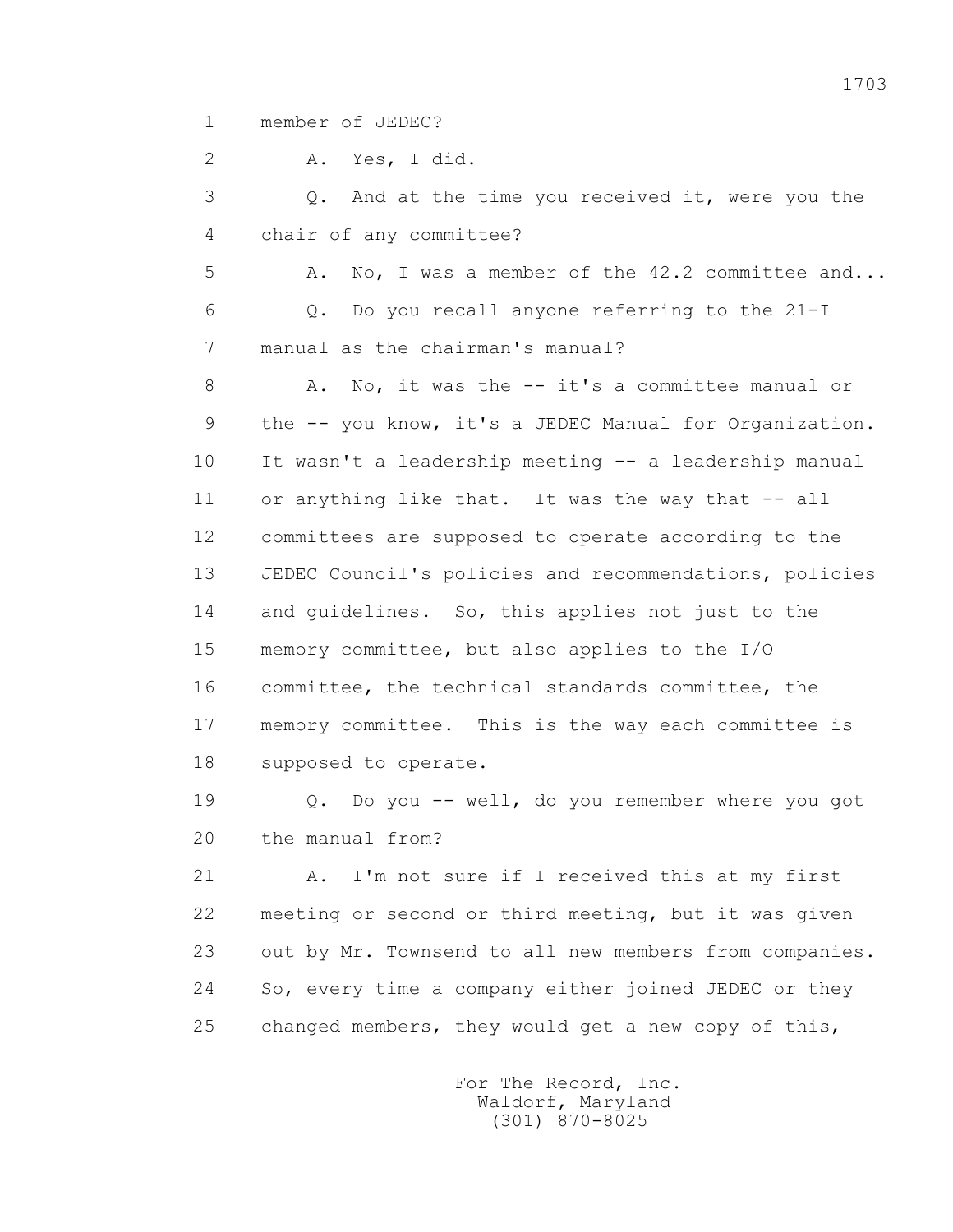1 this document.

2 0. Do you recall reading it?

3 A. Yes, I do.

4 Q. I'm done with that.

 5 Now, we talked a little bit about the WANG 6 litigation. Were there any other instances in which 7 you became aware of there being undisclosed patents 8 affecting the JEDEC standards?

 9 A. Let's see, there was one instance where I wrote 10 a document, I can't remember which year it was, but it 11 was a response to a proposed standard, and it had to do 12 with a modification to a memory module, and I believe I 13 made a comment to the committee to alert them of a 14 possible infringement area -- area of infringement with 15 respect to a software algorithm that Intel was -- 16 reportedly had developed for it. So, that was one 17 instance.

18 MR. SWINDELL: Your Honor, may I approach? 19 JUDGE McGUIRE: Go ahead.

20 BY MR. SWINDELL:

 21 Q. Mr. Landgraf, I've given you what's been marked 22 as JX-26, and I'll ask you if you recognize this 23 document.

 24 A. Yes, this is the minutes for the meeting that 25 occurred in New Orleans, and it was the spring meeting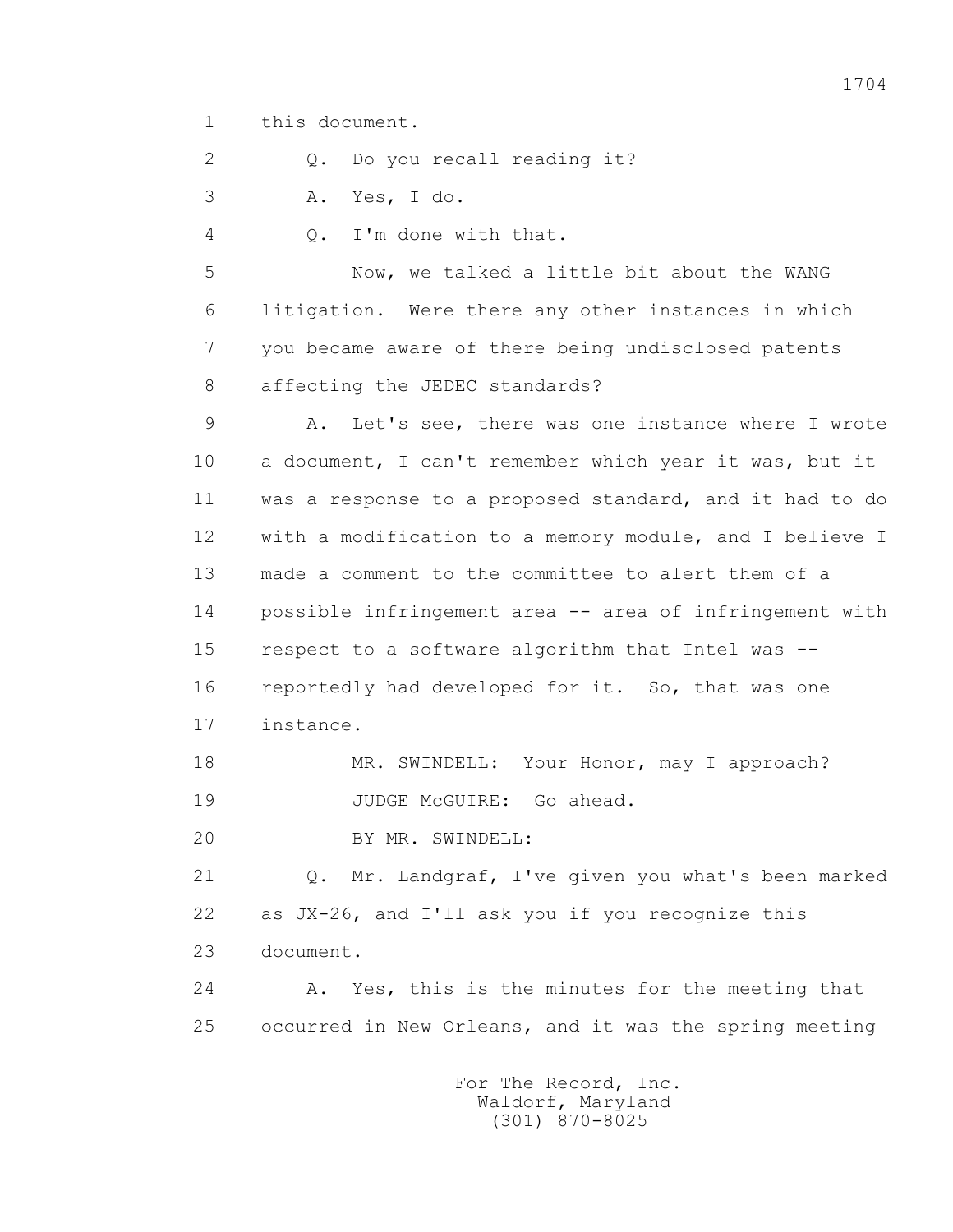1 in '95, May.

2 0. Were you present at this meeting? 3 A. Yes, I was.

 4 Q. Now, if you could turn to page 28 in JX-26, and 5 I'll ask you if you recognize the letter on page 28.

 6 A. Yes, that's my document which I sent to the 7 committee.

8 0. Do you recall how you learned about this 9 potential patent issue?

 10 A. I can't remember all the specific details, and 11 I think it may have been at a previous meeting, someone 12 from one of the committees had made a comment that 13 Intel had a software algorithm that was able to 14 differentiate EDO memory devices from fast page mode 15 memory devices, and my concern was base -- based on the 16 WANG case was it was important to notify the committee 17 that there was this potential patent issue that the 18 committee needed to make a decision on as to the 19 appropriateness of making a modification to the memory 20 module standard, and if it -- if the modification 21 assumed Intel's algorithm was required, then the 22 committee needed to know about that and decide whether 23 they want to adopt the standard or not.

24 0. Now, I'd like to read the last sentence, and if 25 we could bring up, Emily, this last paragraph, and it's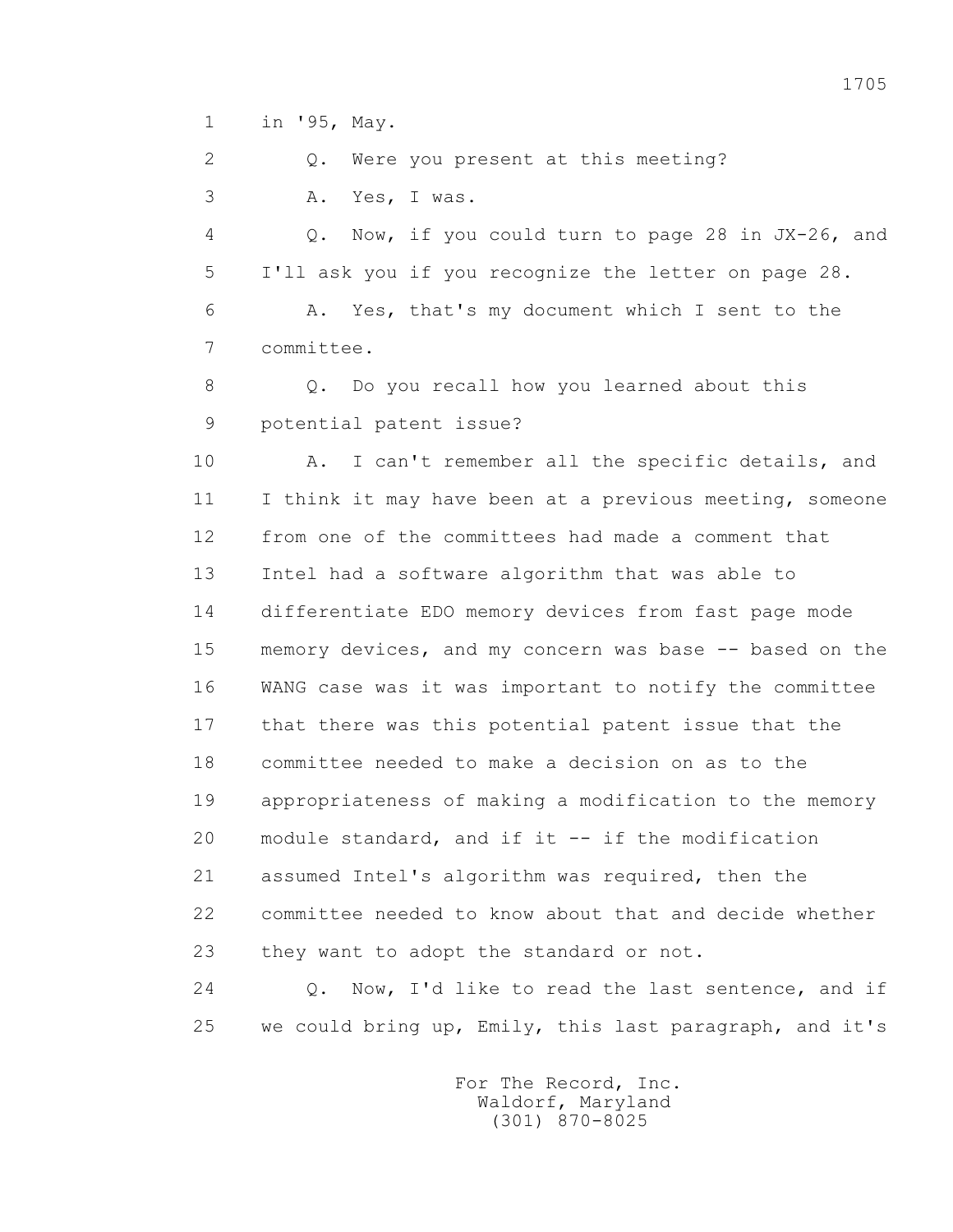1 a little hard to read, so we will try to blow it up as 2 much as we can.

 3 "Unless this supplier chooses to follow the 4 EIA/JEDEC patent policies, the above assumption," which 5 we'll come back to, "becomes invalid and 6 standardization of a 5-volt second generation 72-pin 7 SIMM with hardware EDO presence detect (part 2 of 8 ballot 94-76B) once again becomes necessary." 9 A. Yes. 10 Q. Now, what was it that you were suggesting to 11 the committee with respect to the patent? 12 A. I apologize for my convoluted writing. It was 13 a lot of negative -- double negatives in there. 14 The essence of the idea was that, as I stated 15 before, the 72-pin SIMM had been a memory module that 16 was optimized for page mode and fast page mode memory, 17 and there's a number of control inputs, what we call 18 hardware presence detect, that lets the system 19 determine the density and the speed of the memory 20 device.

> 21 At the time of this modification, there was an 22 existing standard. The idea was to see if we could 23 extend the standard to include extended data out type 24 of memories, which are an enhancement and improvement 25 of the fast page mode memory.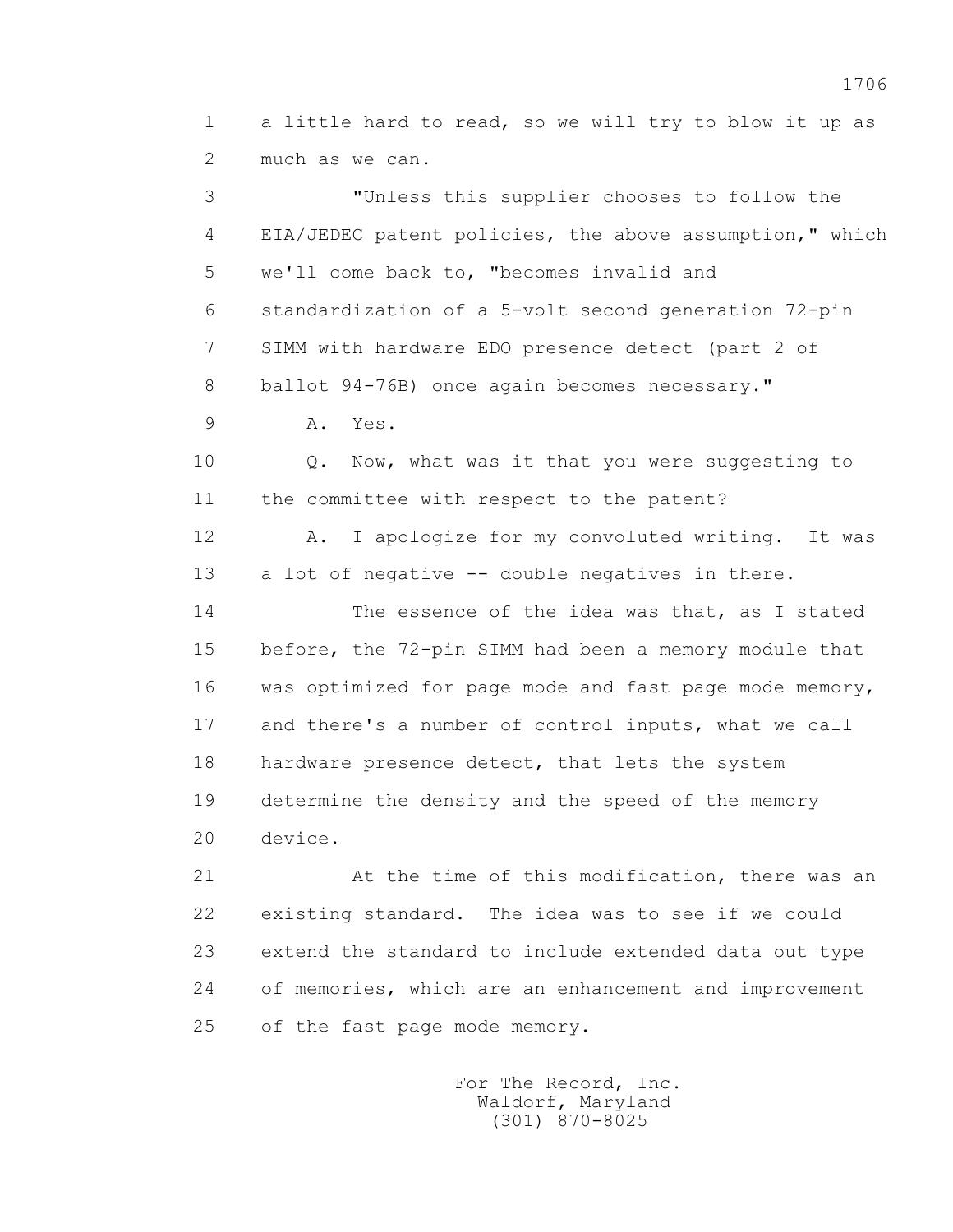1 This particular standard had gone back and 2 forth, and at one point in time people thought we 3 needed to have a hardware presence detect to indicate 4 -- to actually release some of the bits that were 5 previously assigned and say, okay, one of them will be 6 used for detecting the difference between fast page 7 mode and EDO, and then the standard was modified to 8 say, no, we don't need to change the hardware presence 9 detect bits. We can -- there's a -- you can do that 10 from software.

 11 And that's the point when I wrote this memo 12 saying there's a potential patent issue by Intel that 13 has to do with the software detection mechanism. So, 14 Intel had been in there testing a way to operate the 15 memory module, determine is it fast page mode or EDO. 16 Well, since they had a patent or an application for 17 that algorithm, I didn't think it was correct to rely 18 on that algorithm as part of this standard.

19 So, I wrote this memo saying we have to go back 20 and once again re-evaluate and probably put back the 21 hardware presence detect mechanism between fast page 22 mode and EDO.

 23 Q. So, would that involve actually going back to 24 amend the standard?

25 A. Yeah -- well, this was -- this was in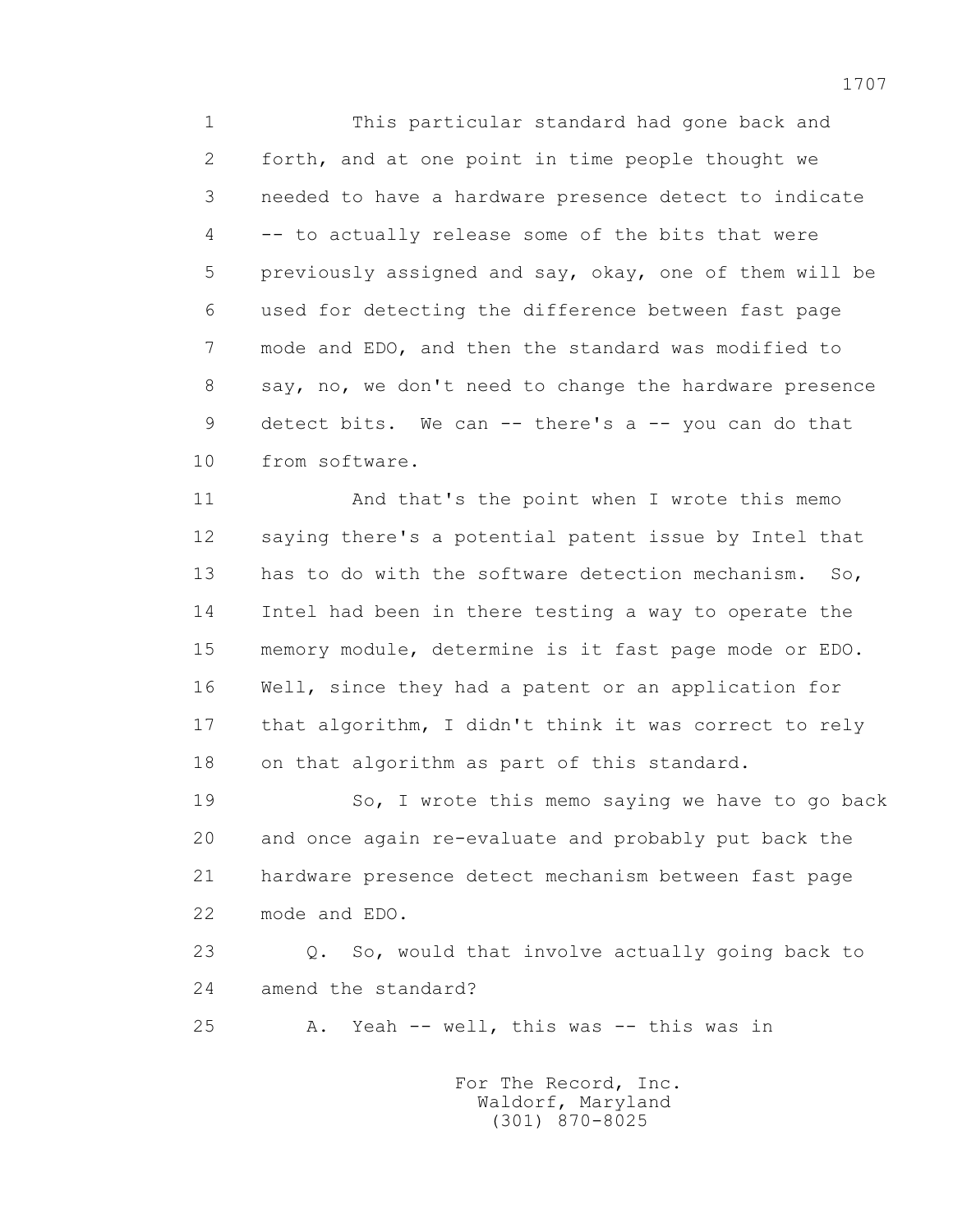1 transition. It was an existing standard for fast page 2 mode, and we were considering to move it forward with a 3 modification to add EDO, and the change would have been 4 adding EDO and deciding whether or not we would have 5 presence detect in hardware or we would have to use the 6 algorithm. So, this was an existing standard, was for 7 fast page mode, and the proposal was to modify to 8 include EDO capabilities. And my memo is we need to 9 take a look at this before we adopt it as a standard -- 10 as a modified standard.

 11 Q. Now, were you participating in JEDEC at the 12 time JEDEC was considering the technologies that became 13 included in the DDR standard?

14 A. I -- it was near the end of my term in JEDEC, 15 in the '98-'99 time frame, when DDR -- I don't think it 16 was called that at the time frame. It was future SDRAM 17 or next generation SDRAM were the kind of names we 18 applied to it.

 19 Q. As the HP representative, was it your 20 understanding that Hewlett Packard was in favor of 21 including on-chip PLL/DLL in the DDR standard?

 22 A. Yes, between Hans Wiggers and myself, that was 23 an area that we were discussing over a period of time. 24 One of the limitations of synchronous memory is that in 25 larger systems with a lot of memory modules or memory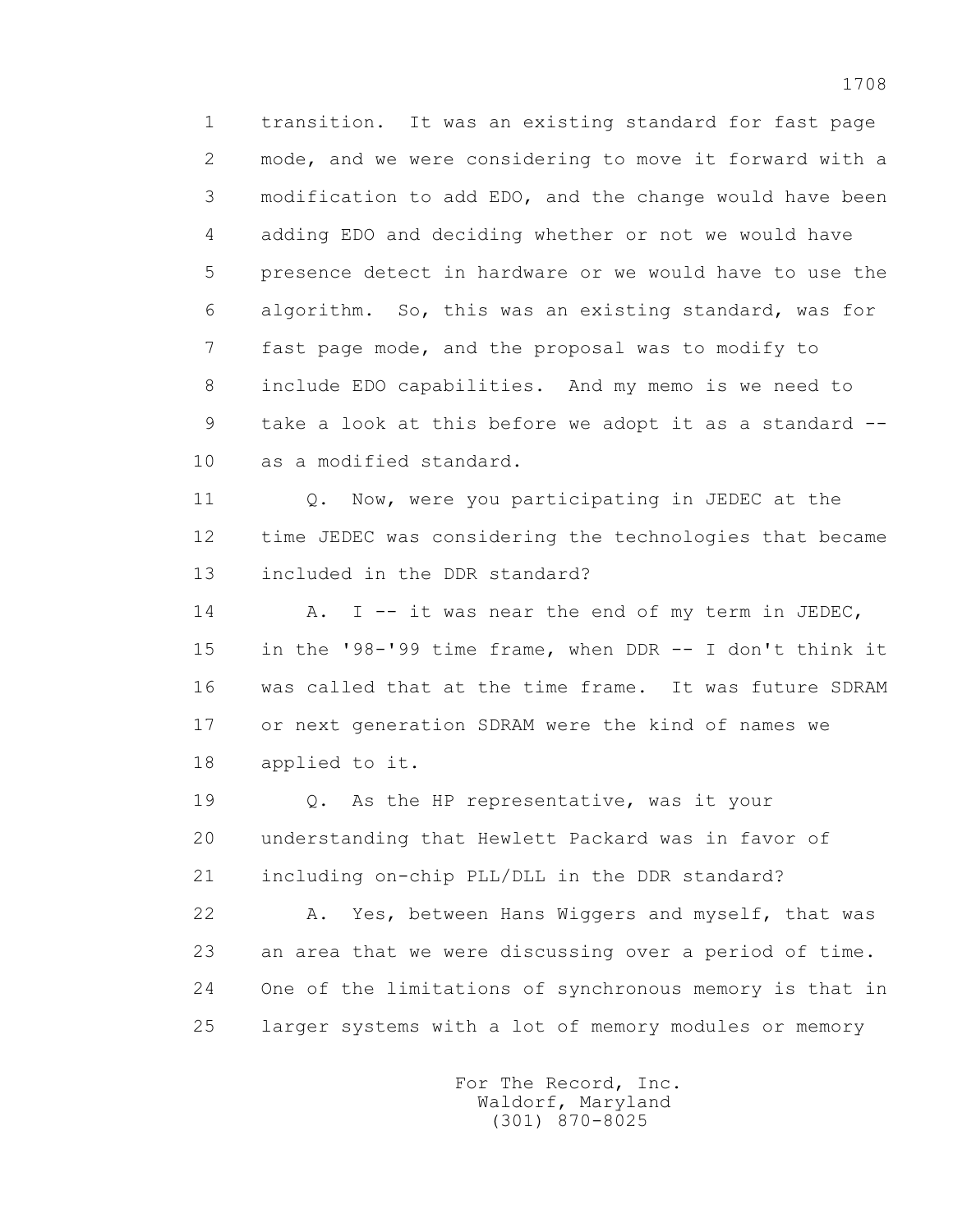1 modules themselves that have a lot of devices on them, 2 the timing signals become more critical in a bigger 3 system, and PLL is a technique that has been used to 4 help manage and improve the precision of the timing 5 signals.

 6 One way to implement PLL is to put it on a -- 7 on the system, on the motherboard or on the memory 8 module, and what we were suggesting, what we were in 9 favor of doing was any time you can take a function 10 which is on the motherboard that is common to a memory 11 system, if you can incorporate that in the memory 12 system itself, it reduces the overall cost of the 13 system and also improves the performance of the system. 14 So, we were in favor of that.

 15 Q. Now, was Hewlett Packard also in favor of 16 including dual edge clock technology in the DDR 17 standard?

18 A. Again, this would have been an area to help 19 control costs in a system. In DDR, double data rate 20 memory, you need -- you're essentially transitioning 21 data twice as fast as at a single data rate, and since 22 memory systems tend to be very cost-competitive, one of 23 our goals was to minimize the number of new pins we had 24 to add to the next generation of memory. So, by using 25 the double edged clock to transfer data, we were using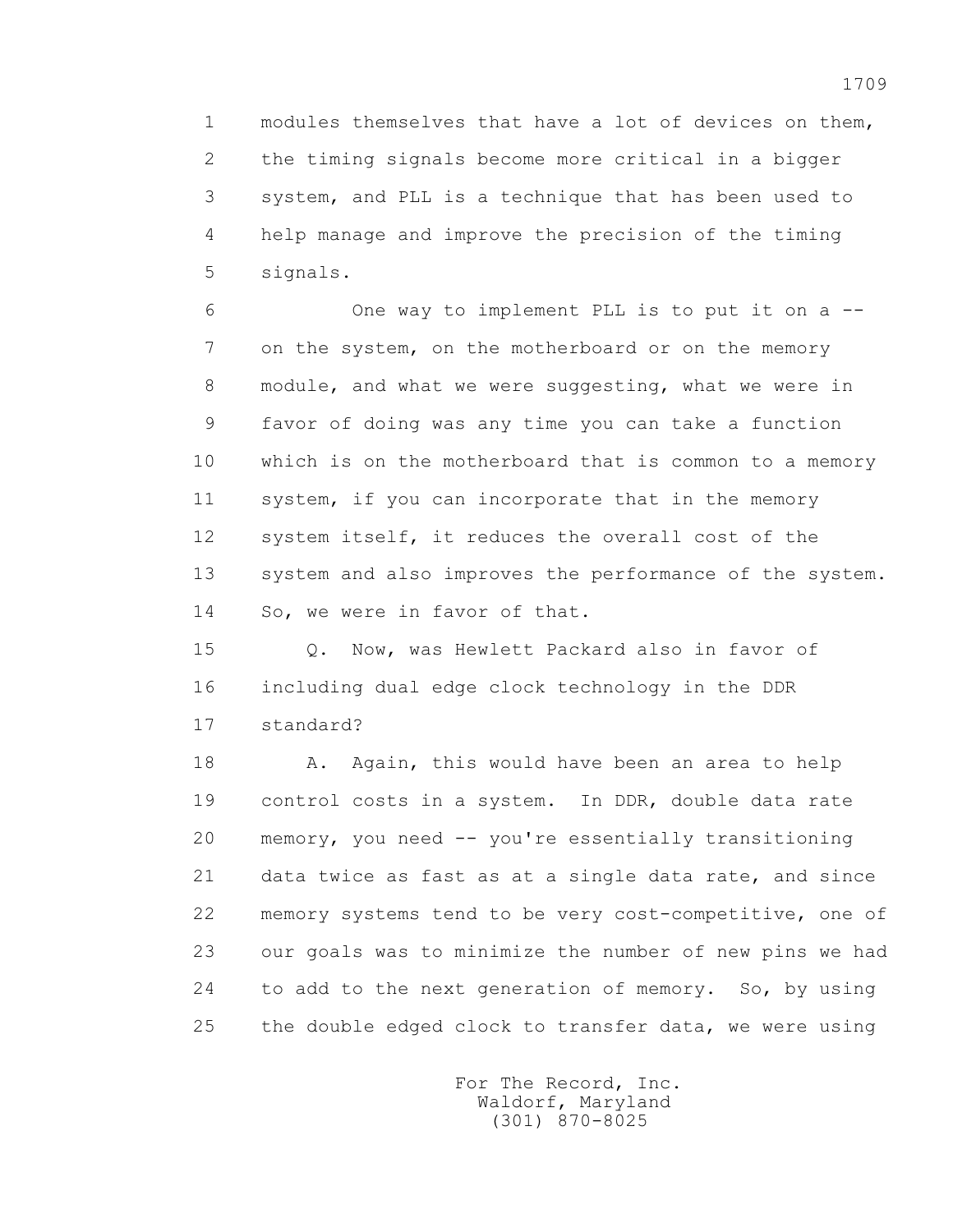1 the package and the pins more efficiently. So, we 2 would be in favor of that.

 3 Q. Now, you mentioned a number of factors in your 4 response that HP was considering. Did Hewlett Packard 5 consider whether or not there were patents or patent 6 applications on dual edge clock when it was considering 7 the DDR standard?

8 A. If we knew about them, we would have -- we 9 would have raised it as a consideration.

 10 Q. And for on-chip PLL/DLL, did Hewlett Packard in 11 its consideration of adopting the DDR standard, did it 12 consider that patents or patent applications might be 13 applicable to that technology?

14 A. To the extent that we knew about it, yes.

 15 Q. Well, at the time that you were participating 16 in JEDEC, thinking about the DDR -- proposed DDR 17 standards, did you know about any patents or patent 18 applications on dual edge clock?

 19 A. I don't believe that neither myself nor Hans 20 Wiggers knew about --

 21 MR. STONE: Your Honor, I object to this 22 witness testifying to the knowledge or supposed 23 knowledge of Mr. Wiggers. He can't know what Mr. 24 Wiggers knew. That would be hearsay if it's based on 25 what Mr. Wiggers told him, and it's speculation if he's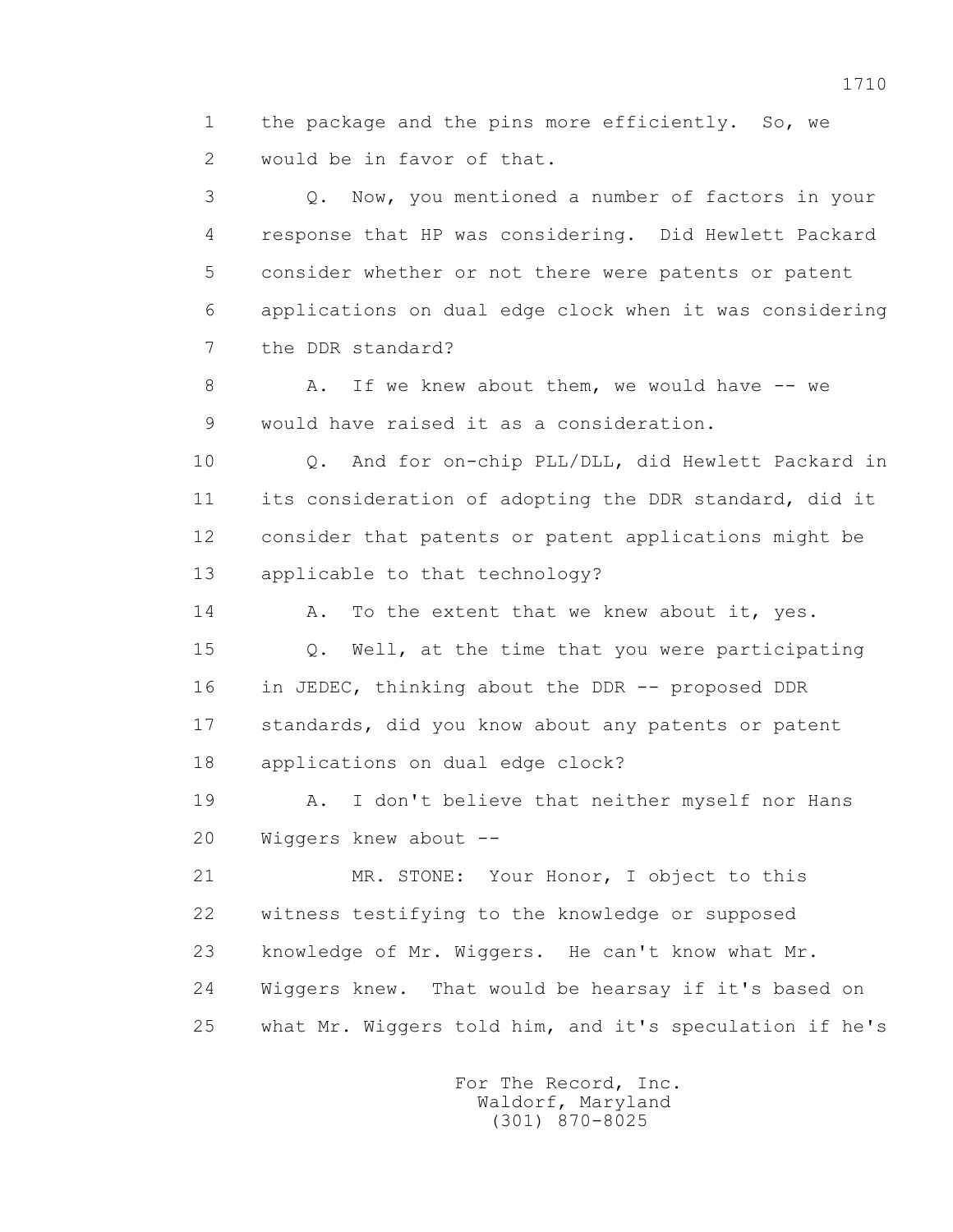1 just telling us what he thinks Mr. Wiggers knew or 2 didn't know. I think it should be limited to his 3 understanding and perception.

 4 JUDGE McGUIRE: Go ahead, Mr. Swindell. 5 MR. SWINDELL: That's fine, the question was as 6 to his understanding.

 7 JUDGE McGUIRE: Sustain the objection. Just 8 answer the question based on your own knowledge.

 9 THE WITNESS: I did not know of patents or 10 patent applications with regard to dual edge clock or 11 PLL on chip.

12 BY MR. SWINDELL:

 13 Q. Do you ever recall a time during your 14 experience at JEDEC in which Hewlett Packard voted in 15 favor of adopting a standard where Hewlett Packard knew 16 that an owner of a patent that applied to the standard 17 was unwilling to comply with the JEDEC patent policy?

18 A. No, I don't.

 19 Q. Thinking about DDR, did Hewlett Packard have an 20 expectation that there were no undisclosed patents on 21 DDR at the time it was considering DDR?

 22 MR. STONE: Again, object to anything other 23 than this witness' knowledge and understanding. I 24 don't know that he can testify to what everyone else at 25 HP knew or didn't know.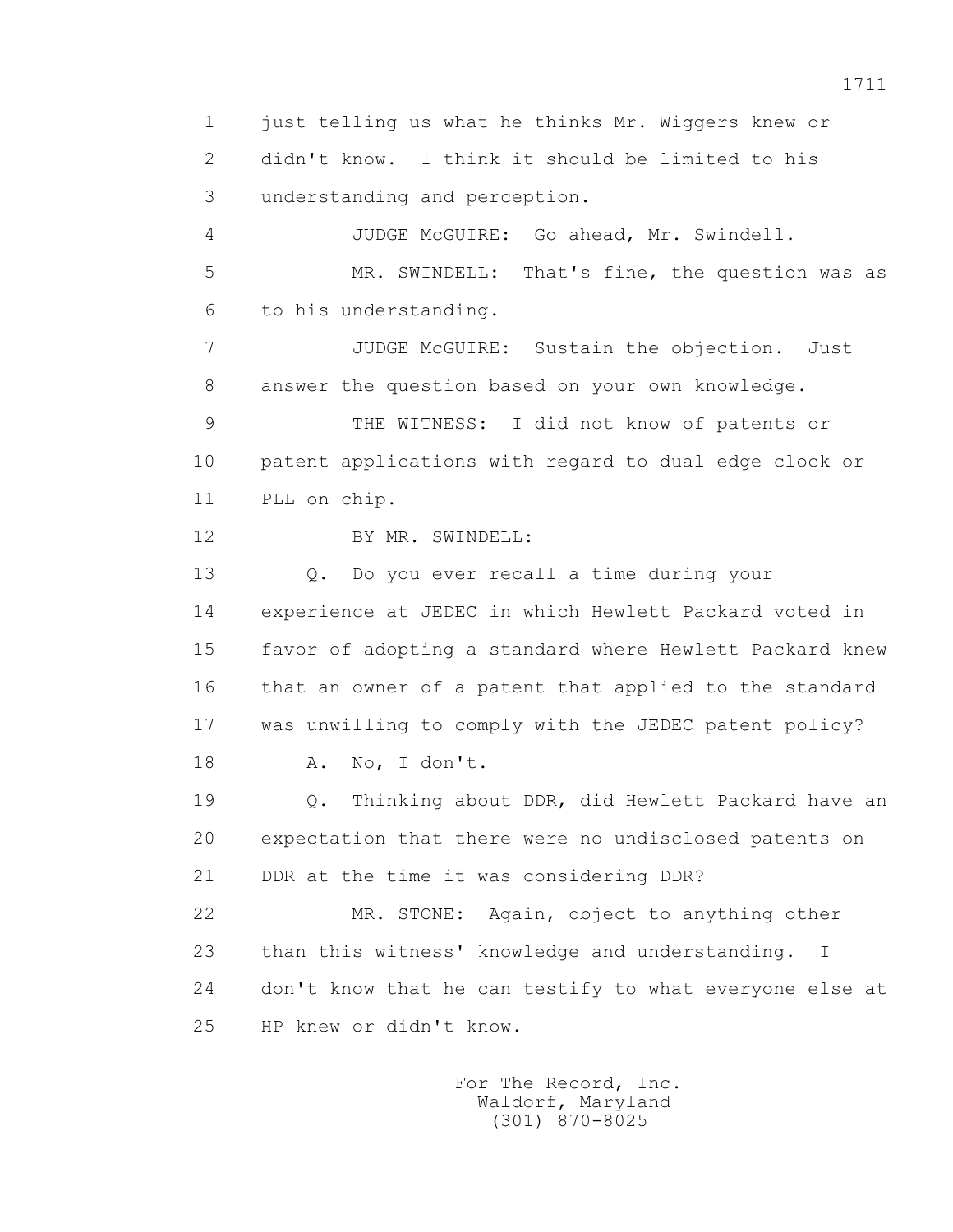1 MR. SWINDELL: Your Honor, on this point Mr. 2 Landgraf has testified that he was the Hewlett Packard 3 representative, and he represents Hewlett Packard's 4 voice at JEDEC. 5 JUDGE McGUIRE: Well, then, I think you should 6 ask him as the agent for Hewlett Packard. When you say 7 did Hewlett Packard have any expectation, that's a 8 little broad-based, I think. So, why don't you -- 9 MR. SWINDELL: I can rephrase it. 10 JUDGE McGUIRE: -- restate the question as to 11 his understanding of what they expected. 12 BY MR. SWINDELL: 13 Q. As Hewlett Packard's representative at JEDEC, 14 did you have an expectation that the DDR standards that 15 you were voting on on behalf of Hewlett Packard would 16 be free of undisclosed patents? 17 A. Yes. 18 **Q.** Now, at this time that you were voting on DDR 19 standards on behalf of Hewlett Packard, if Rambus had 20 disclosed the existence of patent applications, would 21 that have affected your vote as Hewlett Packard's 22 representative? 23 MR. STONE: Objection, Your Honor, it calls for 24 speculation, there is no foundation, and it's 25 inconsistent with testimony developed already in this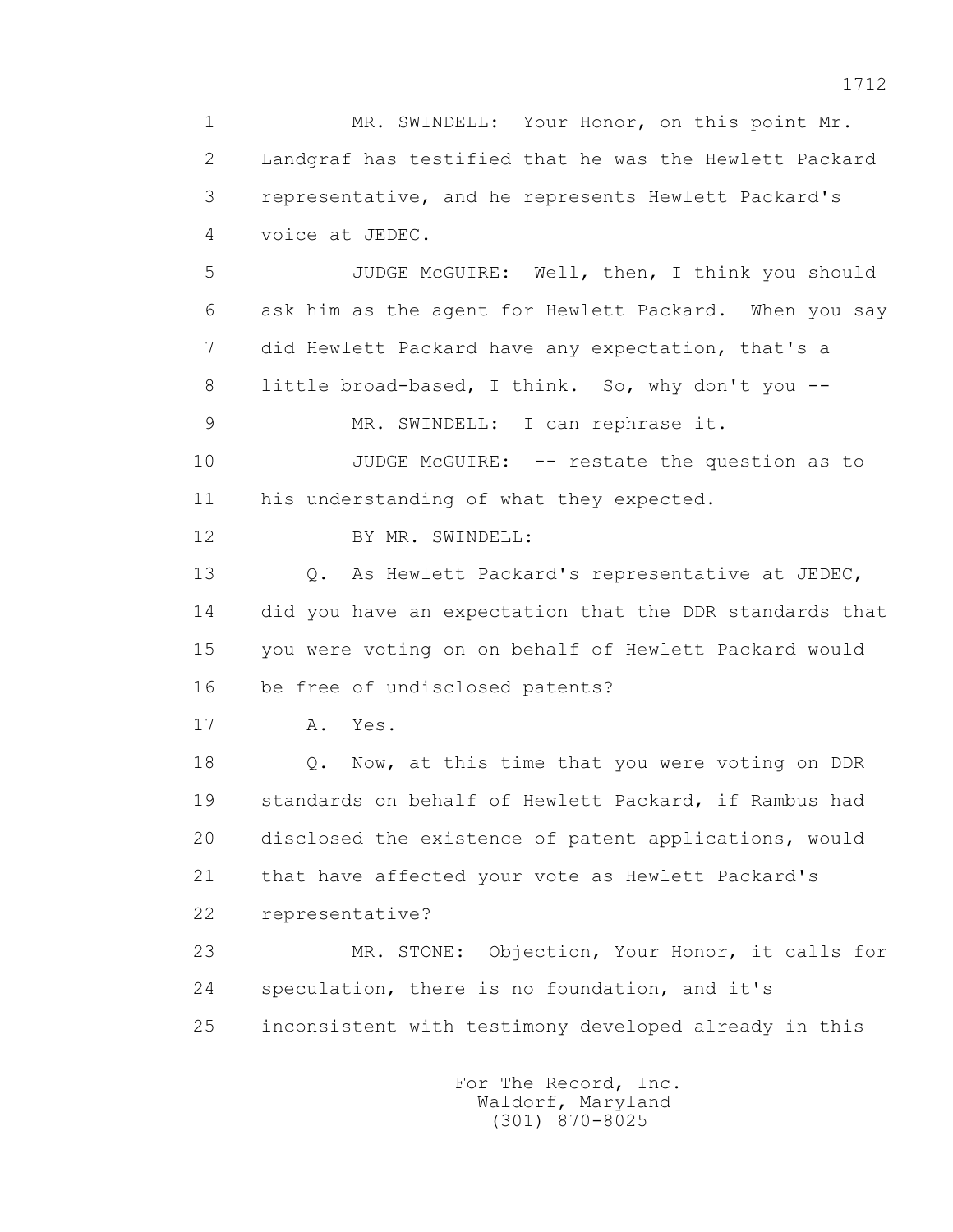1 case.

 2 MR. SWINDELL: Your Honor, I'd like to be heard 3 on this one.

4 JUDGE McGUIRE: Go ahead.

 5 MR. SWINDELL: Okay, there -- I think there are 6 a couple of issues in this -- with this line of 7 questioning, and it's come up in prior -- with prior 8 witnesses, in particular Mr. Sussman and Mr. Rhoden.

 9 Now, the first point I want to make is that 10 Rambus has argued in their trial brief that complaint 11 counsel bears the burden of proving what's termed the 12 "but for world," what would have happened at JEDEC had 13 Rambus disclosed, and if you look at page 67 of their 14 trial brief, it's laid out very clearly -- and you 15 know, we don't want to argue whether or not we actually 16 have this burden right now, but just for the purposes 17 of argument here, they're trying -- Rambus is 18 essentially trying to have their cake and eat it, too.

 19 They want to say complaint counsel must prove 20 what would have happened at JEDEC, but at the same 21 time, they object to any testimony on what actually 22 would have happened.

 23 JUDGE McGUIRE: All right, I'll entertain the 24 question. Overruled, Mr. Stone.

25 MR. SWINDELL: Could you read back the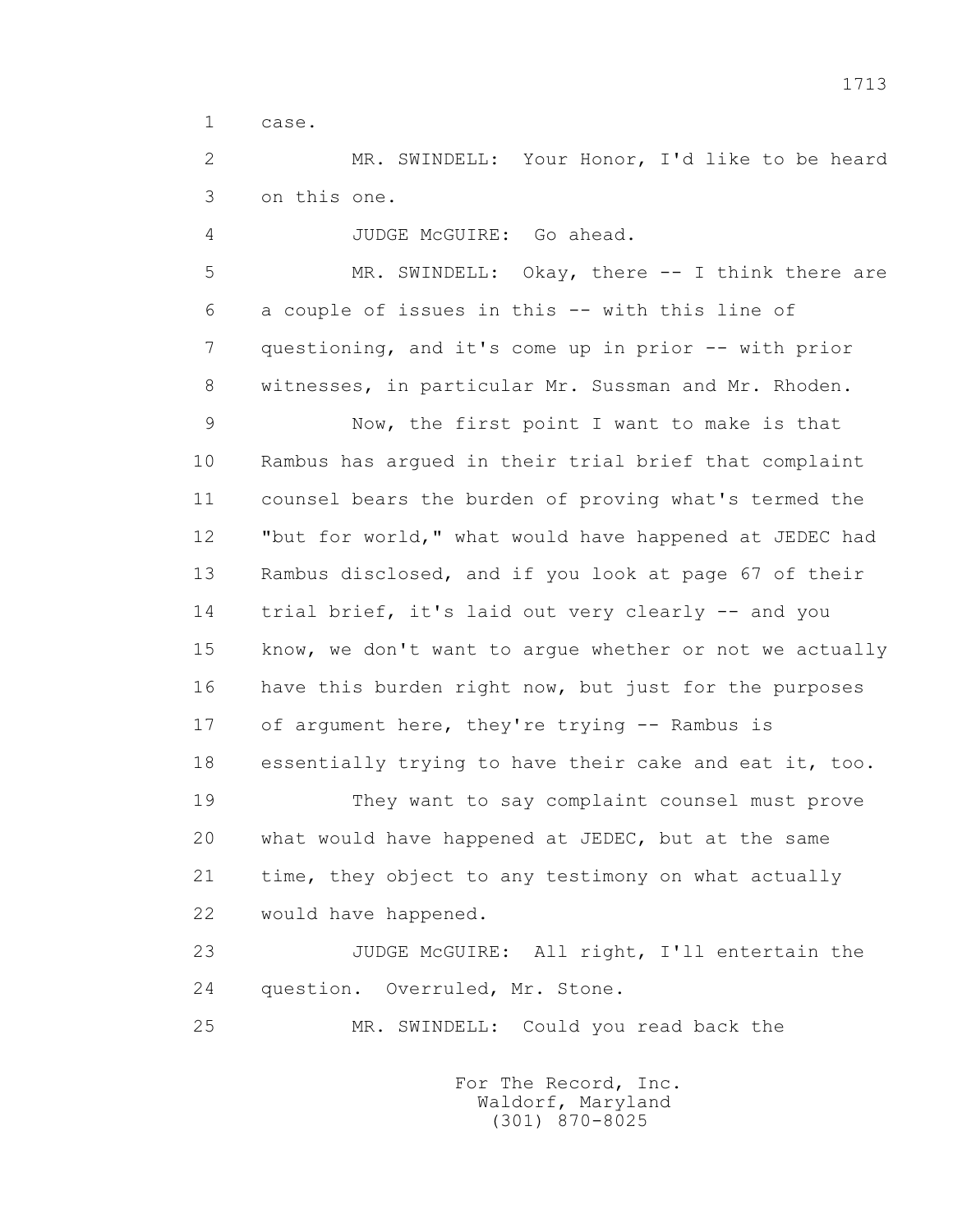1 question, please?

 2 (The record was read as follows:) 3 "QUESTION: Now, at this time that you were 4 voting on DDR standards on behalf of Hewlett Packard, 5 if Rambus had disclosed the existence of patent 6 applications, would that have affected your vote as 7 Hewlett Packard's representative?" 8 THE WITNESS: It would have affected our vote 9 depending on the owner of the patented technology, 10 their willingness to comply with the JEDEC policy. If 11 we knew in advance that they were not going to comply 12 with the JEDEC patent policy, we would have voted 13 against it. If we didn't know that, knew it, you know, 14 later on, we would have voted for it. So, it depends 15 on how much the owner was willing to tell the committee 16 at the time and when they told us. 17 MR. SWINDELL: May I approach? 18 JUDGE McGUIRE: Go ahead. 19 BY MR. SWINDELL: 20 Q. Mr. Landgraf, I have handed you what's been 21 marked as JX-28. Do you recognize this document? 22 A. Yes, this is the minutes of the meeting of the 23 committee on RAM memories, JC-42.3, in Dallas, December 24 '95, our winter meeting. 25 Q. Were you present at this meeting?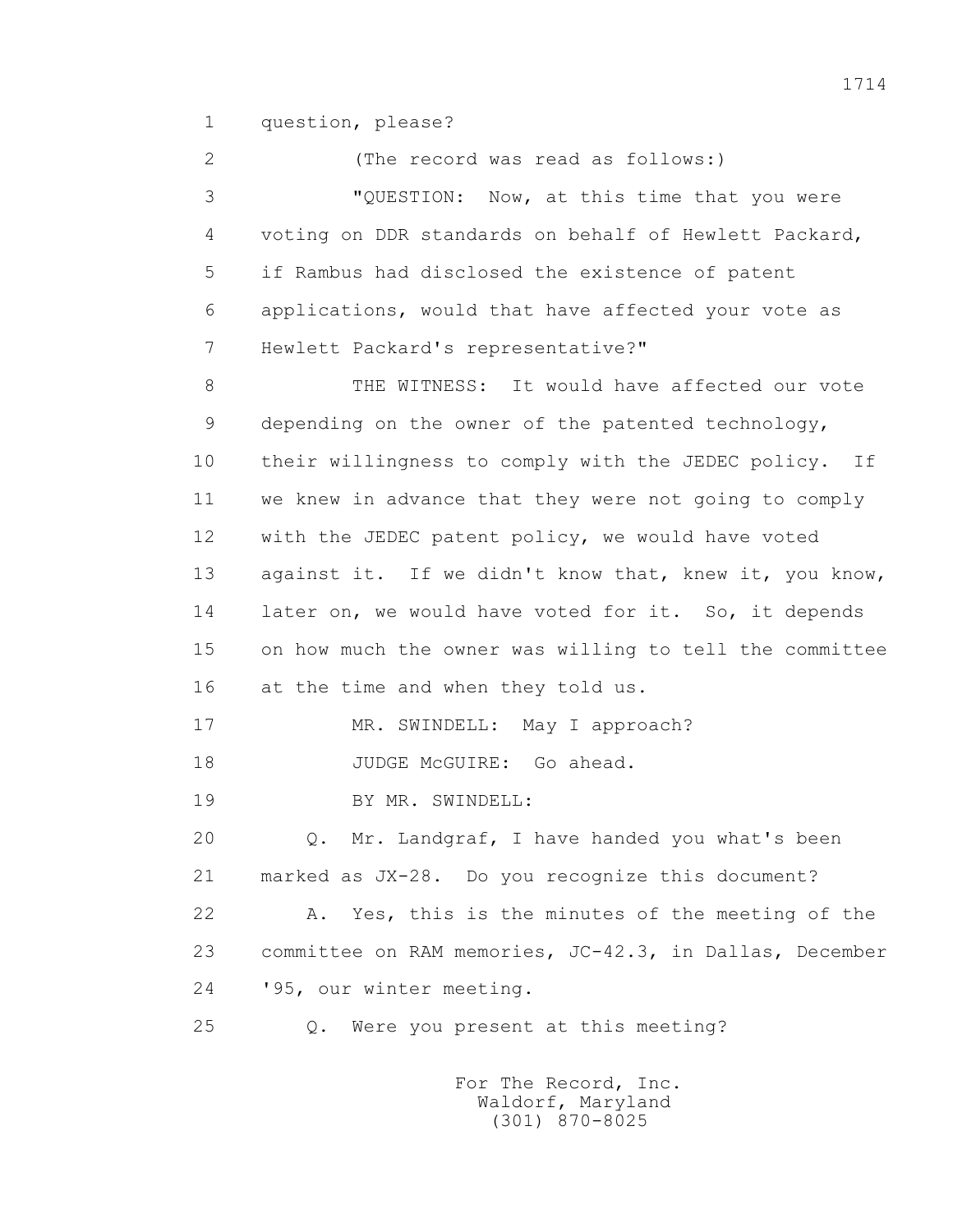1 **A.** Yes. 2 Q. Now, if you could turn to page 6, paragraph 3 8.8, do you see that? 4 A. Yes. 5 Q. Do you recall a survey ballot on SDRAM features 6 around the time of December '95? 7 A. Yes, I do. 8 Q. I want to direct your attention to page 36 or 9 what begins at page 36, and this is Attachment G. Do 10 you see down at line 9 -- 11 A. Yes. 12 Q. -- that HP responded to this survey ballot? 13 A. Yes. 14 0. Okay. Now, I want to direct your attention 15 particularly to page 45. Do you see 3.93, Clock Survey 16 Results? 17 A. Yes. 18 Q. Now, I want to read the first question for you, 19 and it's very small, so we'll try to blow that up as 20 much as we can, and the first question is -- 21 JUDGE McGUIRE: Do you want to borrow these? 22 BY MR. SWINDELL: 23 Q. -- "Does your company believe that an on-chip 24 PLL or DLL is important to reduce the access time from 25 the clock for future generations of SDRAMs?"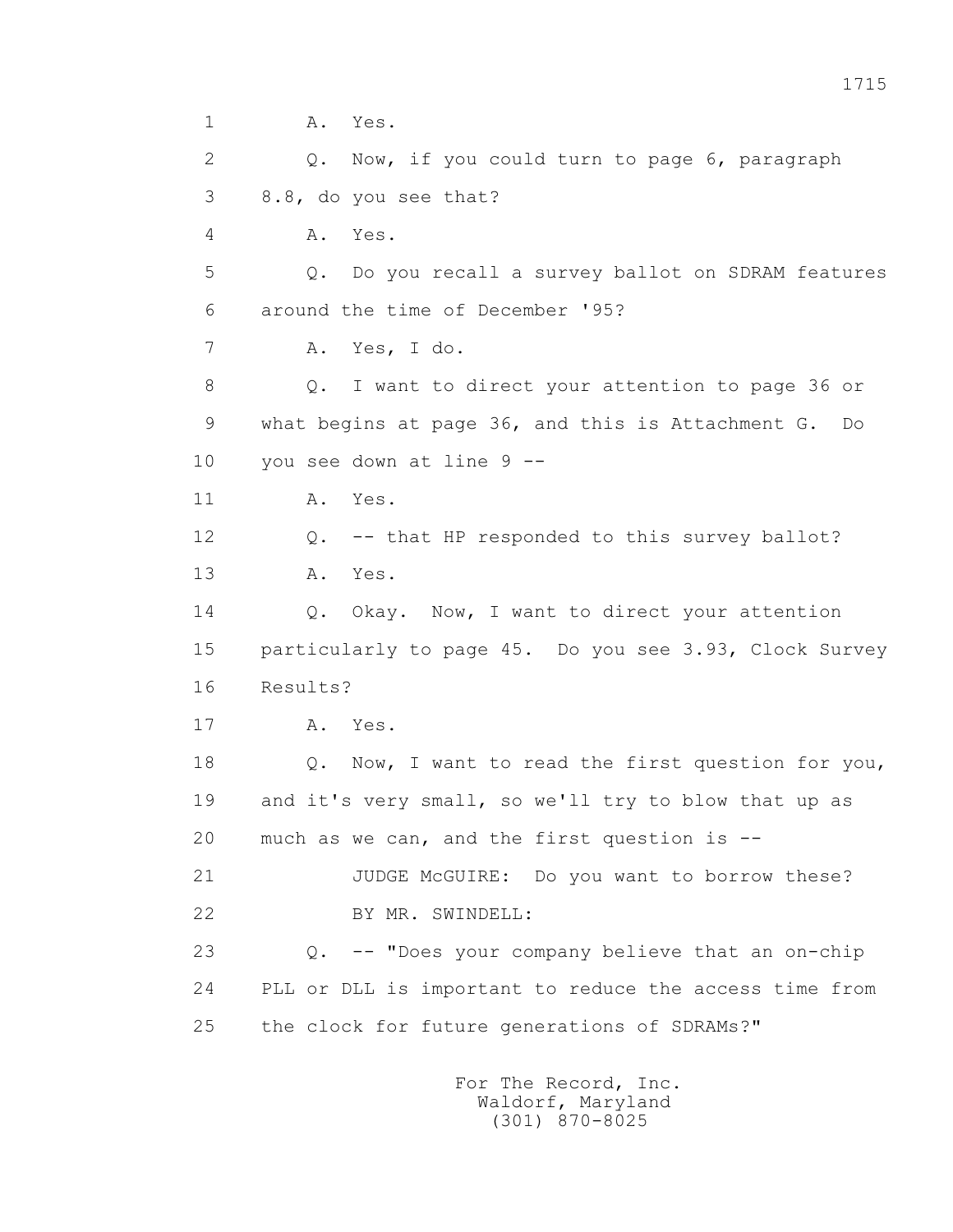1716 1 Do you see that? 2 A. Yes. 3 Q. Do you see Hewlett Packard's response? 4 A. Yes, I do. 5 Q. And what was Hewlett Packard's response? 6 A. We were affirmative on that response, put an X 7 in the "Yes" column. 8 0. And that was for the reasons you described 9 earlier? 10 A. Yes. 11 Q. And the -- well, let me ask you this: Based on 12 your understanding of the JEDEC patent policy, was this 13 survey ballot official JEDEC work? 14 A. Yes, in a JEDEC committee, there's a lot of 15 official work that is documented, and survey ballots 16 are considered to be official work. They often times 17 precede a standard -- standard development. In fact, 18 it's quite often the case where a survey ballot is 19 reviewed at a meeting and then elements of it are 20 adopted or approved to go -- be written as a standard, 21 and then the committee goes through its normal 22 standardization process. So, survey ballots are very

23 important parts of the committee business.

 24 Q. So, thinking about the first question that we 25 read relating to PLL/DLL, based on your understanding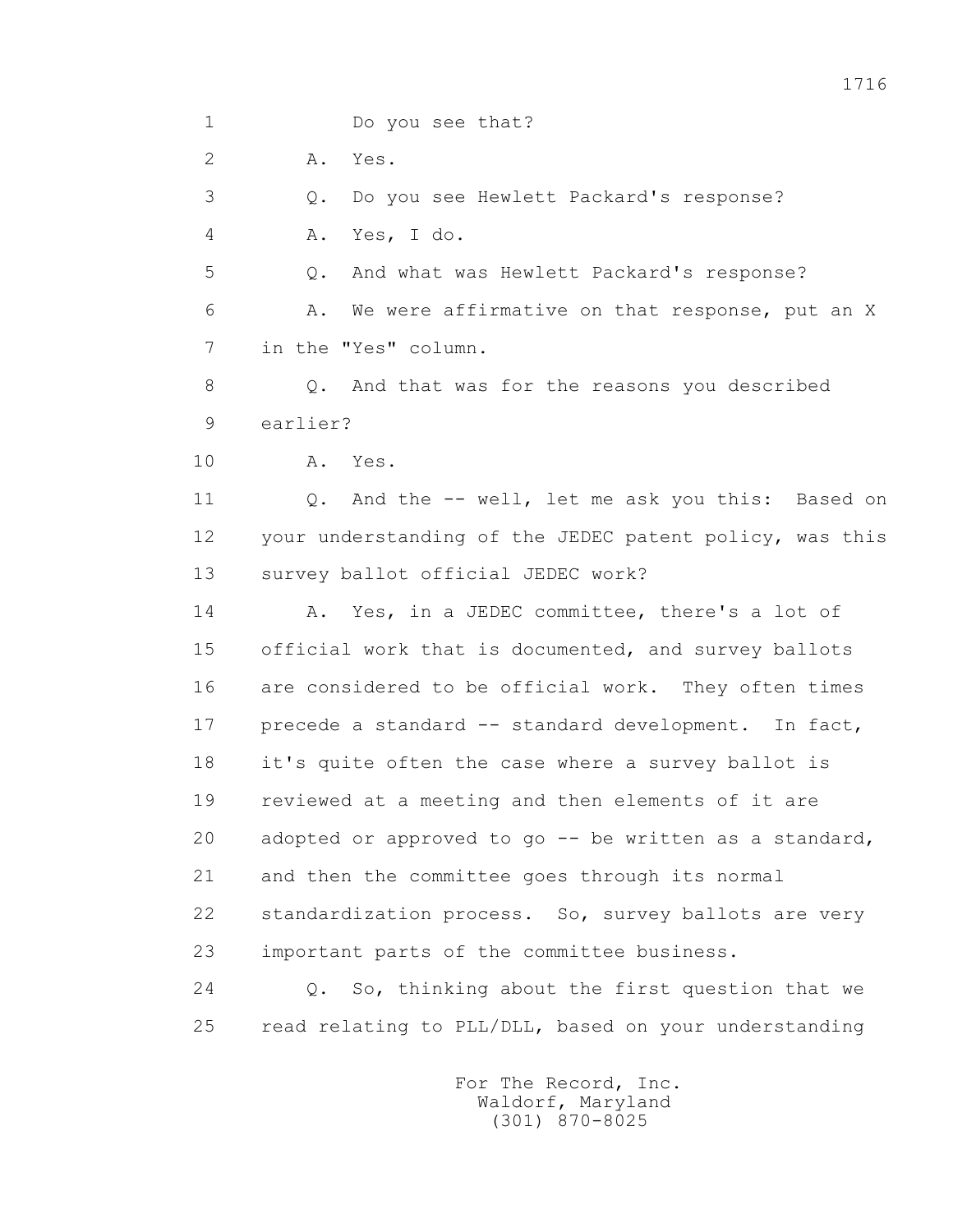1 of the patent policy and where survey ballots fit into 2 JEDEC work, was it your understanding that a member who 3 had patents or patent applications on -- relating to 4 on-chip PLL would have been required to disclose at 5 this time?

6 A. Yes.

 7 Q. I want to go to the fourth question, which also 8 is very hard to read, and -- do we have it? It says, 9 "Does your company believe that future generations of 10 SDRAMs could benefit from using BOTH edges of the clock 11 for sampling inputs?" And the word "BOTH" is in all 12 caps.

13 Do you see that?

14 **A.** Yes.

 15 Q. And what did HP vote as to this clock issue? 16 A. We voted affirmative on that question as well. 17 Q. And for the reasons you previously discussed? 18 A. Yes.

 19 Q. Now, again, based on your understanding of the 20 patent policy and your understanding of the place in 21 JEDEC work that survey ballots hold, would a member who 22 had patents or patent applications relating to dual 23 edge clock be required to disclose that information at 24 this time?

25 A. Yes.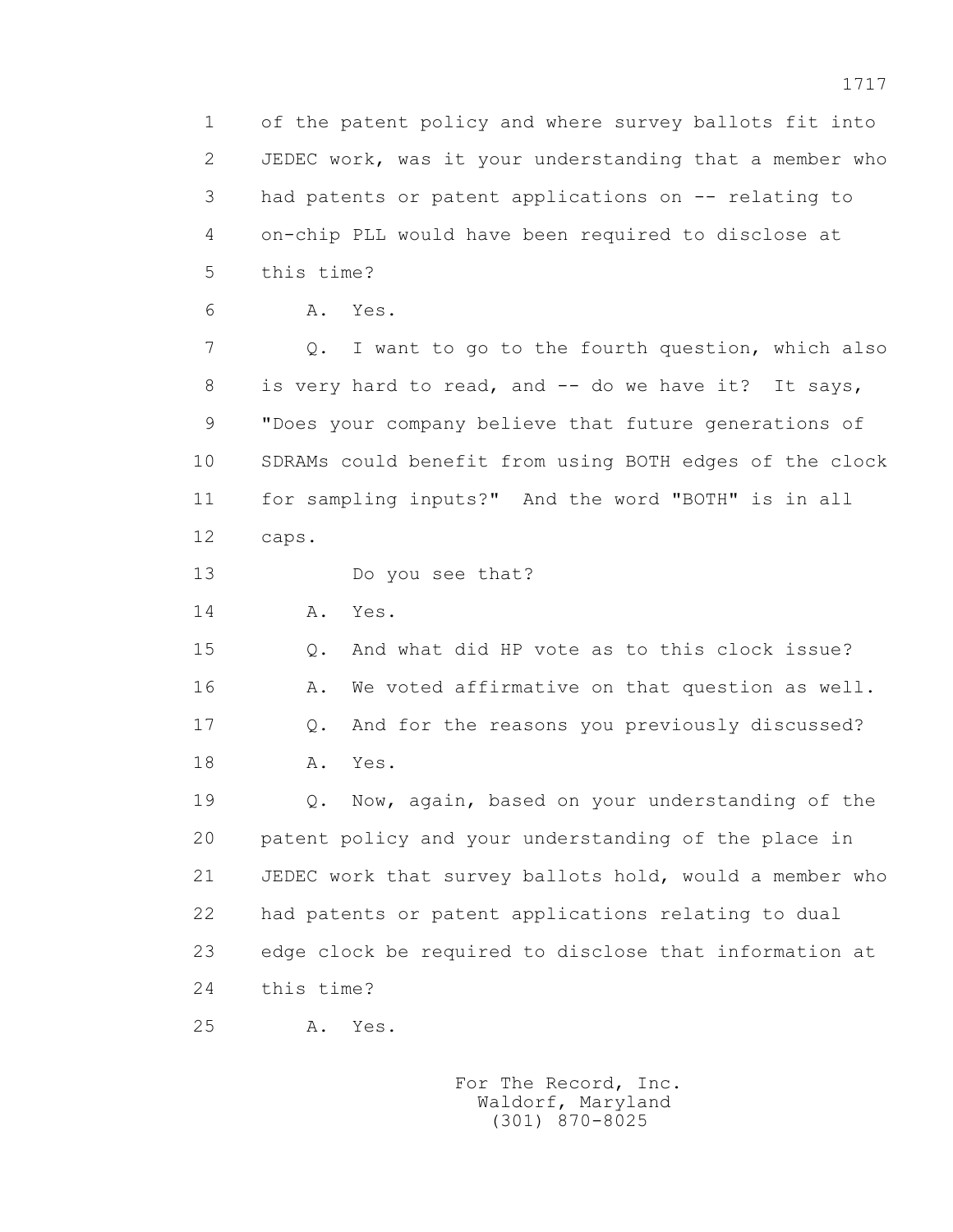1 MR. SWINDELL: May I approach, Your Honor? 2 JUDGE McGUIRE: Go ahead. 3 BY MR. SWINDELL: 4 Q. Mr. Landgraf, I've handed you what's been 5 marked as JX-31. Do you recognize this document? 6 A. Yes, it's the minutes of a JEDEC committee 7 meeting, the RAM committee meeting in San Diego in the 8 spring of '96. 9 Q. And were you present at this meeting? 10 A. Yes, I was. 11 Q. Now, I want you to turn to page 9, and down at 12 the -- towards the bottom, there's a 13.2, Samsung 13 Future SDRAM Concepts. 14 Do you see that? 15 A. Yes. 16 Q. Now, it also says, "Item 766." 17 Are you familiar with the item numbers? 18 A. Yes. 19 Q. What's their significance? 20 A. Everything that was presented as official 21 business within JEDEC was tracked by the committee 22 secretary and given an item number. So, when it is 23 first shown and the owner wants to -- actually, when 24 it's first shown, it's given an item number for 25 tracking so we can keep track of whether it's a first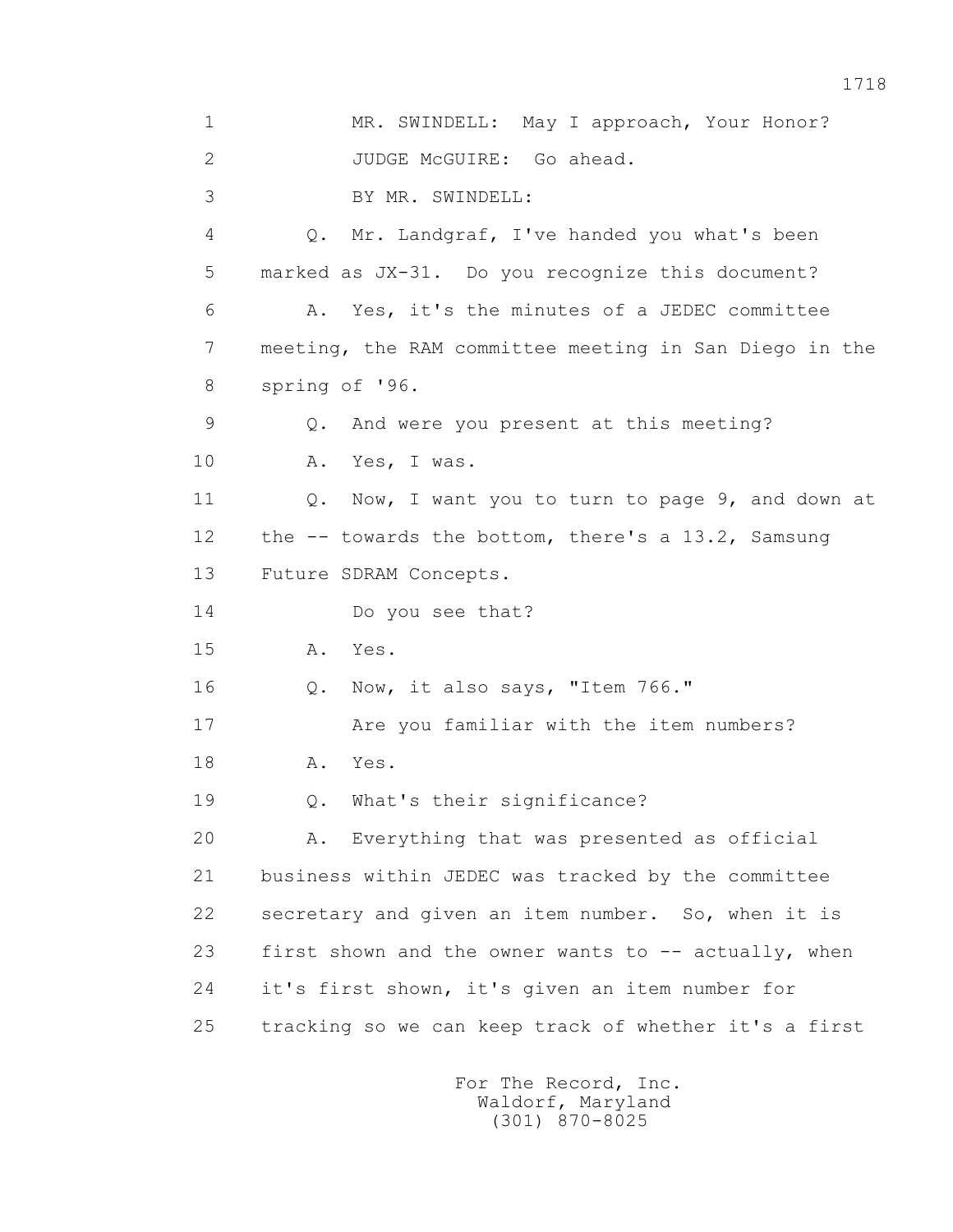1 presentation, a second presentation, is a request for 2 ballot, is it balloted, approved, et cetera. So, it's 3 a way to keep track of all the documents that are shown 4 at JEDEC. 5 Q. If I could ask you to turn to page 68, and do 6 you see on that page it has item 766? 7 A. Yes. 8 Q. And the particular page I want to talk about is 9 page 71, if you could turn there, Future SDRAM - 10 Proposal, Proposed Clocking Scheme. 11 Do you see that? 12 A. Yes. 13 Q. Now, the fourth bullet down, and I'll read it, 14 "Data in sampled at both edge of Clock into memory." 15 A. Yes. 16 Q. What is that in your understanding? What does 17 that mean? 18 A. What Samsung is doing is they are proposing a 19 clocking scheme for next generation SDRAM, and one of 20 the salient points is that the data into or data out of 21 the memory device is to be sampled on both edges of 22 the -- of the clock. As I mentioned before, using a 23 single clock, they refer to a single clock here, and so 24 you would sample data in on one edge and another piece 25 of data on the second edge, et cetera, so...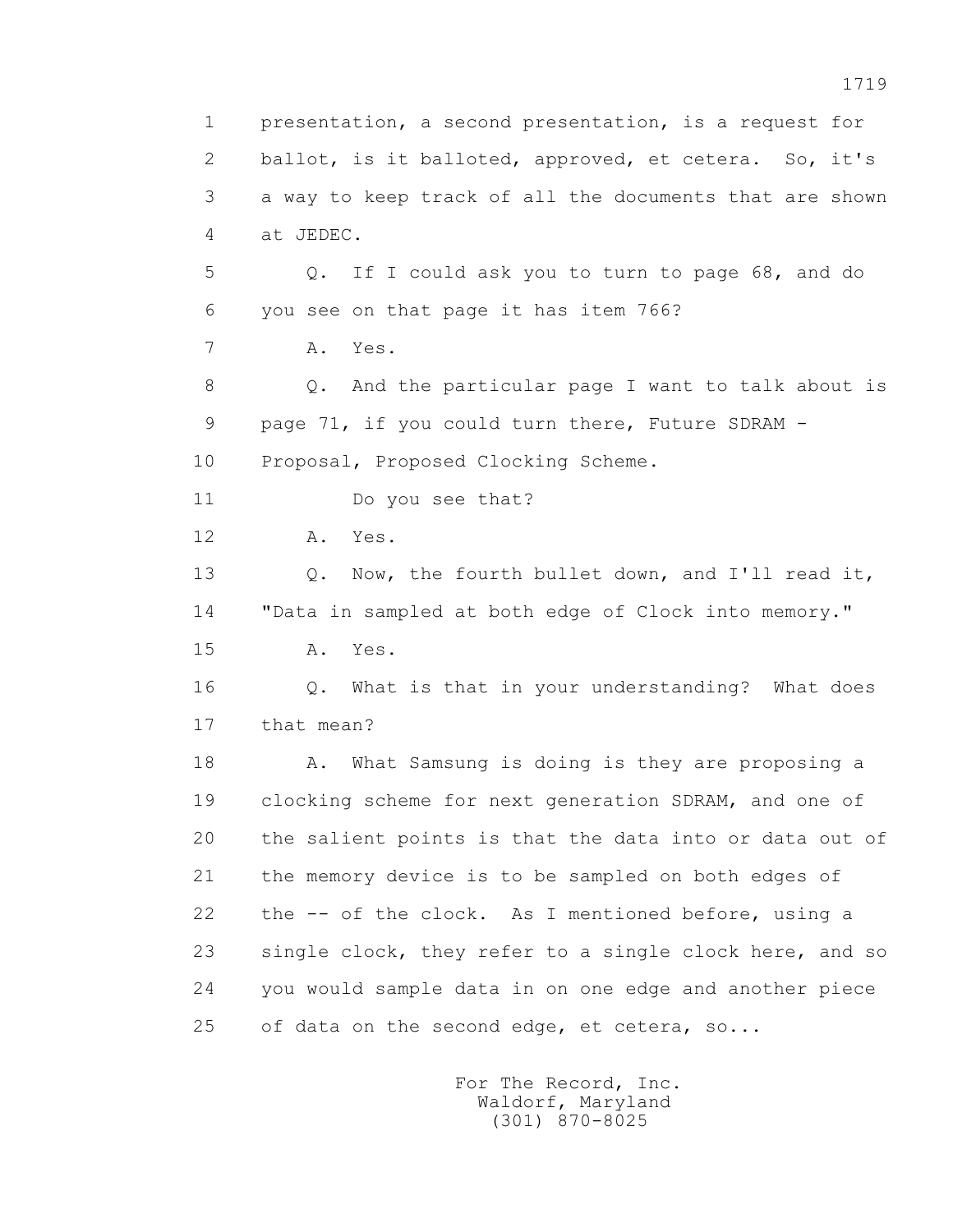1 Q. In your understanding, does that describe dual 2 edge clock?

 3 A. Yes, this is a definition of a dual edge clock. 4 Q. Now, did you consider the Samsung proposal, 5 item 766, to be official JEDEC work?

6 A. Yes.

 7 Q. Based on your understanding of the JEDEC patent 8 policy, would a member who held patents or patent 9 applications on dual edge clock have been required to 10 disclose that information at this time?

11 A. Yes, the committee had been discussing for a 12 number of meetings what the next generation of 13 Synchronous DRAM should be looking like and what kind 14 of features, and a result of MOSAID's survey ballot as 15 well as other discussions and meetings, the committee 16 was driving towards a set of features for next 17 generation SDRAM for higher performance, and all of 18 these were in the direction of a proposed standard. 19 So, all these presentations were bits and pieces that 20 ended up into the double data rate standard.

21 Q. You can put that one away.

 22 Mr. Landgraf, at any time during your tenure at 23 JEDEC from 1994 to 1999, did you ever review a Rambus 24 issued patent?

25 A. I cannot recall the exact date. I did have the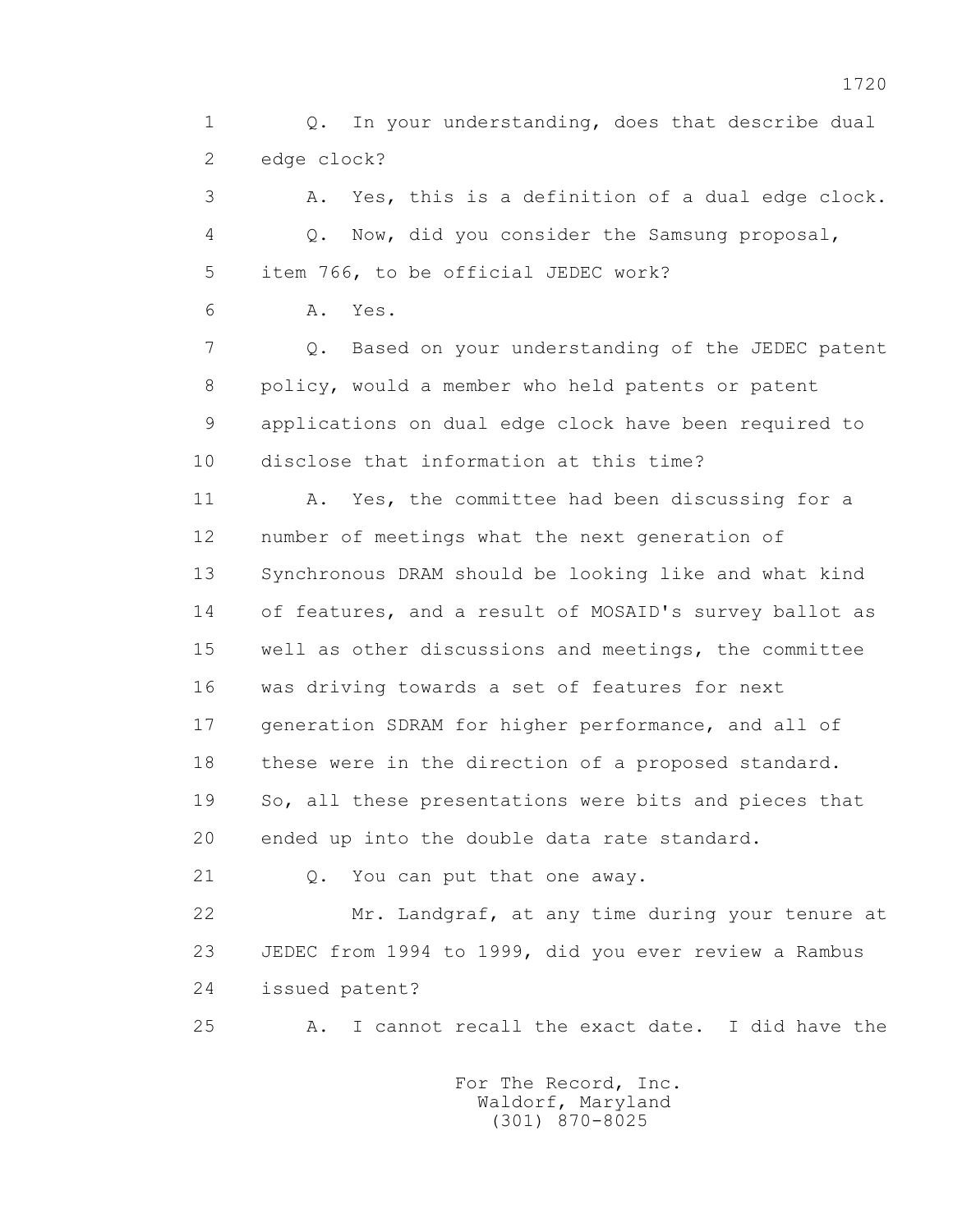1 opportunity to look at Rambus information regarding 2 their patents on the internet, and I am not certain -- 3 I believe it may have been through the IBM website 4 which was logging produced patents or it may have been 5 through the Patent & Trademark Office website. I can't 6 pinpoint a particular date as to when I looked at it, 7 but I do recall looking at some of the information that 8 Rambus had patented.

 9 Q. Well, can you give us an approximate date? Was 10 it in -- was it before 2000, after 2000?

 11 A. It was most likely before 2000, preceding 2000. 12 Q. Do you --

13 A. The reason I would say that is that was about 14 the time when HP was developing products in the 15 Grenoble factory, developing personal computers that 16 would be using Rambus technology. So, I had more than 17 a passing interest to understand, you know, what some 18 of their patent issues would have been, what their 19 disclosures had been.

 20 Q. Now, have you ever reviewed a Rambus patent 21 application?

22 A. No, I have never seen a Rambus patent 23 application. That would not be something I normally 24 would have seen.

25 Q. Now, before the year 2000 and including this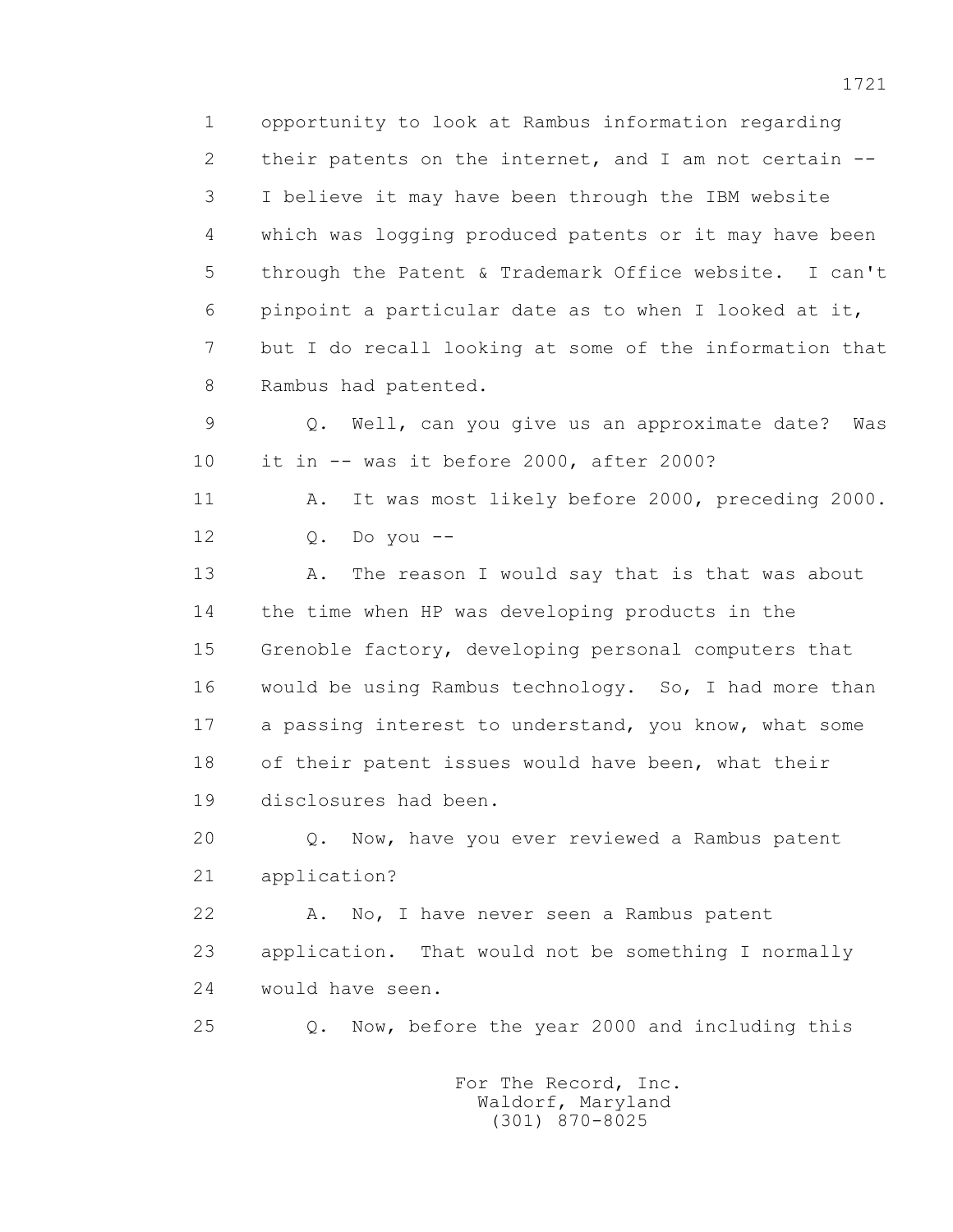1 review you did for the Grenoble project, were you ever 2 aware that Rambus claimed intellectual property rights 3 on programmable CAS latency? 4 A. I -- what was the time frame? 5 Q. Oh, the time frame was your time starting at 6 JEDEC in 1994 up to the year 2000, which I would assume 7 would include your review of this patent on the 8 internet. 9 A. I'm not sure exactly how I learned the 10 information, but I do recall that Rambus had patents on 11 programmable CAS latency. 12 Q. But do you remember the time frame? 13 A. It was before 2000, and I can't remember the 14 month or year. 15 Q. Do you recall when you first started hearing 16 about litigation involving Rambus? 17 A. In terms of an actual suit being filed or just 18 mention about -- I would say probably in -- possibly 19 second half of '97. I'd say '98-'99 is probably more 20 likely the time frame I would have heard about the 21 Rambus litigation. 22 One other thing. In fact, there was a time 23 when -- I don't have the notes, and I think I was 24 sending emails internally to HP about the status of 25 Rambus -- various Rambus legal issues that were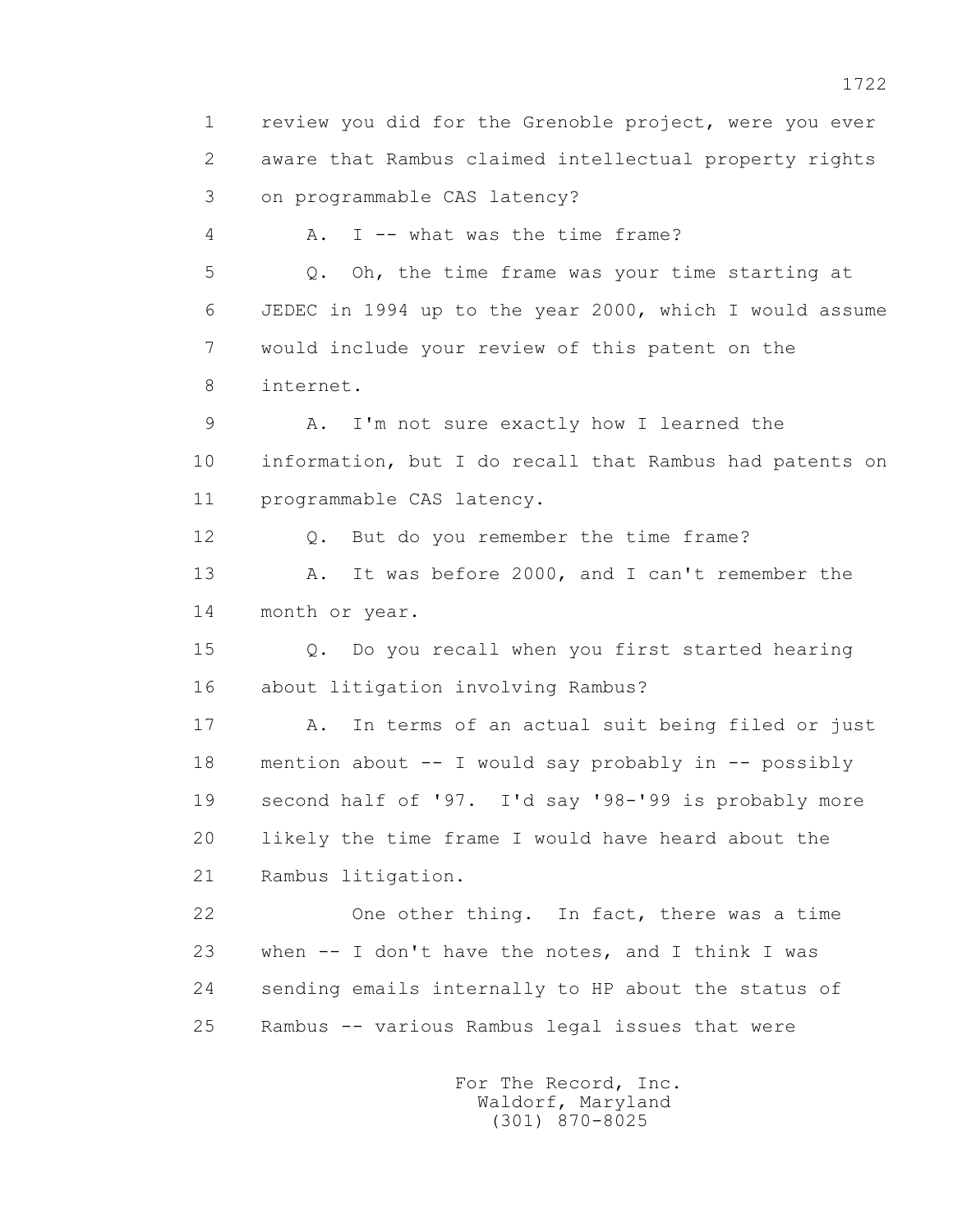1 appearing in the news, and that had to be in the '98 2 time frame. I don't have -- I mean, when I left HP, I 3 don't know what happened to my email, but I do remember 4 a number of messages I was supposed to talk about and 5 respond, because we had a number of people asking 6 questions about what's going on with Rambus, should we 7 be using Rambus in our products, what should we be 8 considering, and there was a lot of legal issues, and 9 that would be consistent with the 1998 time frame.

 10 Q. Okay. So, I'm just trying to get a clear sense 11 of your understanding, how you learned about or the 12 context in which you learned about Rambus patent 13 applications, and are you saying that you learned --

 14 JUDGE McGUIRE: Wait a minute, that's not what 15 you asked him while ago. You asked him how did you 16 first become aware of litigation involving Rambus. Now 17 you're asking about patent applications. I'm a little 18 confused as to what you're referring to.

19 MR. SWINDELL: I'll try to clarify that.

20 BY MR. SWINDELL:

 21 Q. Let me ask, when was it -- or did you ever 22 become aware that Rambus had patents or claimed to have 23 patents on JEDEC-compliant DRAMs?

 24 A. I believe there were bits and pieces going 25 around in some of the JEDEC meetings that Rambus had

> For The Record, Inc. Waldorf, Maryland (301) 870-8025

1723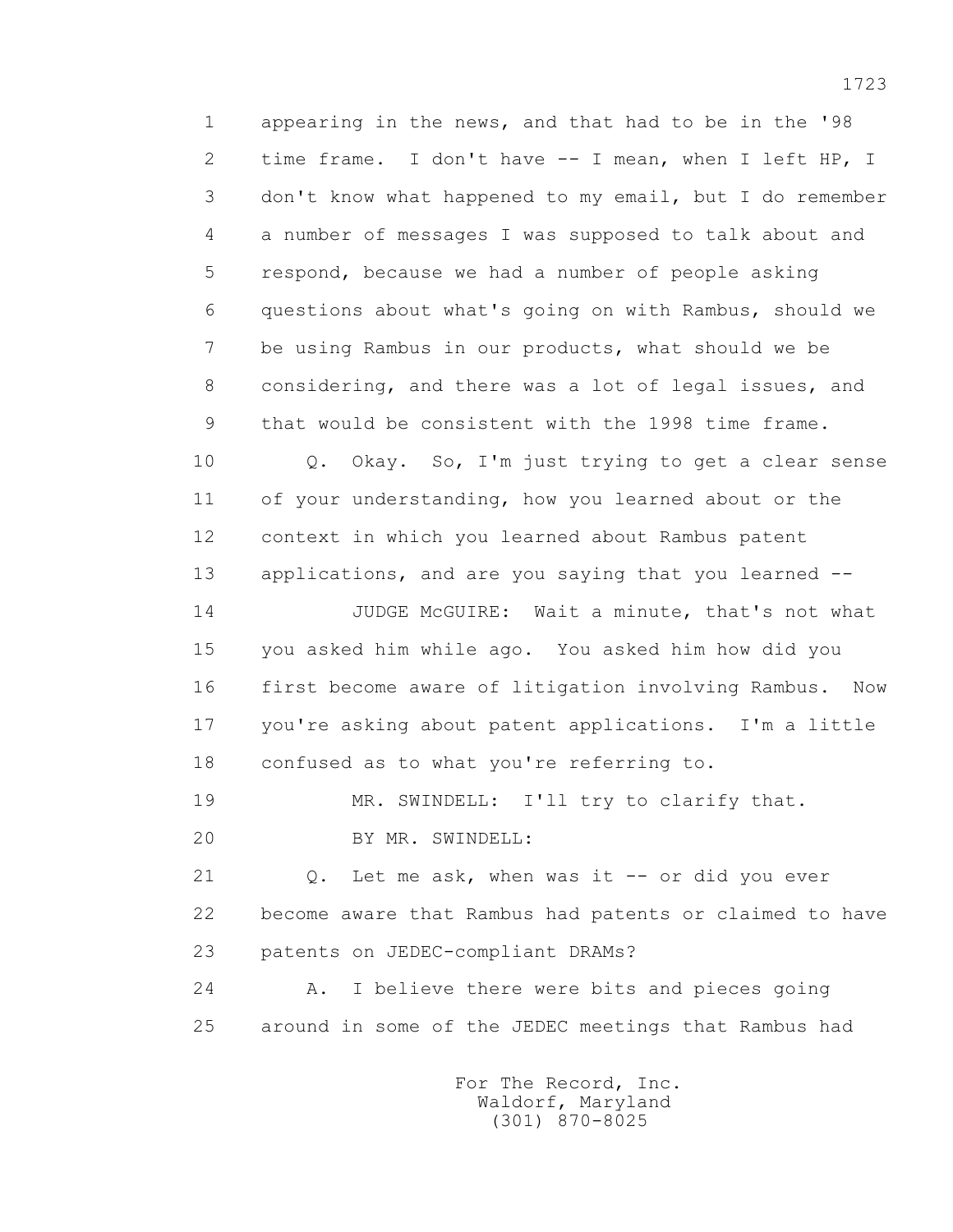1 patents that would apply to the SDRAM, the programmable 2 CAS latency and some other programmable features, and 3 so people were being concerned about it in the JEDEC 4 meetings, what are -- you know, what does this mean to 5 our, you know, future direction? But I can't give you 6 a time frame on this, because it's probably hallway 7 conversations.

 8 Q. And do you know whether or not these hallway 9 conversations were a discussion in the context of the 10 Rambus-related litigation?

11 A. I don't remember.

 12 MR. SWINDELL: No further questions, Your 13 Honor. Pass the witness.

14 JUDGE McGUIRE: All right, thank you.

 15 Mr. Stone, do you want to take a ten-minute 16 break or how do the parties want to proceed at this 17 point since we got off to such a late start this 18 morning?

 19 MR. STONE: I have probably about an hour or a 20 bit more. I wondered if it might be convenient to take 21 a lunch break at this point and then complete the 22 witness.

 23 JUDGE McGUIRE: Yes, that's fine. Then we'll 24 break and reconvene at, what, 1:30?

25 MR. STONE: 1:30 is fine, Your Honor.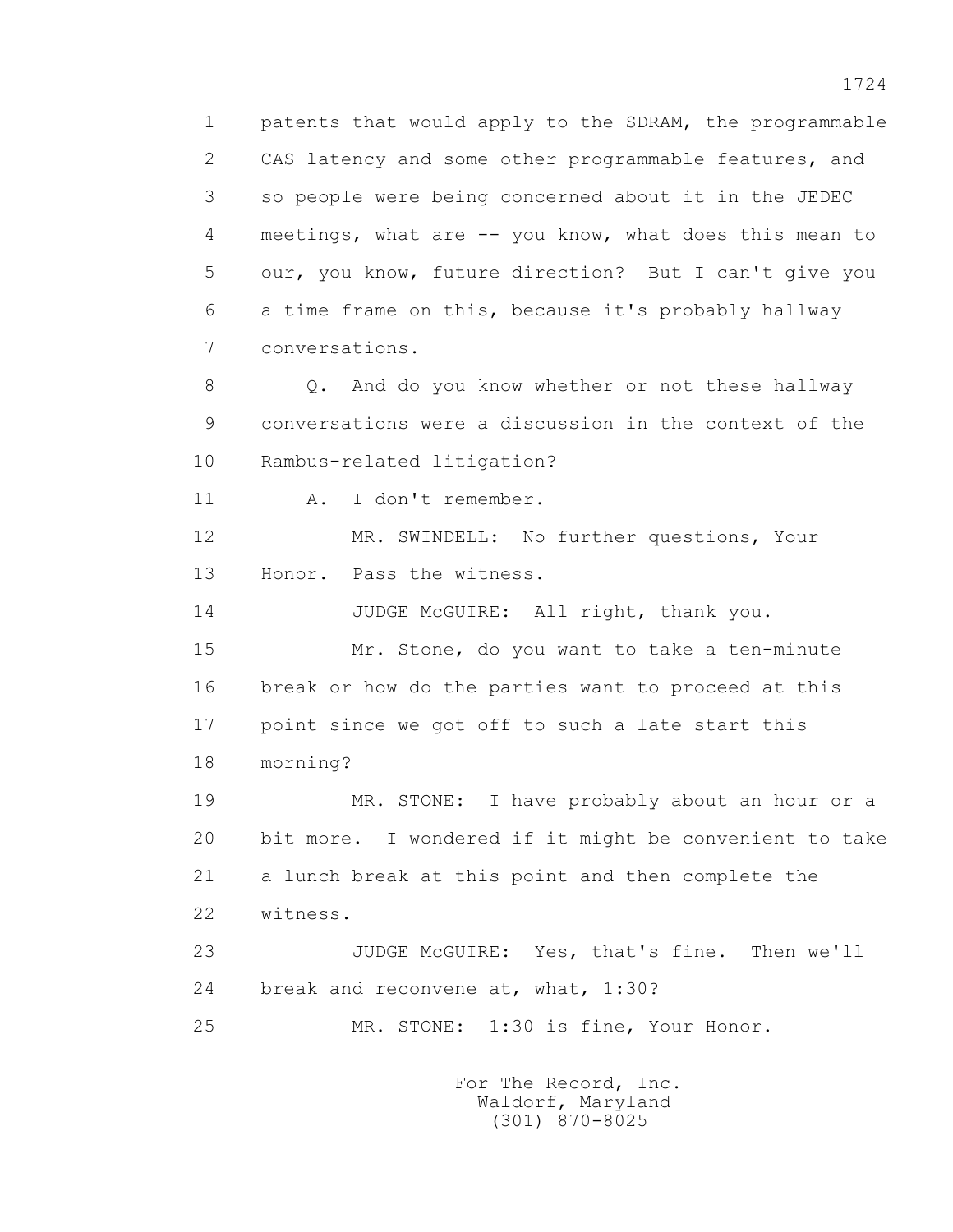| $\mathbf 1$      |         | JUDGE McGUIRE: All right, very good.          |  |  |  |
|------------------|---------|-----------------------------------------------|--|--|--|
| $\sqrt{2}$       |         | (Whereupon, at 12:30 p.m., a lunch recess was |  |  |  |
| $\mathfrak{Z}$   | taken.) |                                               |  |  |  |
| $\overline{4}$   |         |                                               |  |  |  |
| 5                |         |                                               |  |  |  |
| $\sqrt{6}$       |         |                                               |  |  |  |
| $\boldsymbol{7}$ |         |                                               |  |  |  |
| $\,8\,$          |         |                                               |  |  |  |
| $\mathsf 9$      |         |                                               |  |  |  |
| $1\,0$           |         |                                               |  |  |  |
| $11\,$           |         |                                               |  |  |  |
| $12\,$           |         |                                               |  |  |  |
| 13               |         |                                               |  |  |  |
| $1\,4$           |         |                                               |  |  |  |
| $1\,5$           |         |                                               |  |  |  |
| 16               |         |                                               |  |  |  |
| $17\,$           |         |                                               |  |  |  |
| $1\,8$           |         |                                               |  |  |  |
| 19               |         |                                               |  |  |  |
| $20$             |         |                                               |  |  |  |
| 21               |         |                                               |  |  |  |
| 22               |         |                                               |  |  |  |
| 23               |         |                                               |  |  |  |
| 24               |         |                                               |  |  |  |
| 25               |         |                                               |  |  |  |
|                  |         |                                               |  |  |  |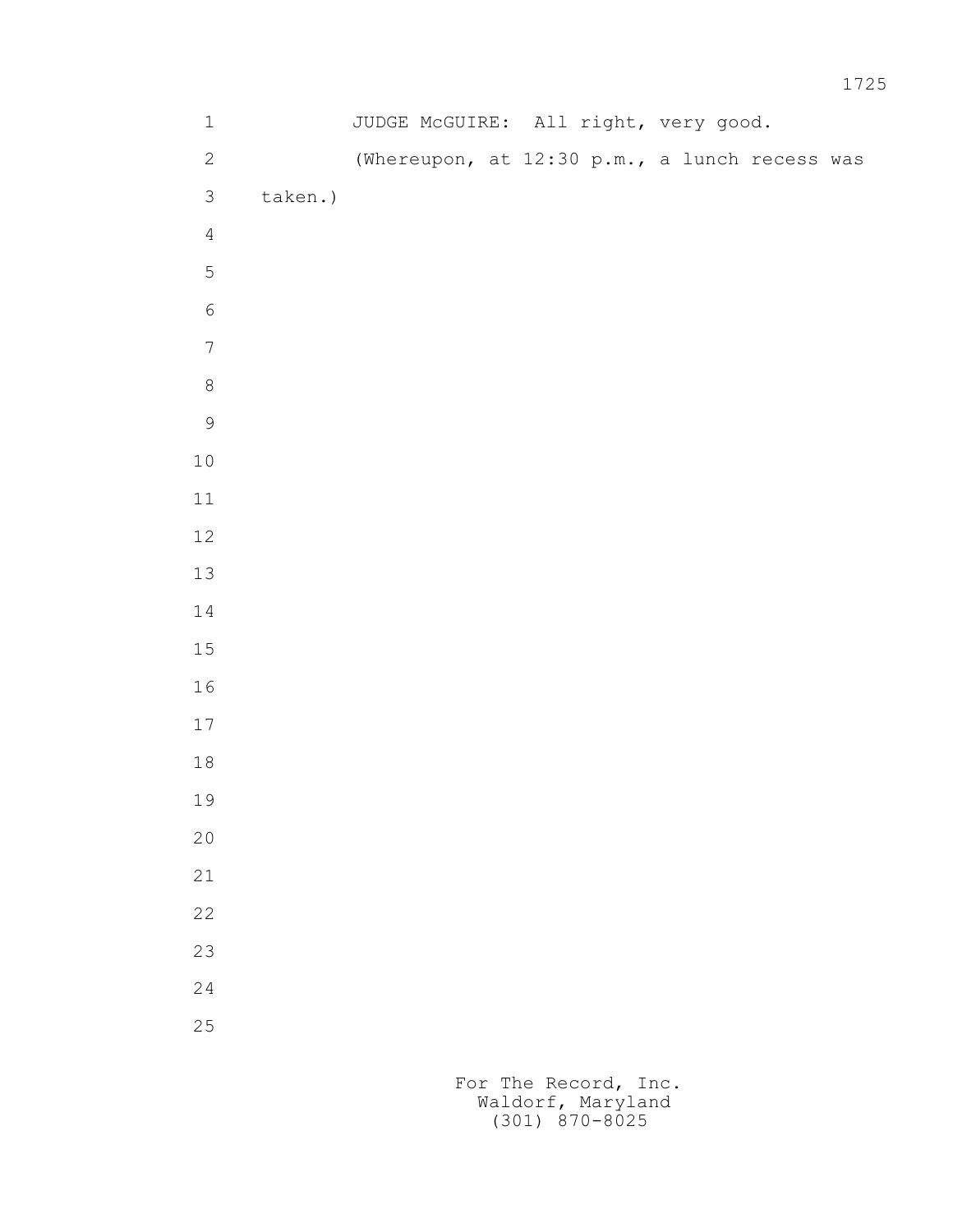1 AFTERNOON SESSION 2 (1:30 p.m.) 3 JUDGE McGUIRE: This hearing is now in order, 4 and at this time the Court will entertain the cross 5 examination of the witness. 6 Mr. Stone? 7 MR. STONE: Thank you, Your Honor. I want to 8 apologize for any inconvenience, but after taking a 9 lunch break and looking over my notes, I have no 10 questions for Mr. Landgraf. 11 JUDGE McGUIRE: All right, thank you. 12 Then sir, you're excused from this proceeding, 13 and I thank you for your testimony in this case. 14 THE WITNESS: Thank you for the opportunity. 15 JUDGE McGUIRE: Does complaint counsel intend 16 to call anyone else this afternoon? I know that wasn't 17 on the schedule, but -- 18 MR. SWINDELL: No, Your Honor, given your 19 earlier discussions about the -- our earlier 20 discussions about the transcripts, there's nothing 21 further for today. 22 JUDGE McGUIRE: Okay, very good. Then we'll I 23 guess convene in the morning at our time of 9:30 as 24 usual. 25 MR. SWINDELL: Yes.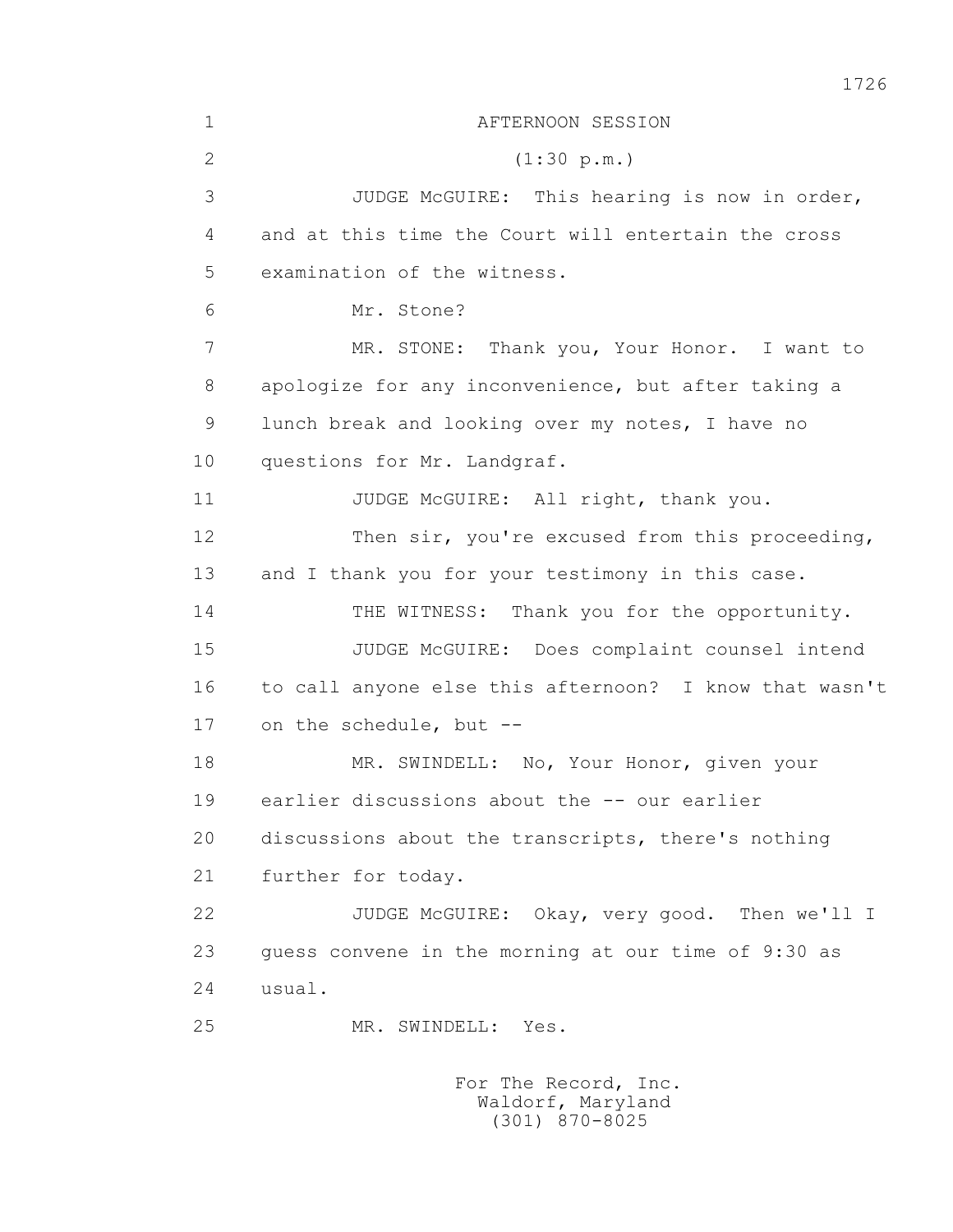| $\mathbf 1$    | JUDGE McGUIRE: Anything else?                 |
|----------------|-----------------------------------------------|
| $\mathbf{2}$   | MR. SWINDELL: No. I assume you're aware that  |
| 3              | it's John Kelly tomorrow, Your Honor?         |
| $\overline{4}$ | JUDGE McGUIRE: Yes, John Kelly tomorrow.      |
| 5              | Okay, very good, thank you very much. Hearing |
| 6              | adjourned.                                    |
| $\overline{7}$ | (Whereupon, at 1:32 p.m., the hearing as      |
| $8\,$          | adjourned.)                                   |
| $\mathcal{G}$  |                                               |
| 10             |                                               |
| 11             |                                               |
| 12             |                                               |
| 13             |                                               |
| 14             |                                               |
| 15             |                                               |
| 16             |                                               |
| 17             |                                               |
| $18\,$         |                                               |
| 19             |                                               |
| 20             |                                               |
| 21             |                                               |
| 22             |                                               |
| 23             |                                               |
| 24             |                                               |
| 25             |                                               |
|                |                                               |